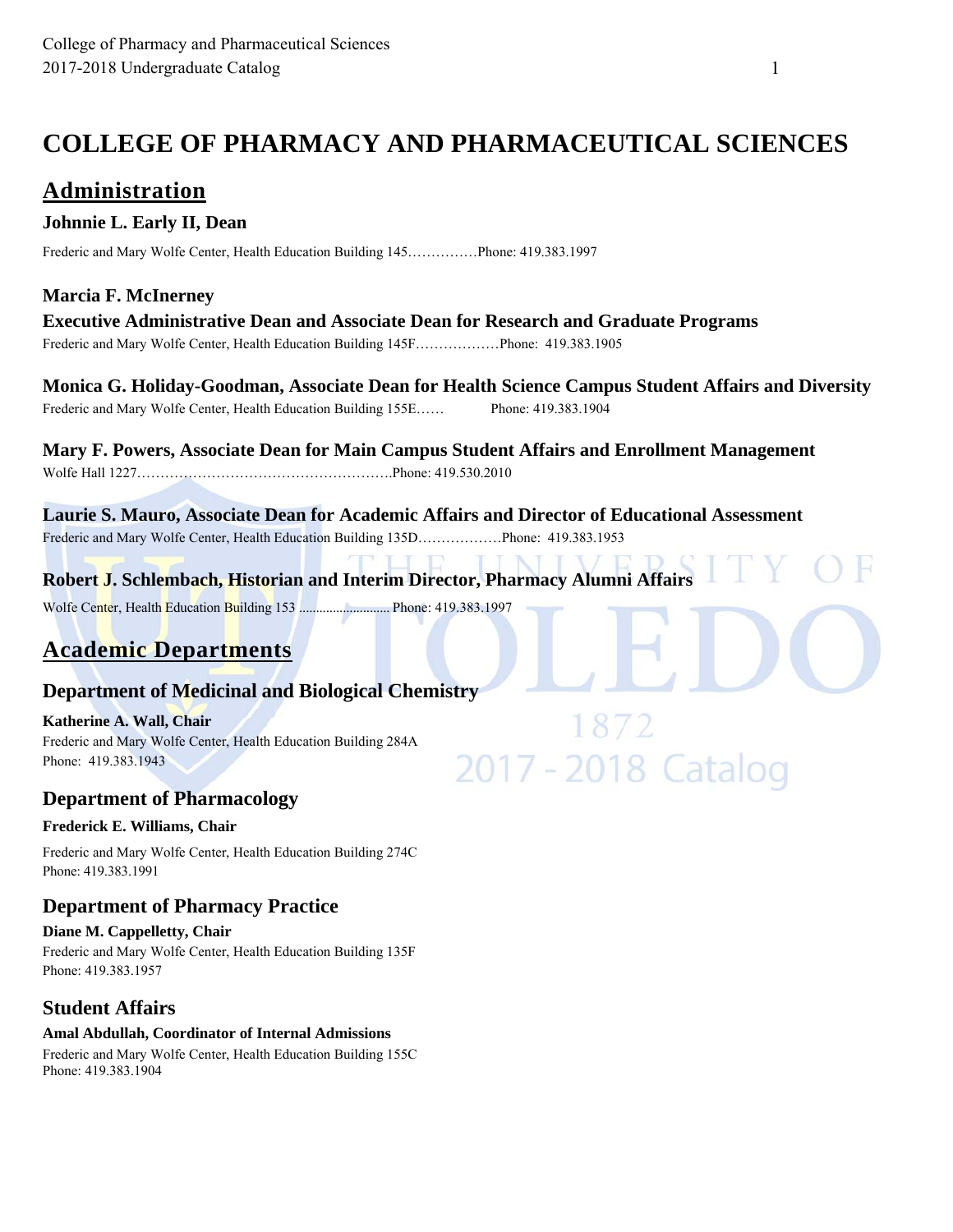#### **Jing Deng-Meyer, Director of Student Services for the Professional Division**

Frederic and Mary Wolfe Center, Health Education Building 155F Phone: 419.383.1904

#### **Angela Lopez, Enrollment Management Specialist**

Wolfe Hall 1227 Phone 419.530.2010

#### **Deborah J. Sobczak, Director of Student Services for the Pre-Professional Division**

Wolfe Hall 1227 Phone: 419.530.2010

#### **José Treviño, Director of Transfer Services and Recruitment and Pharmacy Camp Director**

Wolfe Hall 1227 Phone: 419.530.2010

## **Mission Statement**

The mission of the College of Pharmacy and Pharmaceutical Sciences (CPPS) is to educate students to become pharmacists and pharmaceutical scientists, while advancing pharmaceutical knowledge. Guiding principles are personal integrity, respect for humanity and human diversity, and professionalism.

## **Accreditation**

The CPPS holds membership in the American Association of Colleges of Pharmacy, is recognized as an institution in good standing by the Ohio State Board of Pharmacy, and is accredited by the Accreditation Council for Pharmacy Education (ACPE).

## **Programs in Pharmacy and the Pharmaceutical Sciences**

The CPPS prepares students for careers in the pharmaceutical sciences and the profession of pharmacy. Those who do not seek professional licensure may work in the medical, legal and biomedical professions. Those who enter the profession of pharmacy provide direct patient care services.

**The curriculum as outlined in the current catalog is subject to modifications with immediate implementation to keep pace with changing trends in pharmaceutical education and in accordance with accreditation standards. Pre-Professional and Professional division curricular requirements for the degree programs will be those listed in the catalog for the years in which the student enters the respective division. The CPPS reserves the right to change its policies and procedures at any time. These changes will be binding on the date they are approved by faculty action.**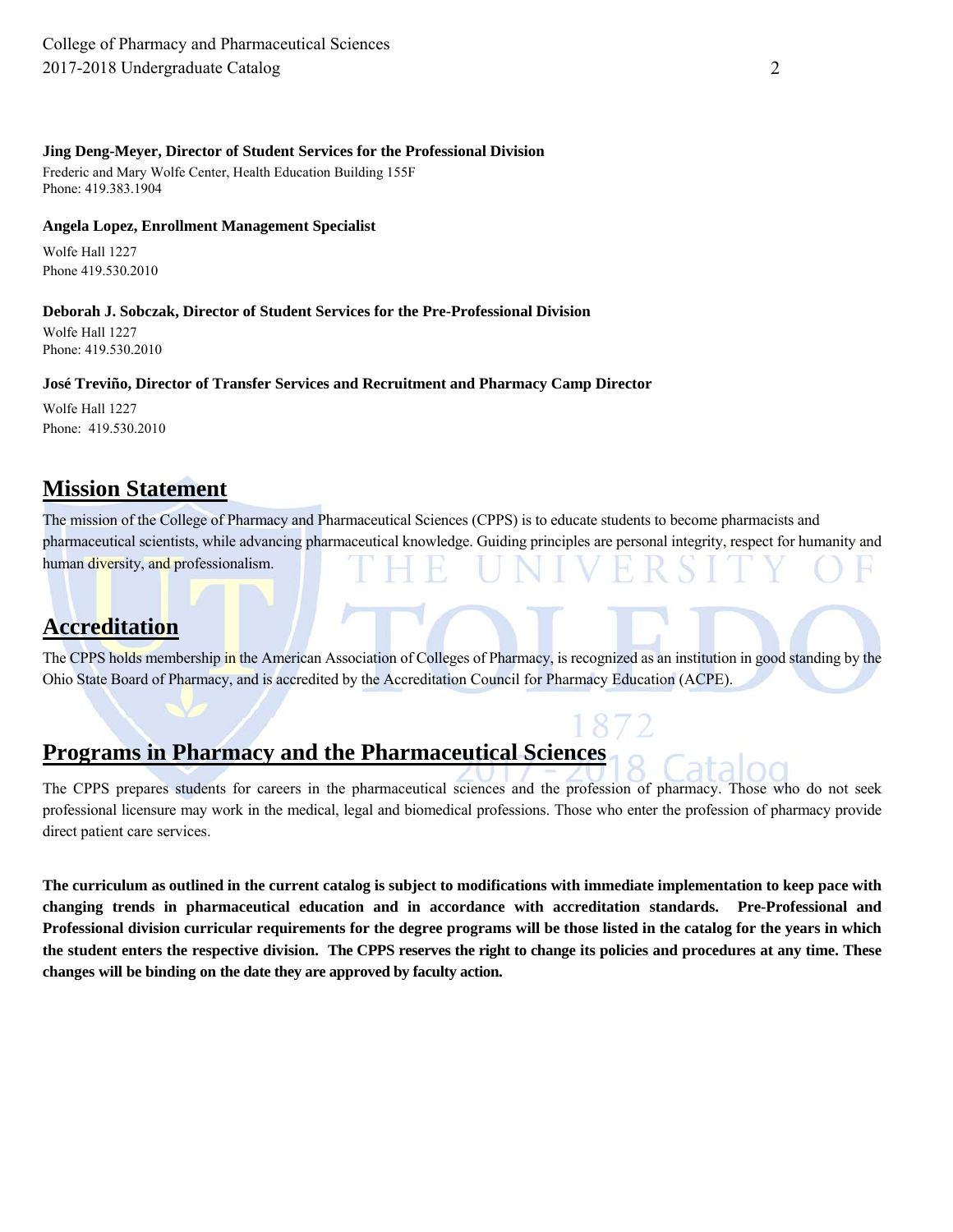## **Doctor of Pharmacy – Pharmacy Licensure Program**

The program of study leading to pharmacy licensure for entering freshmen is the entry-level doctor of pharmacy (Pharm.D.). Students seeking a degree that will lead to pharmacy licensure will need to complete two years of required pre-professional course work prior to entering the professional division. Following the completion of a core set of required courses, students will apply to the professional division during their second year. Admission to the professional division of the college (third year or P1 year) is competitive.

## **Pharmaceutical Sciences**

The CPPS offers a four-year bachelor of science in pharmaceutical sciences (B.S.P.S.) degree to prepare students for a variety of careers in the pharmaceutical and biotechnological industries. Students seeking the degree will need to complete two years of required preprofessional coursework prior to entering the professional division. . Following the completion of a core set of required courses, students will undergo a progression review during their second year.

## **Pharmacy Graduate Degree Programs**

The CPPS offers several graduate degrees in the pharmaceutical sciences – the Master of Science in Pharmaceutical Sciences degree with program options in pharmacology/toxicology, industrial pharmacy and health outcomes and socioeconomic sciences; the Master of Science in Medicinal Chemistry degree; the doctor of philosophy in experimental therapeutics, and the doctor of philosophy in medicinal chemistry degree. Students should contact the CPPS for admission and curricular requirements.

## **Admission to the College**

#### **Non-Discrimination Policy**

The University of Toledo is committed to a policy of equal opportunity in education, employment, membership and contracts, and no differentiation will be made based on race, color, religion, sex, age, national origin, sexual orientation, veteran status or the presence of a disability. The University will take affirmative action as required by federal or state law.

## **Direct-from-High School Students**

The minimum criteria for Direct-from-High School students are a high school grade point average (GPA) of 2.50 –OR- a composite ACT of 20 -OR- SAT 950 - (combined reading & math; test dates prior to March 2016) *or* 1030 new SAT (test dates March 2016 and later). All undergraduate students in the CPPS will be considered pre-p division students until admitted to the professional divisions of the Pharm.D. or B.S.P.S. programs. For the entry-level Pharm.D. program, the CPPS limits student enrollment into the professional division (third year or P1 year) in accordance with its facilities.

## **Contingent Admission**

Academically exceptional high school graduates may be offered contingent admission to the professional division of the Pharm.D. or the B.S.P.S. programs. Automatic admission to the P1 year of the curriculum will be contingent on successful completion of the preprofessional curriculum, while meeting specific standards.

## **Early Admission**

Academically exceptional direct-from-high school first year students who are enrolled at UT may be offered early admission to the professional division of the Pharm.D. program. Automatic admission to the P1 year will be contingent on successful completion of the pre-professional curriculum while meeting specific standards.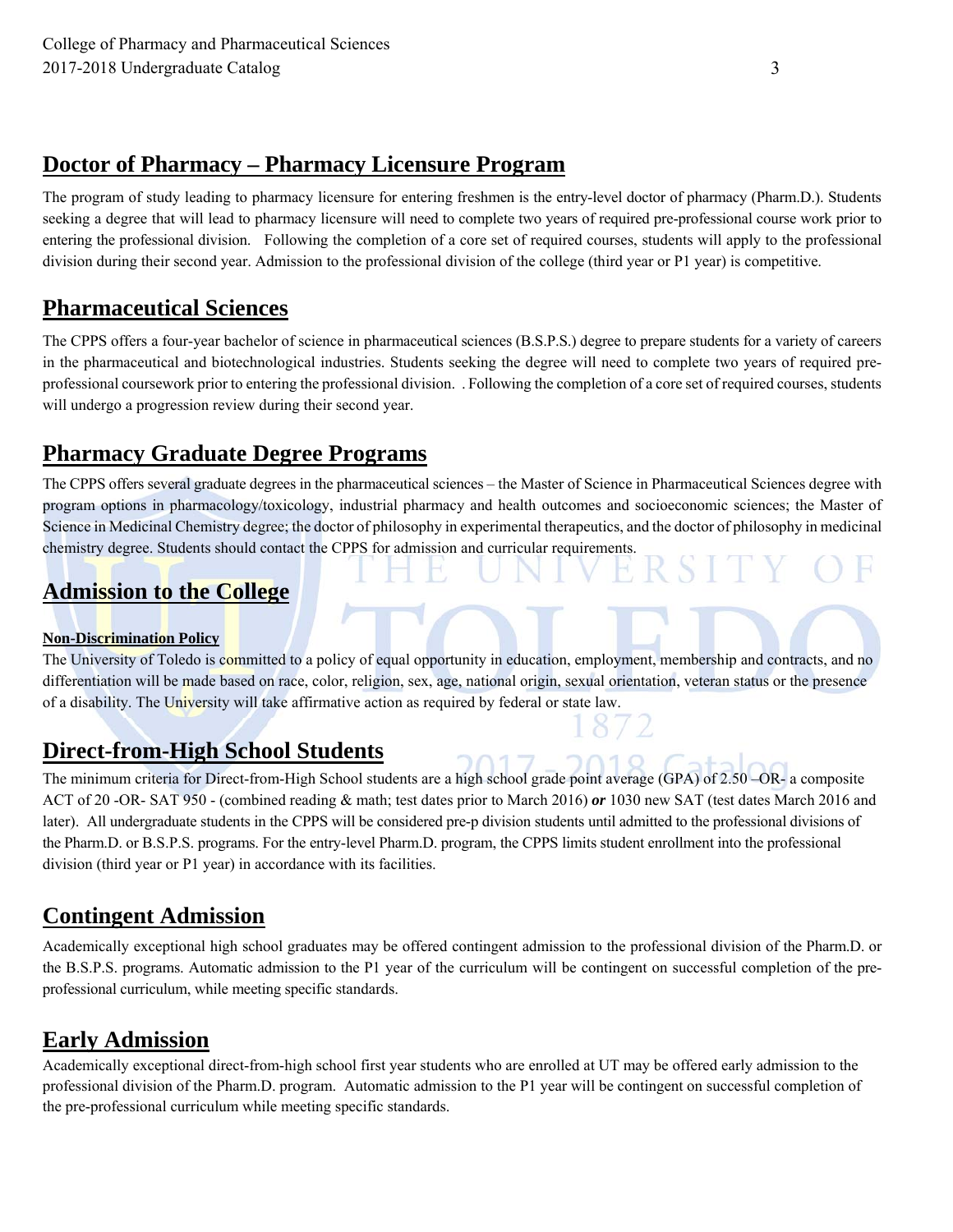### **Change-of-College Students**

In order for a student to change from another college within The University of Toledo to the CPPS, the student must have a UT cumulative grade point average (GPA) of at least 2.7 and be in good standing at the University.

## **Transfer Students**

In order for a student to transfer from other Ohio universities into the pre-professional division of any of the baccalaureate programs of the CPPS, the student must have a higher education cumulative grade point average (GPA) of at least 2.7 (this is based on all letter grades attained at all institutions of higher learning and uses the point average scale of A equaling 4 points), be in good standing at the university, and be eligible to return. The student may be required to take placement tests in chemistry and/or math. Students with course work from non-Ohio institutions will be evaluated on an individual basis. The student may be asked to supply course descriptions and syllabi so that course equivalencies can be determined.

### **Pharm.D.**

Transfer students meeting the eligibility requirements may apply directly to the PharmD program through PharmCAS. Transfer students interested in the PharmD program but who do not meet the requirements may enroll in the pre-professional division. Contact an academic advisor for more information.

### **BSPS**

Transfer students wishing to enroll in the BSPS program may be eligible to apply for direct admission to the professional division. Contact an academic advisor for more information.

### **GED**

Applicants with GED scores equal to or greater than 170 for each of the four (4) subject scores will be eligible for admission into the CPPS.

## **TOEFL Requirements**

#### **PharmD**

All international students, regardless of graduating from a U.S. high school, and students who are U.S. citizens or permanent residents and did not graduate from a U.S. high school are required to submit an internet-based TOEFL with the following minimum criteria prior to application to the professional division of the PharmD program:

2017 - 2018 Catalog

- 1) A minimum total score of 80 iBT, **and**
- 2) A minimum score of 18 in each of the four sub-categories of the iBT (reading, listening, speaking, and writing)

### **Pre-professional & BSPS**

International students entering the Pre-professional or BSPS Programs will follow The University of Toledo's TOEFL requirements.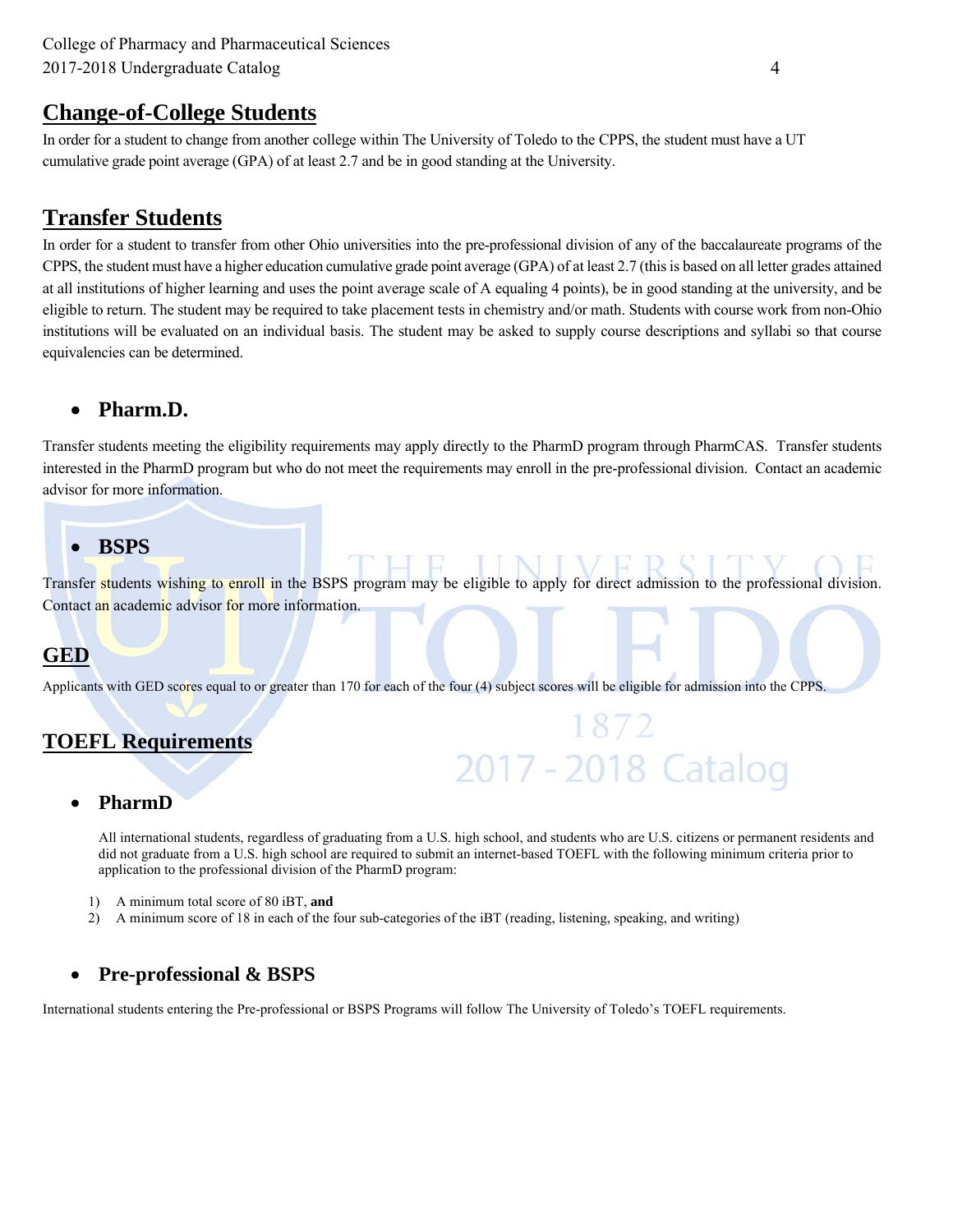## **Entrance into the Professional Division Programs**

There are many avenues to enter the Professional Division programs. Please be sure to follow the specific instructions for the program and year in which you will enter the professional division. Contact a pre-professional division advisor for guidance as needed. The only pharmacy courses a preprofessional student is permitted to take through the CPPS are PHPR 1000 and 2040; and PHCL 2220, 2600, 2610, 2620; and 2900 and MBC 2960, until final admission to the professional divisions is achieved.

### **General Criteria for Admission/Progression to the Professional Division of the BSPS**

### **Program**

Eligible students may apply directly to the professional division of the BSPS program. Current CPPS pre-professional students wishing to matriculate to the professional division of the BSPS program will undergo a progression review. All persons wishing to enter the professional division of the BSPS program must meet the following criteria.

### **Eligibility for Application/Progression Review**

To be eligible to apply for admission or for progression review into the BSPS professional division, the following (or their equivalents) must be completed:

BIOL 2170 and 2180 CHEM 1230, 1240, 1280, 1290, 2410 and 2460 MATH 1850 PHYS 1750 or 2070 A minimum 2.7 cumulative GPA. Students who have a cumulative GPA  $\geq$  2.5 but < 2.7 will be reviewed by program administrators, and a decision made to admit, to admit conditionally, or to deny admission until the minimum GPA is achieved.

#### **Application/Progression Review**

Applicants for direct admission into the B.S.P.S. programs should contact the Director of the BSPS Programs for details. Students requesting a progression review should contact the Office of Student Affairs for details.

#### **Final Admission/Progression**

For final admission/progression into the professional division, the following (or their equivalents) must be completed: BIOL 2170 and 2180 CHEM 1230, 1240, 1280, 1290, 2410, 2420, 2460 and 2470

MATH 1850 PHCL 2610 or KINE 2560 and 2570 PHYS 1750 or 2070/2080 ENGL 1110 and ENGL 1130 Minimum 2.7 GPA (cumulative) following the spring and, if applicable, summer semesters. Students who have a cumulative GPA  $\geq$  2.5 but < 2.7 will be reviewed by program administrators, and a decision made to admit, to admit conditionally, or to deny admission until the minimum GPA is achieved.

872

### **Evaluation**

Each application will be evaluated on the basis of the applicant's cumulative GPA.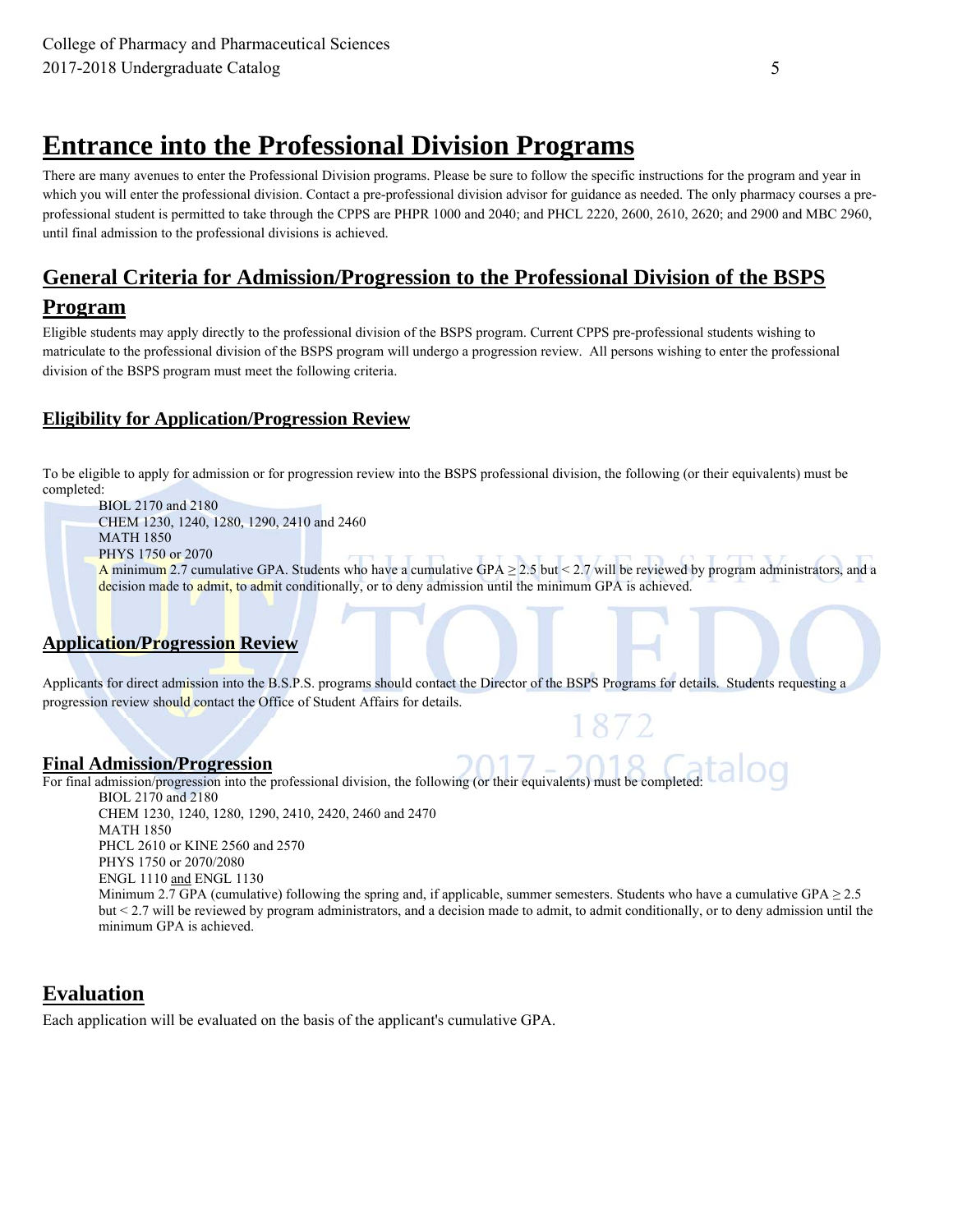## **General Criteria for Admission to the Professional Division of the Doctor of Pharmacy Program**

Success as a pharmacist requires excellence in academic performance in addition to well-developed verbal and written communication skills. Therefore, the College uses several measures to evaluate these attributes in applicants. The admissions process is based on a holistic review that is in alignment with the College mission.

The Pharmacy College Aptitude Test (PCAT) provides a standardized method of assessing the applicant's skills needed for success in a pharmacy program. Academic achievement as assessed by cumulative GPA and science GPA, as defined in the College Catalog, and communication skills, as measured by the PCAT writing score and interview, are other key components evaluated in the application review process. Although each component serves a unique purpose, none of these is a sole determinant of admission and the predictive value of all components is continually evaluated.

The PCAT is required for admission to the Pharm.D. professional division, with the exception of those contingent admit students and early admission students who have met the specified requirements to the professional division.

Students are admitted to the professional divisions for the fall semester only. The number of students who receive final acceptance into the professional divisions will be limited to the space available. Because the number of applicants usually exceeds the number of spaces available, students are admitted on the basis of the following general criteria.

## **Fall 2018 Pharm.D. Program Admission**

Beginning with Fall 2018 admission to the professional division of the Pharm.D. program, The University of Toledo will utilize The Pharmacy College Application Service (PharmCAS), a centralized application system. Two recommendations must also be submitted as a component of the PharmCAS application. The recommendations may be from professors, employers, clergy, close family friends and health professionals (pharmacist, dentist, and physician), or others. Recommendations from relatives or University of Toledo CPPS faculty or staff are not acceptable. In addition to the PharmCAS application, applicants must also submit a supplemental application directly to The University of Toledo CPPS through the Professional Division Admissions website. There are several pathways for application to the Pharm.D. program. They are described as follows.

#### **Contingent Admission (0+6)**

This pathway is designed for highly qualified high school seniors applying to The University of Toledo. During their second year at UT, students continuing to meet the Contingent Admission criteria will be required to submit a PharmCAS application and supplemental application.

#### **Eligibility for Application**

To be eligible to apply through the "Contingent Admission" pathway, the following (or their equivalents) must be completed:

High school GPA of 3.75 or higher

ACT composite score of 29 or higher (SAT >1300)

The PCAT is NOT required to apply through the Contingent Admission pathway.

#### **Evaluation**

Each application will be evaluated on the basis of the applicant's:

High school GPA of 3.75 or higher

ACT composite score of 29 or higher (SAT >1300)

Essay (2 hours, online)

Phone Interview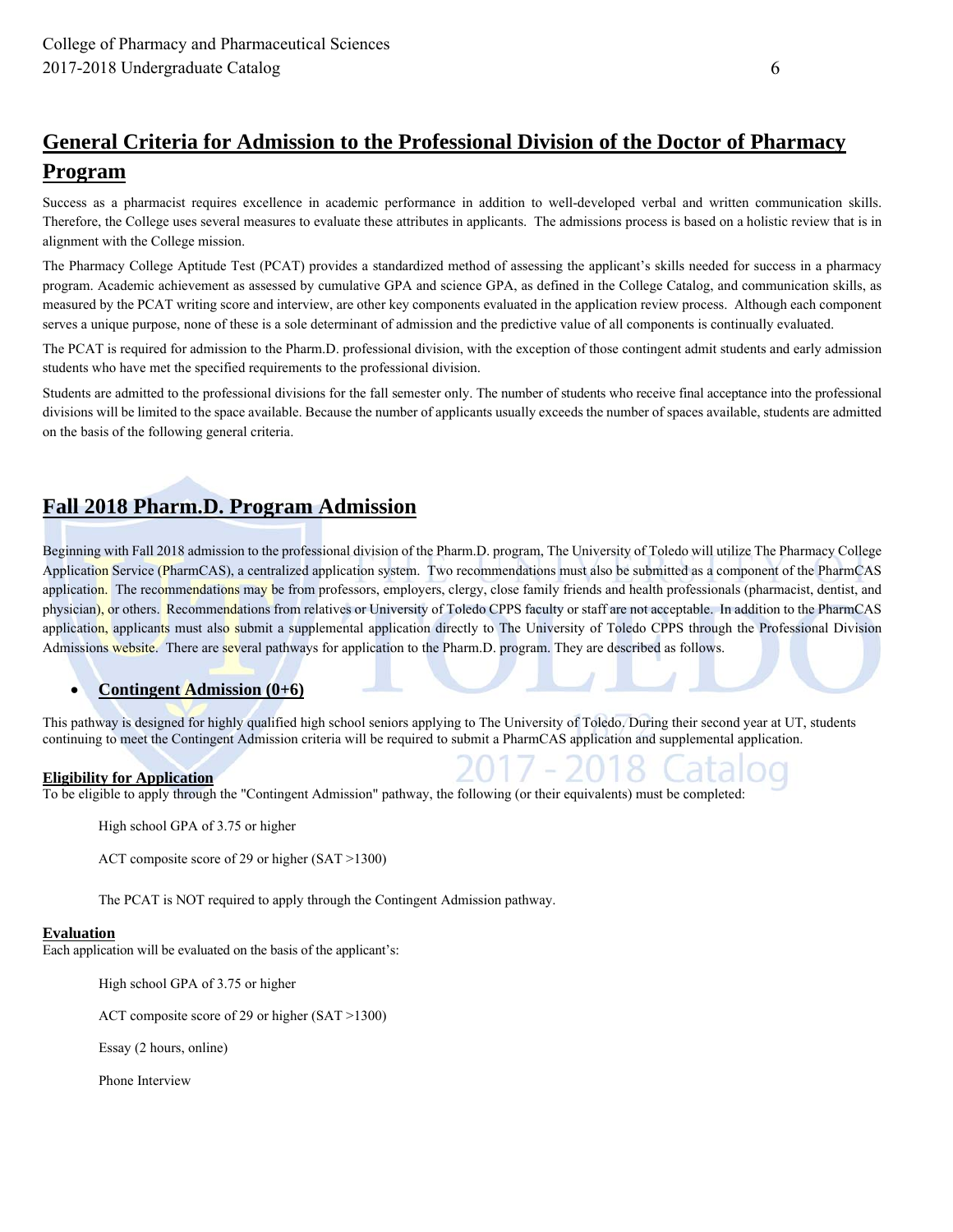#### **Final Admission**

For final admission into the professional division, the following (or their equivalents) must be completed:

BIOL 2170 and 2180 CHEM 1230, 1240, 1280, 1290, 2410, 2420, 2460 and 2470 MATH 1850 (or 1750 and1760) MATH 2640 (or 2600) PHCL 2610 (or KINE 2560 and 2570) PHYS 1750 (or 2070 and 2080) ENGL 1110 (or HON 1010) ENGL 1130 (or HON 1020 or ENGL 2950)

A minimum of 60 earned semester hours

Science AND cumulative GPAs of 3.5 or higher in pre-professional coursework at the end of the sophomore (second year) fall semester at UT

Semester GPA of 2.0 or higher during sophomore (second year) spring and summer semesters at UT

Must "pass" all remaining required coursework

Must have a valid Social Security number

Must complete the health requirements as defined by The University of Toledo CPPS

#### **Early Admission (1+5)**

This pathway is designed for highly qualified direct-from-high school first-year UT students who did not receive Contingent Admission (did not apply or not awarded). Early Admission applicants will be required to submit a PharmCAS application and a supplemental application.

#### **Eligibility for Application**

To be eligible to apply through the "Early Admission" pathway, the following (or their equivalents) must be completed:

Science AND cumulative GPAs of 3.75 or higher at the end of the first year at UT

Applicant must be a full-time student each academic semester (Fall and Spring of first college year).

The following required science-GPA courses and corresponding labs MUST have been taken at UT during the first year as a UT student or credit earned in high school:

> MATH 1850 (or MATH 1750 and 1760) BIOL 2170 and 2180 CHEM 1230, 1280, 1240, and 1290 PHCL 2610 (or KINE 2560)

The PCAT is NOT required to apply through the Early Admission pathway.

#### **Evaluation**

Each application will be evaluated on the basis of the applicant's:

Cumulative GPA

Science GPA using the following courses (only first attempt included): MATH 1850 (or MATH 1750) BIOL 2170 CHEM 1230 and 1240 PHCL 2610 (or KINE 2560) Comprehensive communication review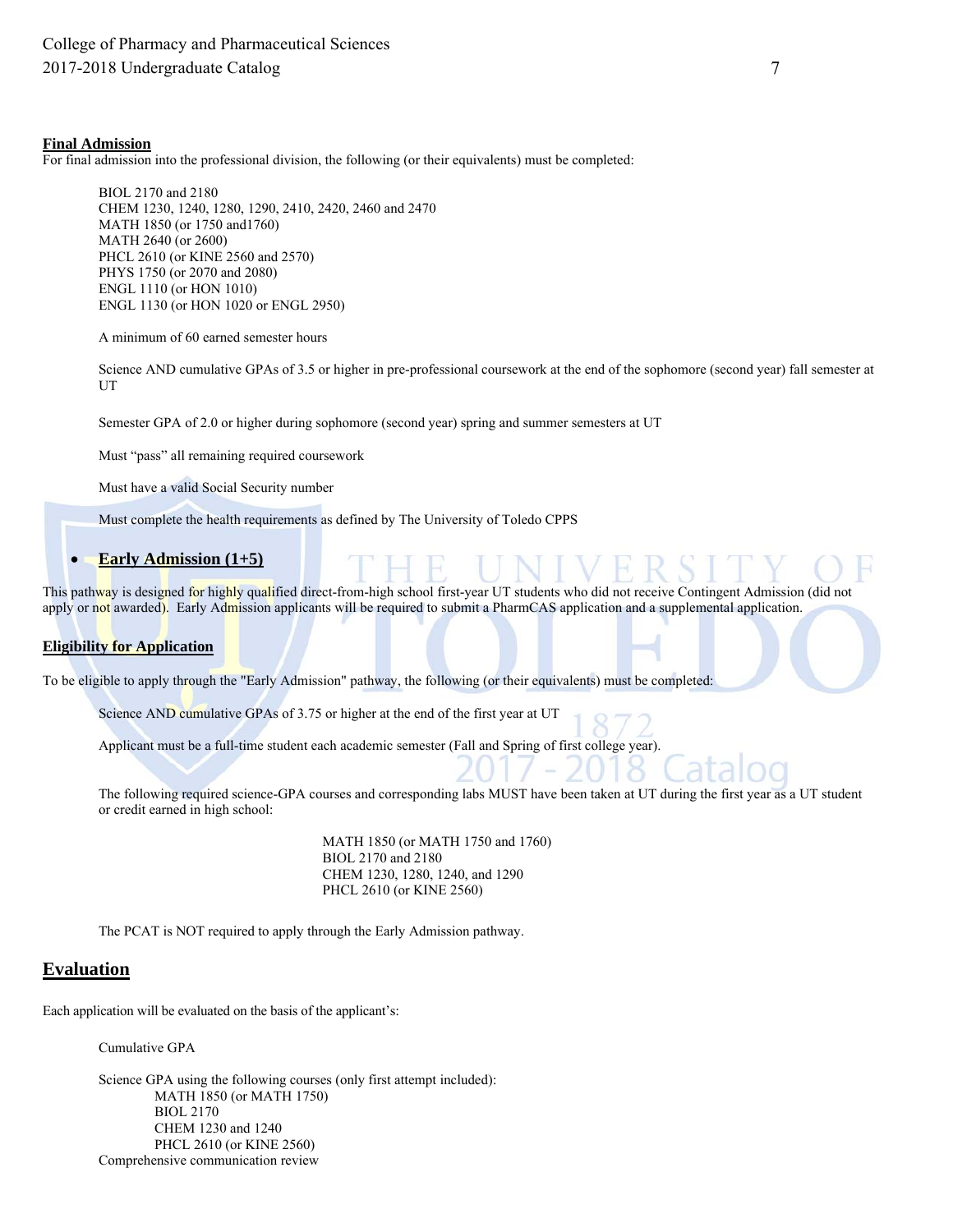#### **Final Admission**

For final admission into the professional division, the following (or their equivalents) must be completed:

BIOL 2170 and 2180 CHEM 1230, 1240, 1280, 1290, 2410, 2420, 2460 and 2470 MATH 1850 (or MATH 1750 and 1760) MATH 2640 (or MATH 2600) PHCL 2610 (KINE 2560 and 2570)PHYS 1750 (or 2070 and 2080) ENGL 1110 (or HON 1010) ENGL 1130 (or HON 1020 or ENGL 2950)

A minimum of 60 earned semester hours

Science AND cumulative GPAs of 3.5 or higher in sophomore fall courses

Science AND cumulative GPAs of 3.0 or higher in sophomore spring and summer courses

Must have a valid Social Security number

Must complete the health requirements as defined by The University of Toledo CPPS

Earn C or higher in the following courses which must be taken at UT or credit earned in high school: CHEM 1280, 1290, 2410, 2420, 2460 and 2470

BIOL 2180 PHYS 1750 (or 2070 and 2080) MATH 2640 (or MATH 2600) PHCL 2610 (or KINE 2560 and 2570)

#### **• Traditional Admission with Guaranteed Interview (2+4)**

This pathway is designed for any college student who meets the following admission requirements.

#### **Eligibility for Application**

To be eligible to apply through the "Traditional Admission with Guaranteed Interview" pathway, the following (or their equivalents) must be completed by the end of Fall semester sophomore (2<sup>nd</sup> year):

 $17 -$ 

 $\mathcal{L}$ 

18

Ħ

Latalog

Science AND cumulative GPAs of 3.50 or higher

The following required science courses MUST have been completed: MATH 1850 (or MATH 1750)BIOL 2170 and 2180 CHEM 1230, 1280, 1240, 1290, 2410, and 2460 PHCL 2610 (or KINE 2560) PHYS 1750 or 2070

PCAT score  $\geq 60^{\text{th}}$  percentile AND writing score of 3 or higher

Completed PharmCAS application and supplemental application

A minimum of 44 earned semester hours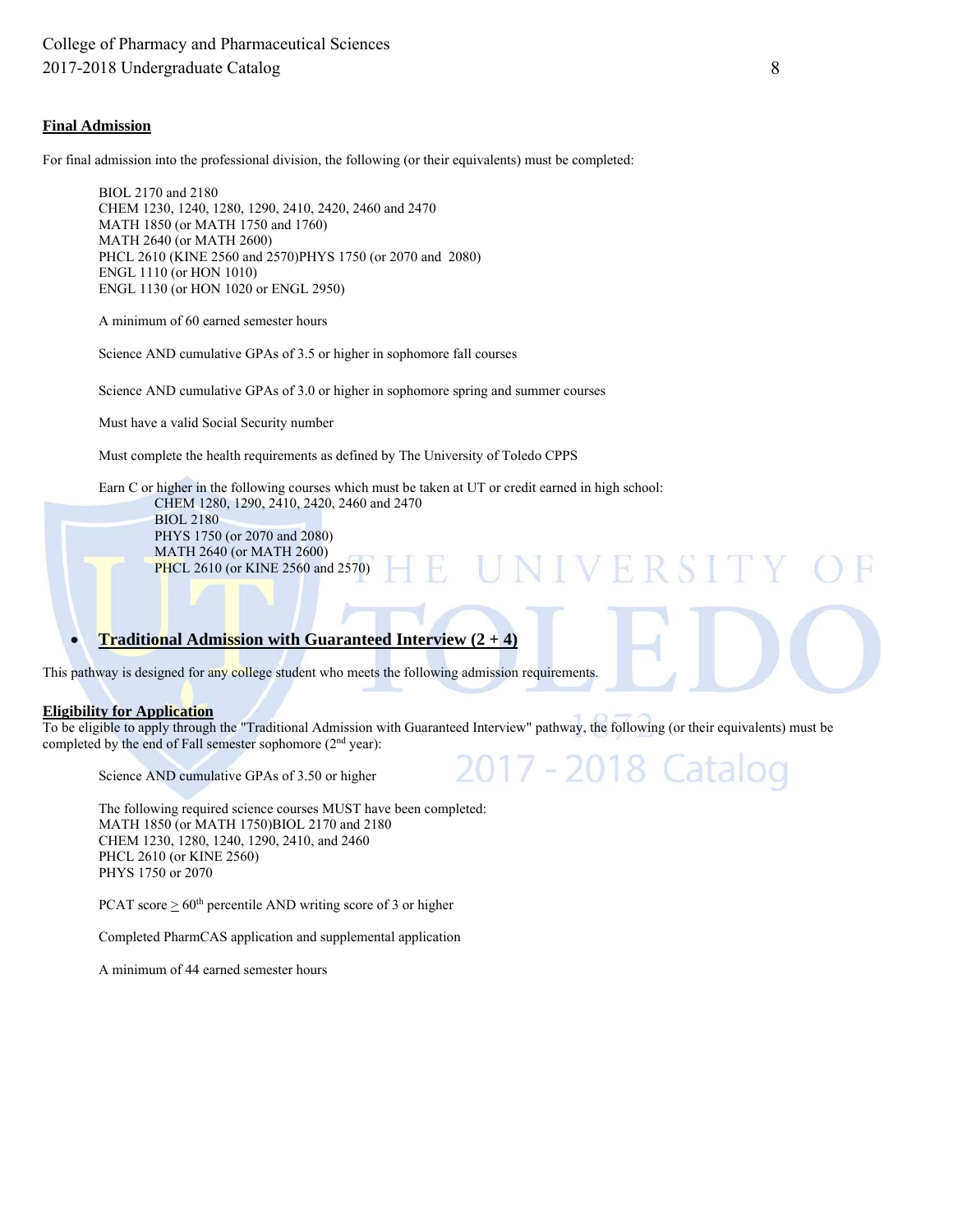#### **Evaluation**

Each application will be evaluated on the basis of the applicant's:

Cumulative GPA

Science GPA in the following specified courses:

BIOL 2170

CHEM 1230, 1240 and 2410

MATH 1850 or 1750

PHYS 1750 or 2070

PHCL 2610 (or KINE 2560)

 PCAT Score Personal interview

#### **Final Admission**

For final admission into the professional division, the following (or their equivalents) must be completed:

BIOL 2170 and 2180 CHEM 1230, 1240, 1280, 1290, 2410, 2420, 2460 and 2470 MATH 1850 (or MATH1750 and 1760) MATH 2640 (or MATH 2600) PHCL 2610 (or KINE 2560 and 2570) H H PHYS 1750 or 2070/2080 ENGL 1110 (or HON 1010) ENGL 1130 (or HON 1020 OR ENGL 2950) A minimum of 60 earned semester hours Minimum 2.0 GPA (cumulative and semester) for the spring and, if applicable, summer semesters Must have a valid Social Security number

Must complete the health requirements as defined by The University of Toledo CPPS

#### **Traditional Admission (2+4)**

This pathway is designed for any college student who meets the following admission requirements.

#### **Eligibility for Application**

To be eligible to apply through the "Traditional Admission" pathway, the following (or their equivalents) must be completed:

Science AND cumulative GPAs of 3.00 or higher

The following required science courses MUST have been completed by the end of Fall semester of sophomore (2<sup>nd</sup> year):

MATH 1850 (or MATH 1750) BIOL 2170 and 2180 CHEM 1230, 1280, 1240, 1290, 2410, and 2460 PHCL 2610 (or KINE 2560) PHYS 1750 or 2070

PCAT score  $\geq 30^{\text{th}}$  percentile AND writing score of 2 or higher

Completed PharmCAS application and supplemental application

A minimum of 44 earned semester hours

18 Catalog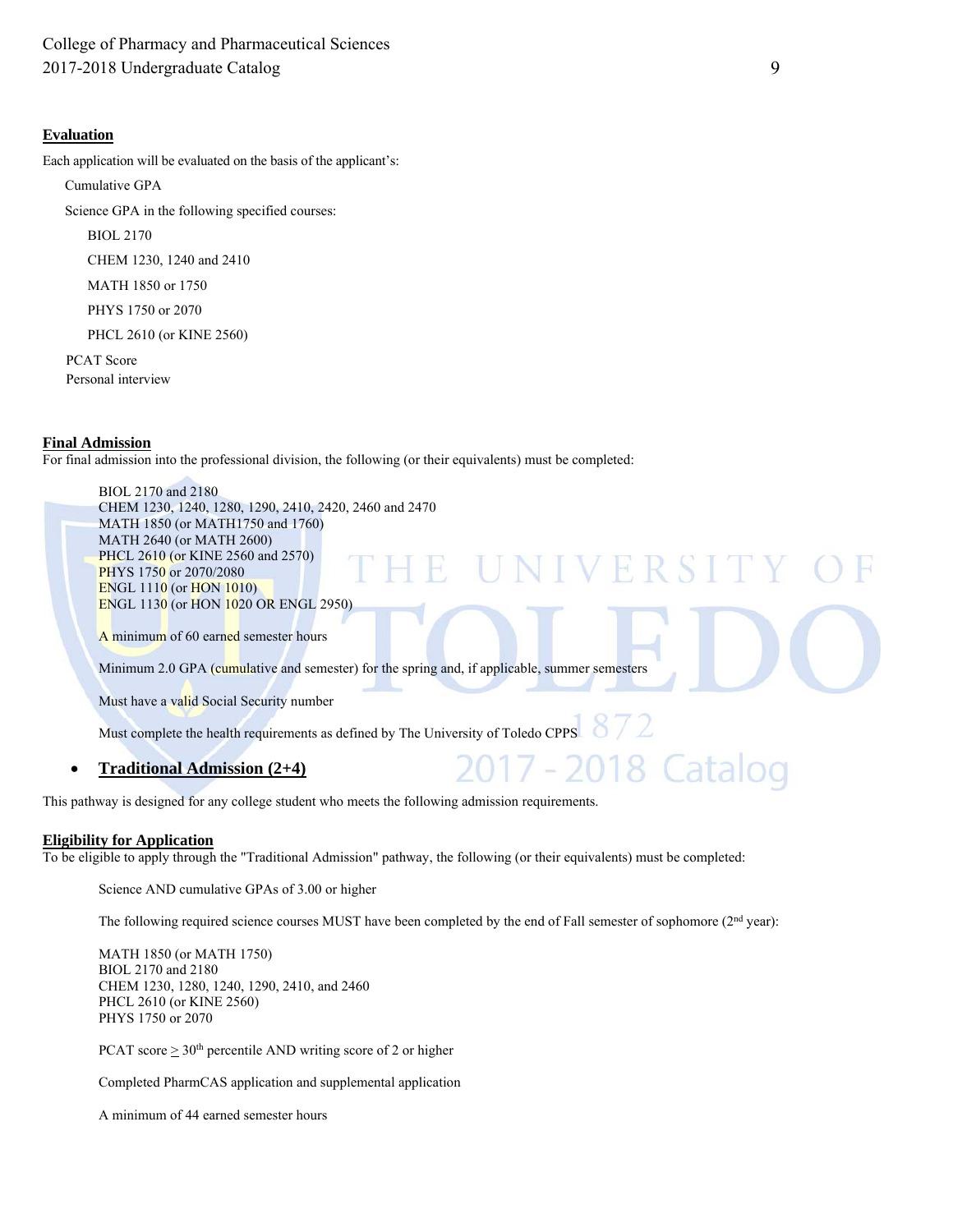#### **Evaluation**

Each application will be evaluated on the basis of the applicant's:

Cumulative GPA

Science GPA in the following specified courses:

 CHEM 1230, 1240 and 2410 BIOL 2170 MATH 1850 or 1750

PHYS 1750 or 2070

PHCL 2610 (or KINE 2560)

PCAT Score(s) Personal interview at the discretion of the committee

The admissions committee will use the better grade of the first two of all attempts for any science course used in the calculation of the science GPA. This rule applies to all applicants, including transfer students. All transfer or quarter courses equivalent to these specified courses will be evaluated for their respective equivalent semester hours. If a student has taken fewer than 30 quality hours at The University of Toledo, the higher education GPA will be used in the evaluation in place of the UT cumulative GPA, if the higher education GPA value is less than the UT cumulative GPA. If the higher education GPA is greater than the UT cumulative GPA, the latter will be used.

#### **Final Admission**

For final admission into the professional division, the following (or their equivalents) must be completed:



Must have a valid Social Security number

Must complete the health requirements as defined by The University of Toledo CPPS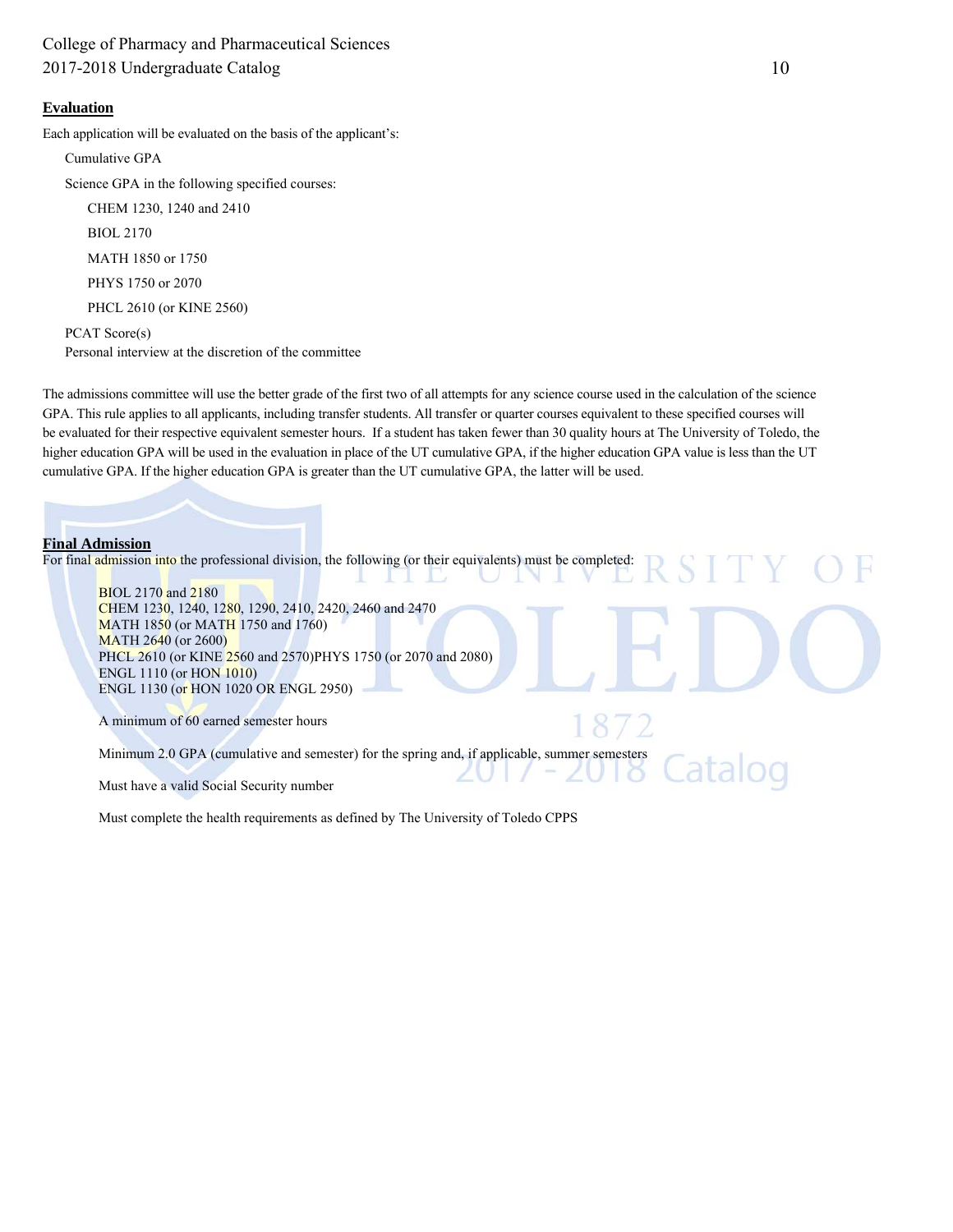## **CPPS Honors Program**

The CPPS offers an Honors Program for eligible students in all of its undergraduate programs as part of the Jesup Scott Honors College. Highly qualified students entering the University in the CPPS will be considered for entry into honors courses and honors sections of major courses offered throughout the undergraduate curriculum. Decisions regarding entry of students into the Honors College will be made after evaluation of the honors application by the Honors College. Normally, entering students with an ACT composite score of 25 and above (or SAT equivalent), coupled with a 3.50/4.00 high school GPA, will be considered for entry into honors courses. During the first two years of study, the CPPS offers courses that orient the student toward the profession of pharmacy and the pharmaceutical sciences. Many honors students take much of their honors course work (required and elective courses) during the first two years of the curriculum.

A variety of required and elective courses also are offered with honors sections in the professional division. A specific honors seminar course and an honors thesis option are offered to fulfill the requirements for graduation with the Honors College medallion. These courses also can fulfill requirements for electives within the major.

The Bachelor of Science in Pharmaceutical Sciences with the Honors College medallion is attainable by all students who complete at least 33 semester hours of honors course work with a grade of C or better and who have a minimum cumulative GPA of 3.3. In addition, t five to eight hours of the 33 must be taken within the honors thesis project and honors seminar. These courses are to be taken within the department of medicinal and biological chemistry, pharmacology and experimental therapeutics, or pharmacy practice. Graduation with departmental honors is also available to students who are not members of the Honors College, but who meet departmental honors requirements. These departmental honors requirements are a GPA of 3.2 or higher and completion of eight hours of honors course work in one department, including the honors thesis and seminar.

# THE UNIVERSITY OF

2017 - 2018 Catalog

## **Academic and Conduct Policies**

The CPPS adheres to all of The University of Toledo policies and procedures. Please refer to the UT Policy web site for additional information on academic and conduct policies governing all students enrolled at the University. In any case in which University, college and/or departmental policies conflict, the most stringent policy applies, unless waived by the college. Students should consult with the college for a complete listing of all policies and procedures specifically related to the CPPS. 872

### **Attendance Requirements**

Students in a professional school, as responsible individuals, are expected to attend all class meetings. The maximum number of permissible absences in a course is at the discretion of the individual faculty member. The penalty for excessive absences will be determined by the faculty member in accordance with the University's Missed Class Policy.

## **Withdrawal, GPA Recalculation and Audit Policies**

Refer to the University General Academic Policies for Withdrawal, GPA Recalculation and Audit policies that apply to all students. Withdrawal from an experiential course for which a final grade has already been determined will not be permitted.

## **Pass/No Credit (P/NC) Grade Option**

Refer to the University General Academic Polices for General Academic Policies that apply to all students. P/NC grading is not available for courses taught in the CPPS. In addition to courses for which P/NC grading is used exclusively, a student may elect P/NC grading for an additional seven credit hours, excluding course work in the natural sciences (biology, chemistry, physics and mathematics). These seven P/NC hours are applicable only to courses in English composition, humanities/fine arts, diversity studies and social sciences. Once the petition is filed, the request is irrevocable.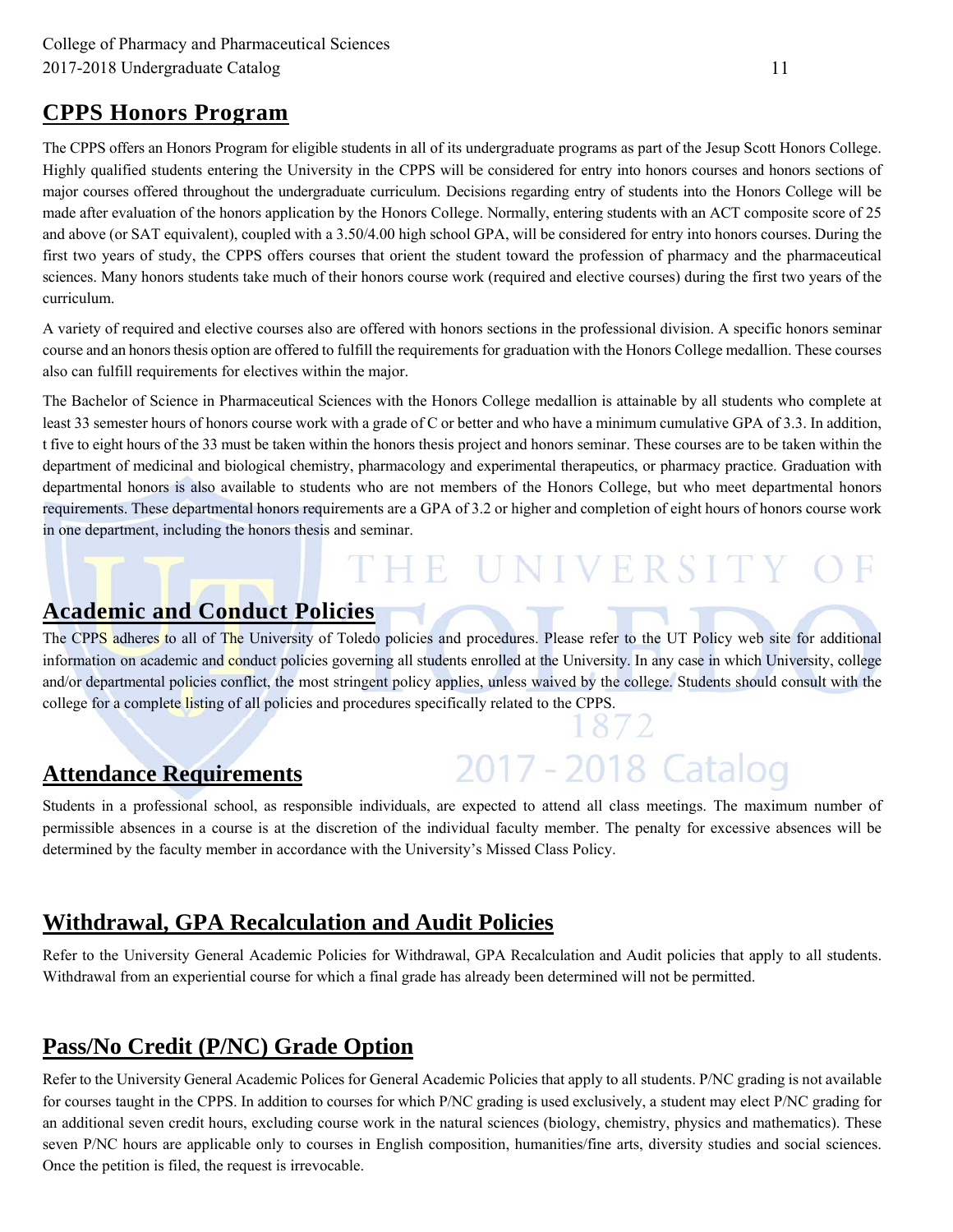## **Technology Requirements**

Specific computer hardware/mobile devices and software are required of CPPS students and are described in the Student Handbook.

## **Personal Fitness**

The emotional and psychological stability of those practicing or preparing to practice in pharmacy or the pharmaceutical sciences is considered to be very important for the proper performance of professional responsibility. The faculty of the CPPS recognizes that, if a student exhibits behavior suggesting an emotional or psychological abnormality bearing a reasonable relation to that student's ability to function competently in health-care delivery systems, experiential education, and professional employment, such behavior may present a hazard not only to the student, but also to patients, coworkers and clients. If any behavior pattern provides reason to believe that a student's psychological or emotional state may have rendered that student incompetent or unsafe, the dean of the college shall meet with that student and attempt to resolve the situation by referral to the University Health Service, University Counseling Center and/or withdrawal from the pharmacy program.

## **Ethical Responsibility**

The most serious offense with which pharmacy students may become involved is the misuse of and/or dependence upon dangerous drugs. The CPPS views the admitted or proven personal abuse of such drugs, their transmittal or sale to other individuals, or the use of drug documents to illegally obtain controlled or legend drugs as unprofessional conduct, which may result in dismissal from the CPPS. In addition, boards of pharmacy may revoke the internship license and/or deny licensure for various drug offenses. Drug abuse in any form and/or misuse of drug documents must be avoided.

## **Student Code of Professional Conduct**

#### PURPOSE

The Student Code of Professional Conduct gives general notice of expected and prohibited conduct and of the sanctions to be imposed if prohibited conduct occurs. The Student Code of Professional Conduct should be read broadly, and is not designed to define misconduct in exhaustive terms. The Student Code of Professional Conduct specifies the rights and responsibilities of the students, student organizations, the college, and the rights of other parties to the procedure.

1872

Students and student organizations are required to engage in responsible social and professional conduct that reflects credit upon the CPPS community and to model good citizenship in any community. Actions by students or student organizations, which interfere with the orderly functions of the college, or actions, which endanger the health or safety of members of the college community, will not be tolerated.

Delegation of Authority. The dean of the CPPS or designee shall administer and implement this policy, including the promulgation of the standards of conduct, to be published and distributed as "The Student Code of Professional Conduct," with procedures and standards governing student conduct at UTCPPS. The Professional Conduct Committee is authorized to hear each matter and provide a final decision as to whether the code has been violated and a sanction if warranted. The dean of the College will assure that the sanction is implemented.

Application. This policy, along with the University of Toledo "The Student Code of Conduct" (see http://www.utoledo.edu/policies/main\_campus/student\_life/pdfs/3364\_30\_04\_Student\_code\_of\_conduct.pdf), applies to all students and student organizations of the CPPS. In areas of overlap, this policy supersedes the University of Toledo "The Student Code of Conduct".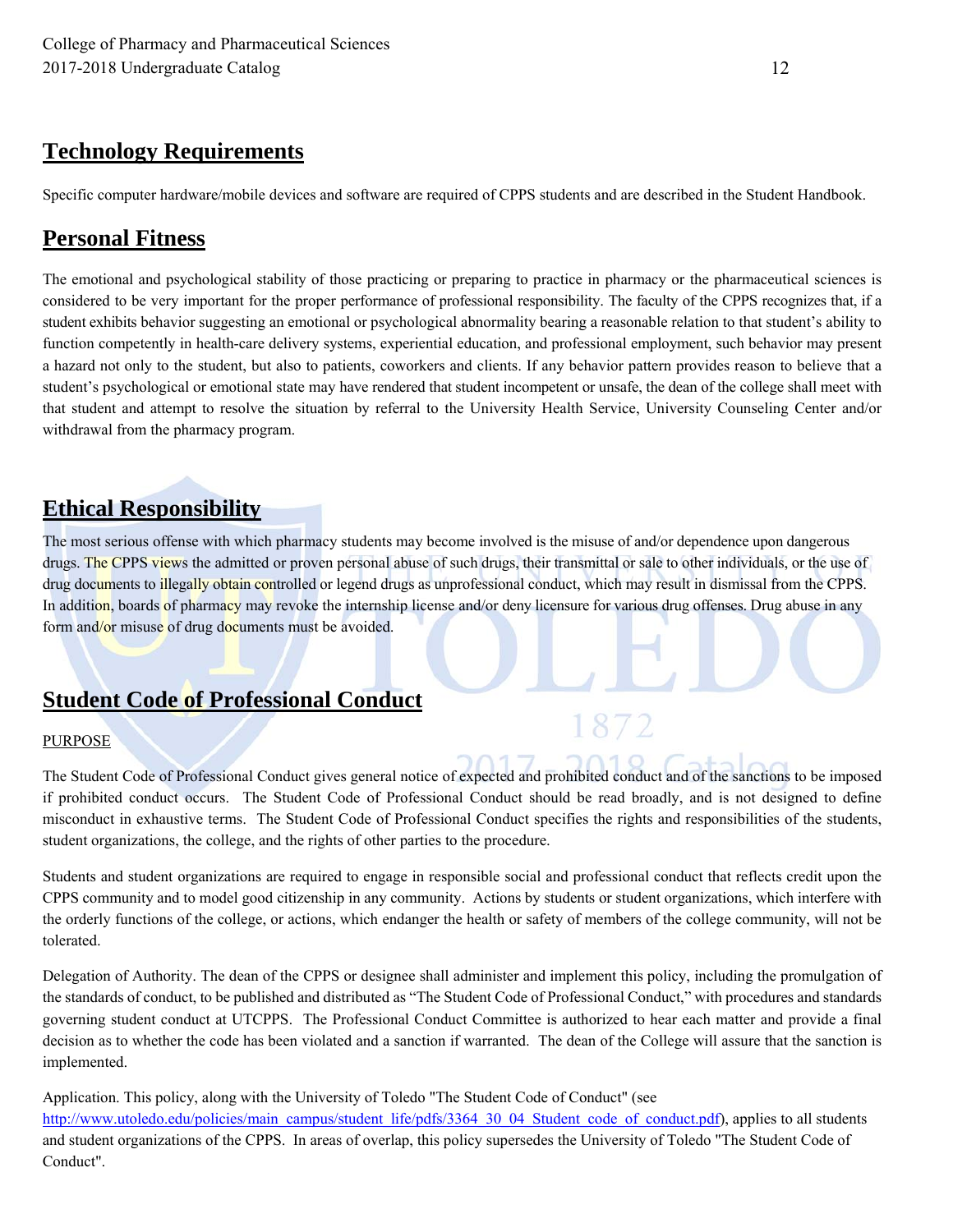## **Licensure Requirement**

A valid Ohio Intern license is required of all students entering the professional division of the Pharm.D. program. Any P1 student who does not obtain a valid Ohio intern license by December 31st of the P1 year will be withdrawn from all spring semester courses and will not be allowed to register for or take classes until a valid Ohio intern license is obtained. Depending upon the circumstances and length of time needed to resolve the issue, failure to obtain a valid Ohio intern license may result in forfeiture of the student's seat in the P1 class, necessitating reapplication to the professional division.

In addition any student in the professional division of the Pharm.D. program who does not annually renew his/her license before September 15th will be withdrawn from all courses effective immediately. Depending upon the circumstances and length of time needed to resolve the issue, failure to renew an Ohio intern license may result in forfeiture of the student's seat in the Pharm.D. class, necessitating reapplication to the professional division.

## **Academic Performance Standards**

Please refer to the UT Policy web site for additional information on academic policies.

**The Academic Performance Standards as outlined in the current catalog are subject to modifications with immediate implementation to keep pace with changing trends in pharmaceutical education and in accordance with accreditation standards.**

#### **Requirements for Academic Progression -- Pre-Professional Program**

#### **Policies**

- 1. Good Academic Standing
	- a. The College of Pharmacy and Pharmaceutical Sciences defines "good academic standing" for Pre-Professional students in the following manner: a minimum term and cumulative GPA of 2.00
	- b. To hold an office in a CPPS organization or represent the CPPS, a student enrolled in the CPPS must be in "good academic standing."

2017 - 20

- 2. Academic Probation
	- a. A student will be placed on Academic Probation for earning a term or cumulative GPA < 2.00
	- b. In addition to academic probation, a student earning a term  $GPA < 1.00$  may be subject to suspension from the CPPS and/or University for one (1) term, not including the summer terms. (See suspension below)
	- c. Students will remain on academic probation until the cumulative GPA is raised to 2.00 or greater or qualifies for suspension.
- 3. Suspension
	- a. Any student who earns a term GPA < 1.00 must meet with their CPPS pre-professional academic advisor and the Associate Dean of Main Campus Student Affairs *prior to the start of the next term*. If a student earning a term GPA < 1.00 does not meet with their academic adviser and the Associate Dean of Main Campus Student Affairs *prior to the start of the next term*, the student will be suspended for a period of one (1) term, not including summer terms.
	- b. Any student on academic probation who earns a term GPA of  $\leq$  2.00 will be suspended for a period of one (1) term, not including summer terms.
	- c. In lieu of suspension from the University, a student who is suspended by CPPS policy, but remains eligible to continue at the University based on current university policy, may defer suspension as long as they agree to each of the following:
		- i. Register for a plan of study put forth by the academic adviser
		- ii. Notify the academic adviser prior to dropping or adding any courses
		- iii. Transfer to University College or another program of their choosing at The University of Toledo, whichever they become eligible to transfer to first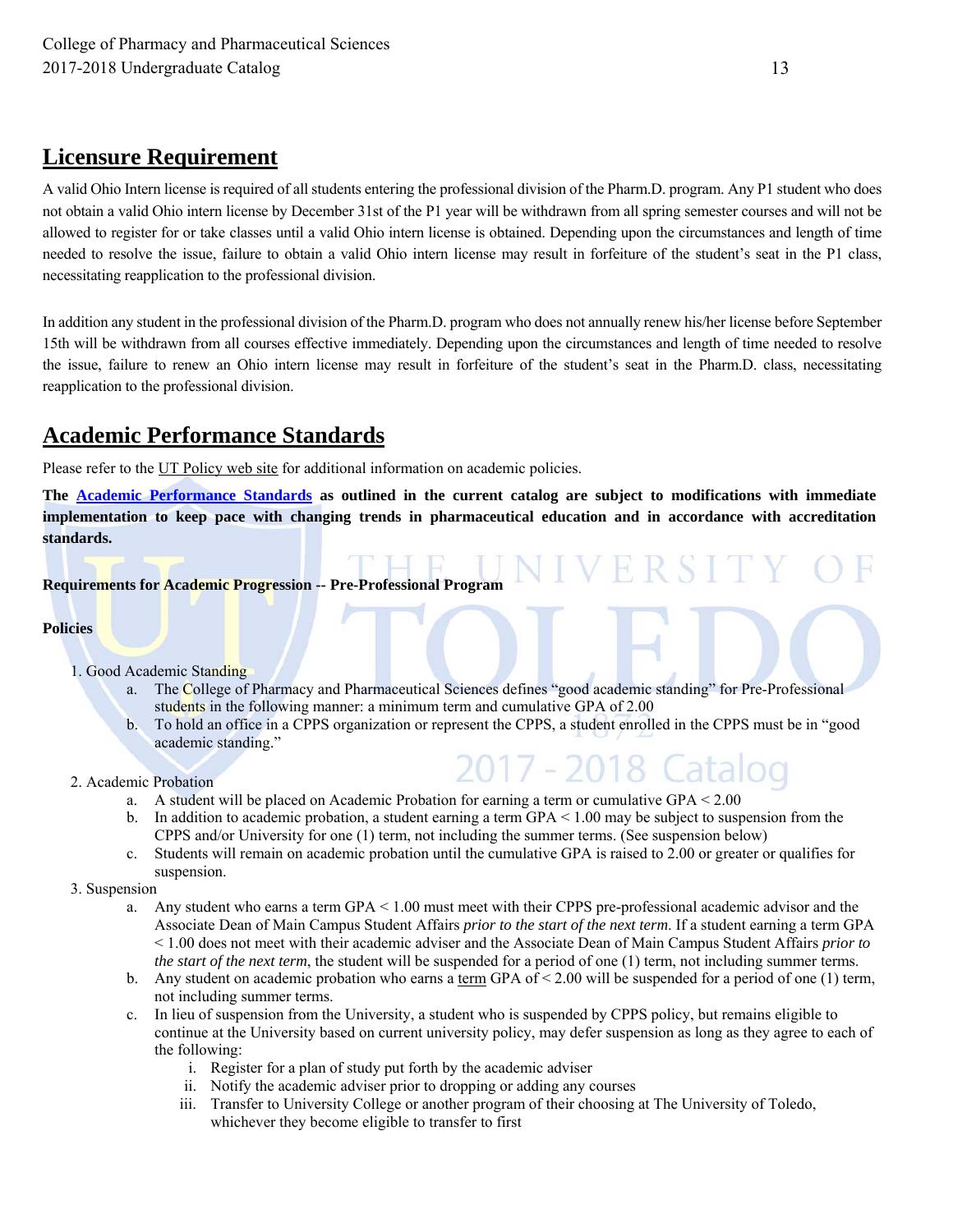#### 4. Readmission from Suspension

- a. Students serving suspension have the right to petition for readmission to the CPPS. A student must request readmission via a written petition to the chair of the APC by the designated time.
- b. Any student returning from suspension will be placed on probation. While on probation, the student must earn a term GPA of 2.00 or better and a grade of D+ or better in all subsequent coursework or the student will be subject to dismissal.

#### 5. Dismissal

- a. Any student returning from suspension (and placed on probation) who earns a term GPA < 2.00 and/or a course grade of D or less, will be dismissed from the CPPS.
- b. In lieu of dismissal from the University, a student who is dismissed by CPPS policy, but remains eligible to continue at the University based on current university policy, may defer suspension as long as they agree to each of the following:
	- i. Register for a plan of study put forth by the academic adviser
	- ii. Notify the academic adviser prior to dropping or adding any courses
	- iii. Transfer to University College or another program of their choosing at The University of Toledo, whichever they become eligible to transfer to first
- 6. GPA recalculation for undergraduate courses will be allowed, in accordance with the policies of The University of Toledo.
- 7. Petition for review of Suspension/Dismissal by APC
	- a. A student who is suspended or dismissed may petition the APC to appeal the decision to suspend or dismiss. If the petition is accepted, the college will determine the conditions for academic progression under which the student will be permitted to continue taking classes.
	- b. A student must submit the petition within one month of the date of suspension/dismissal.
	- c. If a student is allowed to continue and does not meet expectations for academic progression, dismissal from the College of Pharmacy and Pharmaceutical Sciences will result.

8. Appeal of Suspension or Dismissal to Dean

- a. A student may appeal a suspension or dismissal to the Dean of the CPPS. (Refer to CPPS Appeal Policy: 3364-83-05)
- b. Appeal will only be heard after a petition for review of suspension/dismissal has be submitted and denied by the APC (See #7 above)

**Requirements for Academic Progression – Professional Division Students in the Bachelor of Science in Pharmaceutical Sciences program (Pharmacology/Toxicology, Medicinal Chemistry, Cosmetic Sciences and Formulation Design, Pharmaceutics, and Pharmacy Administration)** 2017 - 2018 Catalog

#### **Policies**

1. Good Academic Standing

- a. The College of Pharmacy and Pharmaceutical Sciences defines "good academic standing" for professional division students in the Bachelor of Science in Pharmaceutical Sciences program (Pharmacology/Toxicology, Medicinal Chemistry, Cosmetic Sciences and Formulation Design, Pharmaceutics, and Pharmacy Administration) in the following manner: a minimum term and cumulative GPA of 2.00
- b. To hold an office in a CPPS organization or represent the CPPS, a student enrolled in the CPPS must be in "good academic standing."

#### 2. Academic Probation

- a. A student will be placed on Academic Probation for the following:
	- i. Earning a semester or cumulative GPA < 2.00
	- ii. Earning a *semester* GPA < 1.00; this performance may lead to suspension (see section on suspension below) from the University without a preliminary probationary semester.
- b. Any student on Academic Probation for two of three consecutive semesters in attendance may be suspended (see section on suspension below) from the University.
- c. Students will remain on Academic Probation until the cumulative GPA is raised to 2.00 or greater.

#### 3. Suspension

a. Any student on academic probation who earns a term or cum GPA of  $< 2.00$  or grade of F may be suspended for a period of one (1) semester, not including summer semesters.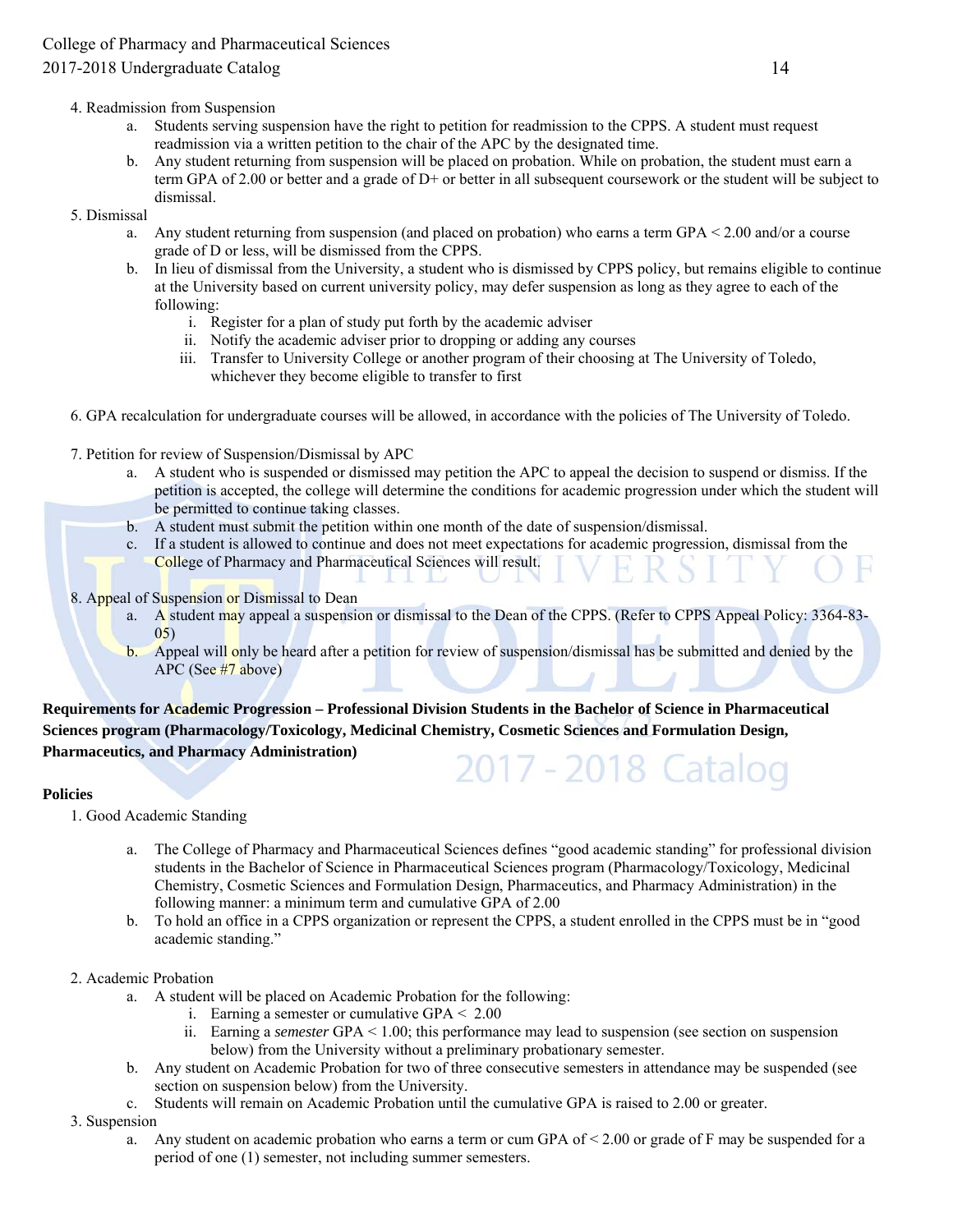b. Any student who earns a *cumulative* GPA < 1.00 may be suspended for a period of one (1) semester, not including summer semesters.

#### 4. Readmission from Suspension

- a. Students serving suspension have the right to petition for readmission to the CPPS. A student must request readmission via a written petition to the chair of the APC at least eight (8) weeks prior to the returning semester.
- b. A student returning from suspension will be placed on probation. The student must earn a term GPA of 2.00 or better and a grade of D- or better in all subsequent coursework or the student will be subject to dismissal.
- c. A student may appeal a suspension (Refer to CPPS Appeal Policy: 3364-83-05)
- d.
- 5. Dismissal
	- a. Any student returning from suspension and earning a term GPA < 2.00 and/or a course grade of F will be dismissed from the CPPS.
	- b. A student may appeal a dismissal (Refer to CPPS Appeal Policy: 3364-83-05)
	- c.

#### 6. GPA recalculation for undergraduate courses will be allowed, in accordance with the policies of The University of Toledo.

#### **Requirements for Academic Progression – Doctor of Pharmacy Program (Policy No. 3364-83-07)**

- 2. Good Academic Standing
	- a. The College of Pharmacy and Pharmaceutical Sciences defines "good academic standing" for students enrolled in the Doctor of Pharmacy (PharmD) Program in the following manner:
		- i. Maintaining minimum required course cumulative  $GPA \ge 2.75$
		- ii. Earning grade of C or better in all required courses
	- b. A grade below a C in any required course is unsatisfactory and will not be considered a passing grade for the course in the Pharm.D. curriculum (i.e., courses for which grades of less than a C are earned must be repeated).
	- c. To hold an office in a CPPS organization or represent the CPPS, a student enrolled in the CPPS must be in "good academic standing."

#### 3. Academic Progression\*

a. To advance to the P2 year, the student must earn the following:

- i. A required course cum  $GPA \ge 2.75$
- ii. A grade of  $C$  or better in all required courses
- b. To matriculate to the P3 year, the student must earn the following:
	- i. A required course cum GPA  $\geq$  2.75
	- ii. A grade of C or better in all required courses
- c. To advance to the P4 (APPE) year, the student must earn the following:
	- i. A required course cum  $GPA \ge 2.75$
	- ii. A grade of C or better in all required courses
- d. To graduate with a Doctor of Pharmacy degree from the UT-CPPS, the student must earn the following:
	- i. A required course cum  $GPA \ge 2.75$
	- ii. A grade of C or better in all required courses

\*Students not permitted to move on to the next professional year due to failure to meet academic requirements will be allowed to repeat previous coursework in an attempt to meet the necessary requirements for advancement.

#### 4. Academic Probation

The following academic performance will lead to Academic Probation

- a. Earning a required course cum GPA <2.75
- b. Earning a grade less than a C in required course.
- c. A student will remain on probation until he/she achieves academic good standing or is no longer enrolled in the program.
- d. Failure to pass a pharmacy practice experience or dismissal from a pharmacy practice experience (for reasons other than an action detrimental to patient care and/or to the clinical service).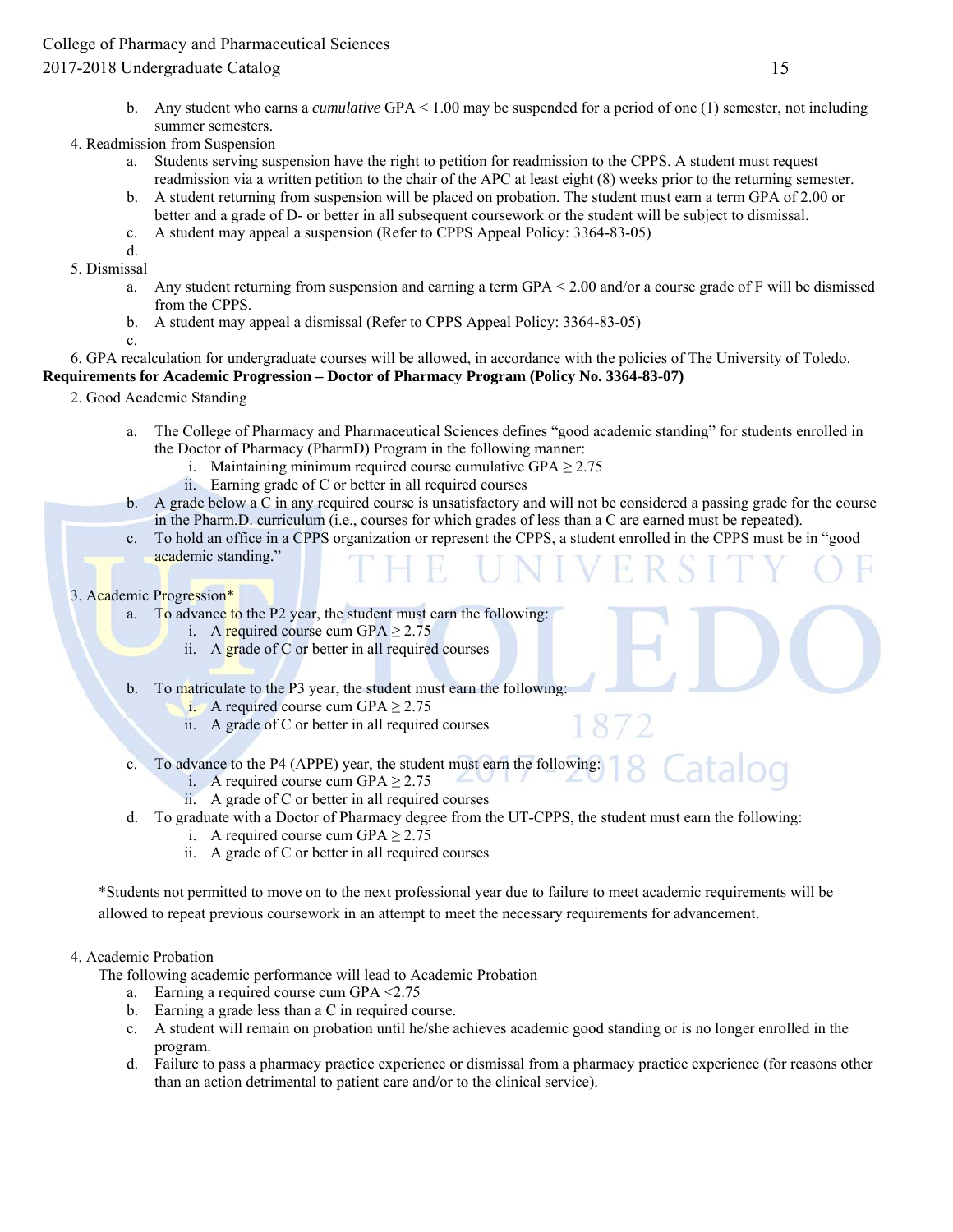#### 5. Dismissal

- The following academic performance or circumstances will lead to dismissal from the Doctor of Pharmacy Program:
	- a. Earning  $\geq 4$  grades less than a C on first attempt in required courses (P1-P3 years).
	- b. Earning a required course term GPA < 2.00
	- c. Earning a required course cum GPA <2.25 (excluding the Fall P1 semester)
	- d. Earning a grade  $\leq C$  in a repeated required course.
	- e. Student no longer able to complete the program in the required six (6) calendar year time period from the initial enrollment semester – student's P1 Fall semester. (*See Policy 3364-83-04 Time for Completion of the Doctor of Pharmacy Program)*
	- f. If dismissed from the Doctor of Pharmacy program, the student may continue to earn a BSPS degree if he/she has not already done so or transfer to other Colleges/Programs within the University as eligible.

The following experiential performance may make you eligible for dismissal:

- a. Any student on probation due to experiential performance who fails to pass a pharmacy practice experience or is dismissed from a pharmacy practice experience.
- 6. Petition for Readmission after Dismissal
	- a. A student who is dismissed may petition the APC for readmission. If the petition is accepted, the college will determine the conditions under which the student will be permitted to re-enroll.
	- b. A student must submit the petition within one calendar year of the date of dismissal.\*
	- c. If a student is readmitted and does not meet expectation for academic progression, permanent dismissal from the College of Pharmacy and Pharmaceutical Sciences will result.

7. Appeal of Suspension or Dismissal to Dean

- a. A student may appeal a suspension or dismissal to the Dean of the CPPS. (Refer to CPPS Appeal Policy: 3364-83- 05)
- b. Appeal will only be heard after a petition for review of suspension/dismissal has be submitted and denied by the APC (See #5 above)

*\*Time between dismissal and readmission will count toward "Time to completion of the PharmD Program (See Policy 3364-83-04 Time for Completion of the Doctor of Pharmacy Program)* 

#### 8. Pharmacy Required Course GPA calculation

- a. The pharmacy required course GPA will consist of all required professional program pharmacy core-curriculum undergraduate and post-baccalaureate coursework (see below).
- b. Required courses may not be repeated more than once.
- c. All required courses (first attempt and repeated) will be counted towards required course cumulative GPA, regardless of the University grade recalculation policy.
- d. A repeated required course grade, in which a student earned a grade of B or better on the first attempt, will not be included in the required course GPA.
- e. Neither undergraduate nor post-baccalaureate elective coursework will be counted towards pharmacy required course GPA.

#### 9. Matriculation

- a. To matriculate to the post B.S.P.S. portion (P3-P4) of the Doctor of Pharmacy program, the student must earn both of the following:
	- i. A required course cum GPA  $\geq$  2.75
	- ii. A grade of C or better in all required courses
- b. Students failing to achieve these two requirements will not matriculate and must do one of the following:
	- i. Retake required courses to demonstrate an improved aptitude for the material and seek matriculation with the next year's class.
	- ii. If eligible, graduate with a Bachelor of Science in Pharmaceutical Sciences (BSPS) degree. *However*, doing so would *prevent* the student from taking/retaking additional undergraduate courses towards achieving a PharmD degree, thus *ending* any opportunity to further pursue a PharmD degree at The University of Toledo.
	- iii. If eligible, consider transferring to one of the other five tracks (Pharmaceutics, Pharmacology/Toxicology, Pharmacy Administration, Medicinal and Biological Chemistry, or Cosmetic Sciences and Formulation Design) of the BSPS program.
	- iv. If eligible, change colleges within the University of Toledo or transfer to another institution.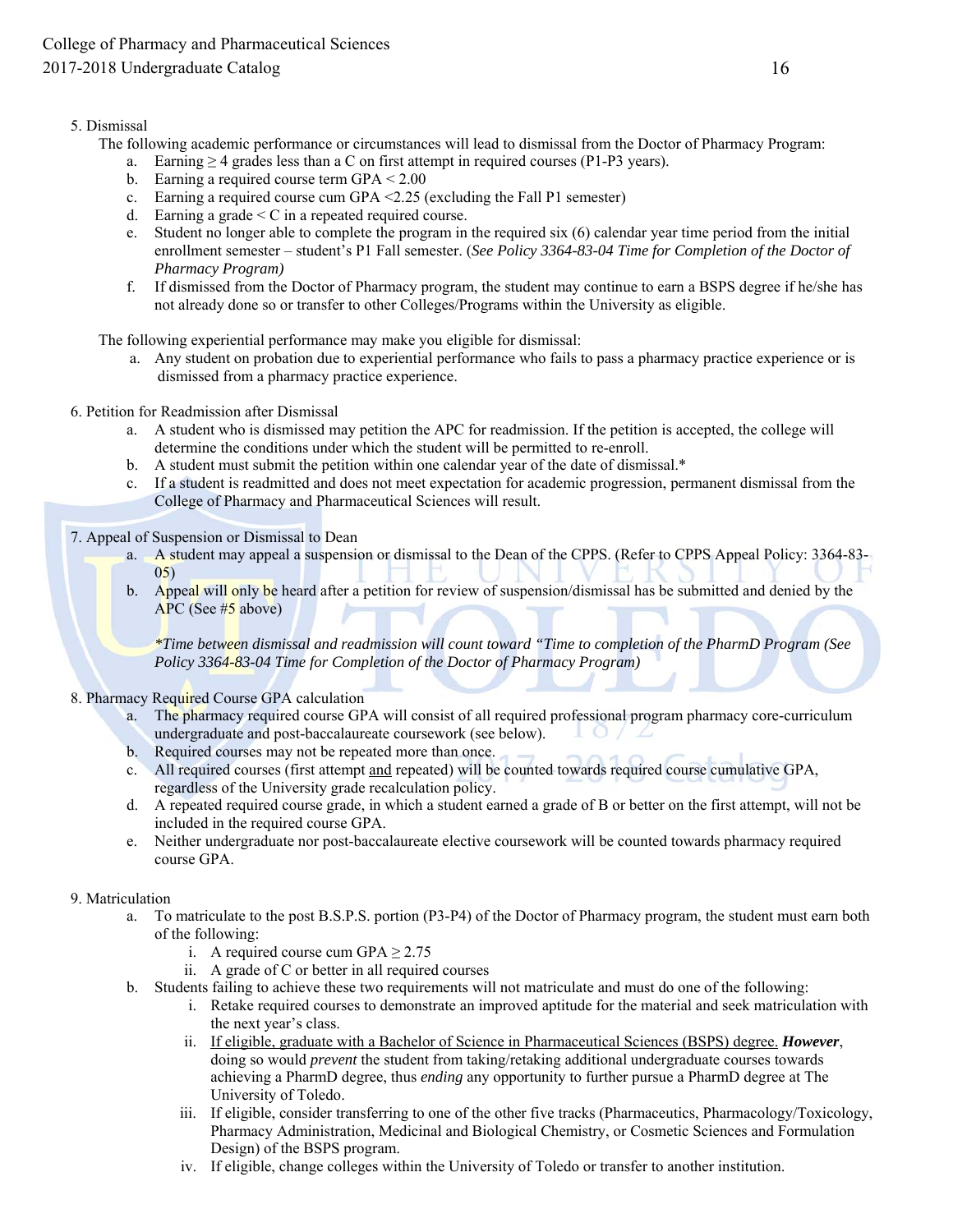Pharmacy Required Courses (used in calculation of pharmacy required course cumulative GPA)

|                 | *Required P1-P2 Level Courses |                                        |                |                    |                 |                    |
|-----------------|-------------------------------|----------------------------------------|----------------|--------------------|-----------------|--------------------|
| <b>MBC 3310</b> | <b>MBC 3320</b>               | <b>MBC 3550</b>                        | <b>MBC3560</b> | <b>MBC</b><br>3800 | <b>MBC 3850</b> | <b>MBC</b><br>4300 |
| PHCL            | PHCL                          | <b>PHCL</b>                            | PHCL           |                    |                 |                    |
| 3700            | 3720                          | 4700                                   | 4720           |                    |                 |                    |
| <b>PHPR</b>     | <b>PHPR</b>                   | <b>PHPR</b>                            |                | <b>PHPR</b>        | <b>PHPR</b>     | <b>PHPR</b>        |
| 3070            | 3080                          | 3130                                   |                | 3140               | 3260            | 3920               |
| <b>PHPR</b>     | <b>PHPR</b>                   | <b>PHPR</b>                            | <b>PHPR</b>    | <b>PHPR</b>        | <b>PHPR</b>     | PHPR               |
| 3930            | 4070                          | 4080                                   | 4130           | 4140               | 4160            | 4330               |
| <b>PHPR</b>     | <b>PHPR</b>                   | <b>PHPR</b>                            |                |                    |                 |                    |
| 4520            | 4920                          | 4930                                   |                |                    |                 |                    |
|                 |                               |                                        |                |                    |                 |                    |
|                 |                               | *Required P3-P4 Level Non-APPE Courses |                |                    |                 |                    |
|                 |                               |                                        |                |                    |                 |                    |

| <b>MBC 5300</b> | <b>PHPR 5300</b> | <b>PHPR 6120</b> | PHPR 6160        | <b>PHPR 6280</b> | PHPR 6610        |  |
|-----------------|------------------|------------------|------------------|------------------|------------------|--|
| MBC 6320        | <b>PHPR 6070</b> | PHPR 6130        | <b>PHPR 6250</b> | <b>PHPR 6310</b> | <b>PHPR 6920</b> |  |
| PHCL 6320       | <b>PHPR 6080</b> | <b>PHPR 6140</b> | <b>PHPR 6260</b> | <b>PHPR 6340</b> |                  |  |

NOTE: PharmD electives (undergraduate or graduate) are not counted toward PharmD core-curriculum courses.

## **Appeal Procedure for Individual Final Course Grades**

All pre-professional division students in the college will follow the current UT undergraduate academic grievance policy. All M.S. and Ph.D. students in the college will follow the graduate student academic grievance policy.

#### *Professional division (P1-P4) of CPPS appeals process for final course grades*

To initiate resolution of final course grade grievances, the student shall formally dispute the grade in writing to the faculty member responsible for assigning the grade. The written dispute should include the student's name and Rocket number, date, course number and section, semester, the specific issue in dispute, and the student's request for resolution. The written request should be delivered (email or hard copy) within 7 days of the grade posting. The faculty member then has 7 days in which to respond in writing (email or hard copy) back to the student.

If resolution is not achieved, the student may forward the written dispute (as described above and with the response of the faculty member) to the chair of the faculty member's department. The student has 7 days in which to appeal to the department chairperson following the receipt of the faculty member response. The department chairperson then has 7 days in which to respond in writing (email or hard copy) back to the student.

If resolution is still not achieved, the student may submit the same written dispute (as outlined above and with the response of the department chairperson) to the CPPS dean. The student has 7 days in which to appeal to the dean following the receipt of the department chairperson's response. The dean then has 7 days in which to respond in writing (email or hard copy) back to the student. The decision of the dean is final and without appeal.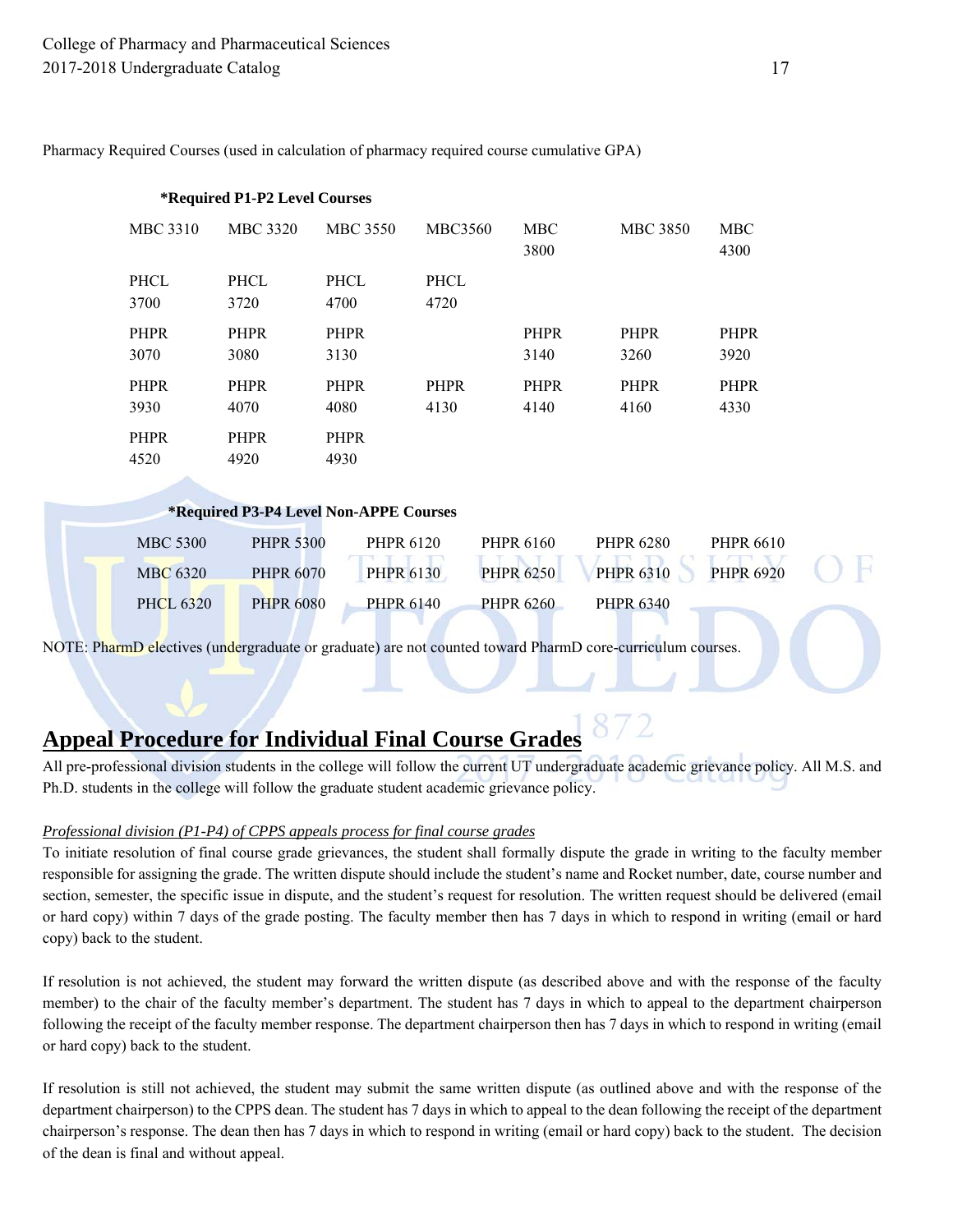## **Appeal Procedure for Academic Performance and Degree Progression for the CPPS**

**Appeal Procedure for Academic Performance and Degree Progression (Policy 3364-83-05)**

(A) Appeal Procedure for Academic Performance and Degree Progression:

The Academic Performance Committee (APC) reviews and administers CPPS Academic Performance Standards, as outlined in the College's Catalog. In the case of all action taken by the APC, including probation, suspension, dismissal, and progression decisions, appeal is available to the student.

Appeal is limited to academic issues based on the following:

- A claim that the Academic Performance review and ruling process was not conducted as required by the Academic Performance policy.
- A claim that the sanction imposed is excessive for the academic performance issue.
- New information has become available that was not available at the time of the original decision.

The impact of commuting or excessive work hours will not be considered as a basis for appeal.

- (1) Appeal Process
	- a. To appeal APC decisions, the student shall formally dispute the decision in writing to the Dean of the CPPS. The letter of petition must be written in adherence to the business letter format and must include the student's name and Rocket number, phone number, current mailing address, date, semester, decision(s) in dispute, the specific issue regarding the decision(s) in dispute, and the student's statement of appeal that specifically identifies which of the three bases for appeal are being raised. A hard copy and email copy of the written request must be received by the Office of the Dean **by 5pm of the fifth business day** following email notification of the APC decision, or any further right to appeal is waived. Email subject line must read: "Appeal: [student name]"
	- b. The Pharmacy Academic Progression Appeals Committee (PAPAC) will be convened to review the matter and advise on the dispute. The PAPAC's recommendations to the Dean are advisory. The committee will consist of the following members:
		- Associate Dean for Main Campus Student Affairs and Enrollment Management
		- Associate Dean for Health Science Campus Student Affairs and Diversity
		- Associate Dean of Graduate and Research Studies
		- At least one full-time faculty member who has been directly involved in the instruction of the student, but who was not involved in the disputed APC decision.
	- c. The appeal review may include a hearing with the student. The student is permitted to have a faculty or staff member or a fellow CPPS student attend the hearing as his/her advisor, however these individuals may not participate in the proceedings. Legal counsel will not be permitted. Both the student and the APC will be permitted to make a statement and present any information pertinent to the matter before the Dean and/or PAPAC.
	- d. The Dean will review all applicable evidence presented by the PAPAC, the student, and the APC and any other requested information.
	- e. After completing such review, the Dean may ask for a meeting with the student
	- f. The Dean will provide to the student a written notification of the decision on the appeal within ten business days of the receipt of the appeal petition from the student, unless circumstances warrant additional time for review, with sufficient notice provided to the student.
	- g. The decision of the Dean is final and without appeal.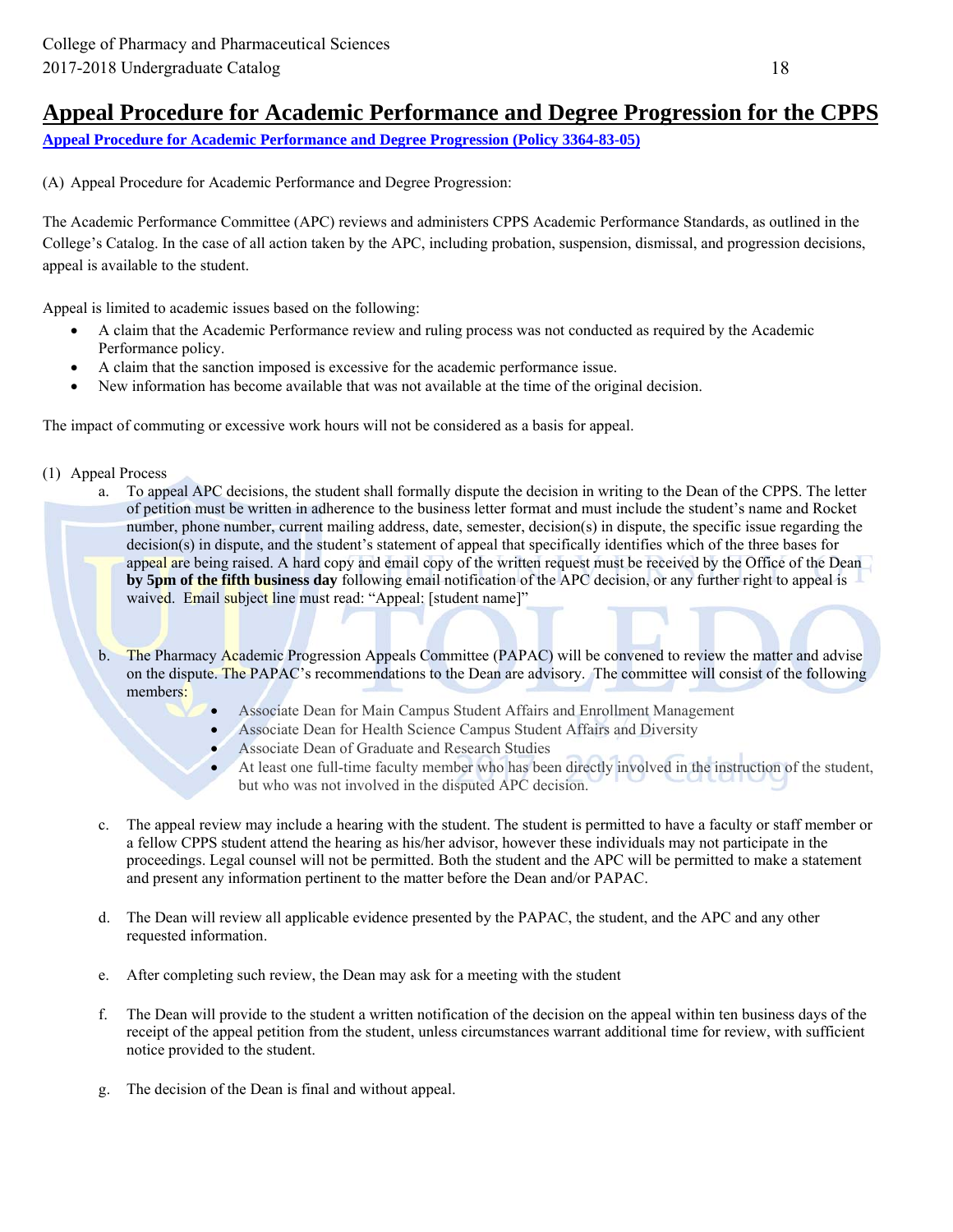### (B) Pendency of Action

Generally, implementation of an academic dismissal of a student from the Doctor of Pharmacy program and/or the CPPS will be deferred until all the due process hearings and time for appeals made by the student have been exhausted. Students will be allowed to continue in CPPS didactic coursework pending the ruling on appeal(s). Students will **not** be permitted to continue in experiential education on site experiences during the appeal process. Assignments/Exams may be completed but will not be scored unless the appeal is accepted. If the appeal is denied, the student will be immediately administratively removed from registered coursework. Please note, the Dean of the CPPS or the Assistant/Associate Dean for Academic Affairs of the CPPS may impose immediate removal or restrictions on the student if the alleged academic conduct in any way concerns patient or public safety (including faculty, staff and other students).

## **Experiential Performance Standards**

The experiential series allows students to gain an appreciation of the role of the pharmacist through visiting actual pharmacy practice sites and participating in direct patient care activities. Throughout the course of the experiential series each student will be required to complete a number of health and regulatory requirements. These regulatory requirements must be originally completed and kept up to date at all times in order to remain in the experiential program. These requirements may include immunizations and other certain health documentation as well as licensures, certifications and background checks.

Specific details regarding the above requirements will be provided to all students upon admission into the Pharm.D. program and throughout the experiential series. Additional requirements and expectations will be included in the experiential manual. The experiential manual will be made available to all students on an annual basis. Students are responsible for reading, understanding and adhering to **all** policies and procedures outlined therein.

## **TIME IN PROGRAM POLICY**

To ensure provision of the most up-to-date and relevant pharmacy and pharmaceutical sciences education, all Doctor of Pharmacy degree requirements must be completed within six (6) years from the time the student first enrolls in the professional division (P1) of the Doctor of Pharmacy program. An approved leave of absence will justify an extension.

The Time to Doctor of Pharmacy Program Completion Policy can be found by clicking here Catalog http://www.utoledo.edu/policies/academic/college\_of\_pharmacy/pdfs/3364-83-04.pdf.

## **Student Grievances**

Student complaints specifically related to Accreditation Council for Pharmacy Education (ACPE) standards should be submitted on the appropriate form to the CPPS Office of Student Affairs (Wolfe Hall Room 1227 or Frederic and Mary Wolfe Center, Health Education Building, Suite 155) in care of the associate dean for student affairs. Forms and a copy of the ACPE standards are available in the Office of Student Affairs and on the college website under **Current Student Links**. Students can also find the ACPE standards at the ACPE web site. The associate dean will meet with the dean of the College to review the complaint and consult with the student complainant and individuals involved. A formal response will be issued by the dean. If the issue is not resolved at the College level, the student

complainant can submit the complaint directly to ACPE. In addition, a student may submit a complaint directly to ACPE without submission to the College. See https://www.acpe-accredit.org/complaints/default.asp for more information.

Student issues or complaints regarding specific courses should follow these steps when pursuing an academic grievance:

**STEP 1:** The student discusses the problem with the faculty member whom the student believes has taken improper action.

**STEP 2:** If resolution is not achieved, the student discusses the problem with the chair of the faculty member's department.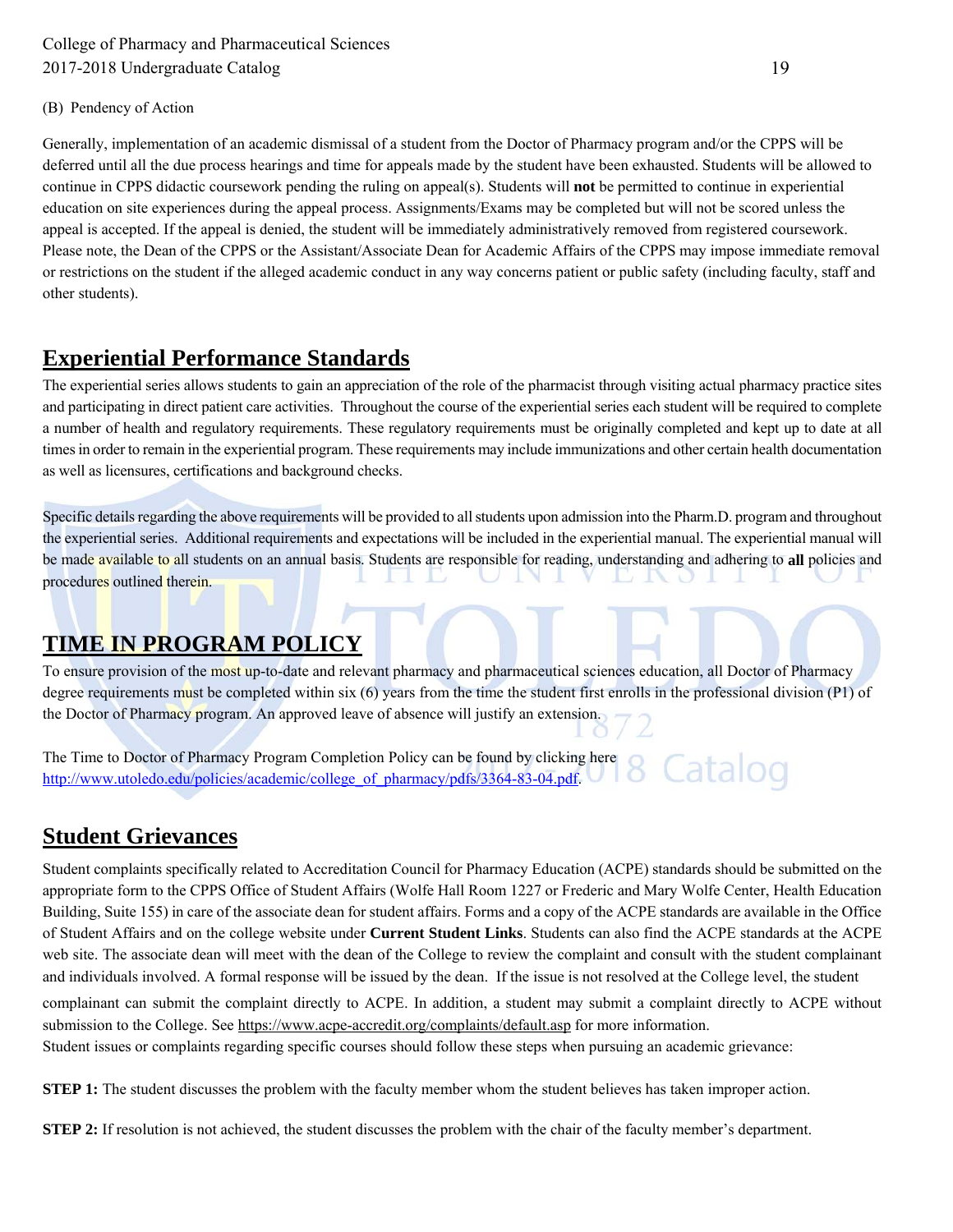**STEP 3 (optional):** If the student wishes, the student may seek informal counsel from the president of student government: http://www.utoledosg.org/.

**STEP 4:** If resolution is still not achieved, the student discusses the problem with the dean of the college or the college representative responsible for dealing with student academic grievances.

**STEP 5:** If resolution is not achieved at the college level, the student needs to file a petition for academic grievance with the chair of the Student Grievance Council.

See http://www.utoledo.edu/offices/provost/academicgrievance/undergraduate.html for UT academic grievance timeframe and the written petition guidelines.

Please refer to the UT Policy web site for additional information on Policy #3364-71-05 or other academic policies: http://www.utoledo.edu/policies/

## **LEAVE OF ABSENCE POLICY**

A student enrolled in the Doctor of Pharmacy program who is in good academic standing or on academic probation (excluding those students eligible for suspension or dismissal from the CPPS) may request a leave of absence (LOA) for up to 12 months. All students approved for a LOA, regardless of the type of LOA, must also request and be approved if they wish to return from the LOA.

Please go to http://www.utoledo.edu/policies/academic/college\_of\_pharmacy/pdfs/3364-83-06.pdf for more information on the policy. To apply for a Leave of Absence (LOA), please go here to complete the application.

## **College Level Examination Program Credit (CLEP)**

The CPPS grants up to a maximum of 30 semester CLEP credits. Credits earned in the natural sciences and mathematics section of the CLEP examination will count toward the degree as free electives, but do not replace the requirement for any specific course in biology, chemistry, physics or mathematics. Credits earned with other sections of the CLEP examination will count only toward meeting other general education requirements. 1872

2017 - 2018 Catalog

## **Credit by Exam**

Refer to the University General Academic Policies for Credit by Exam policies that apply to all students.

## **Undergraduate and Professional Programs of Study**

The student is responsible for the correct selection of the program of study each semester and for the fulfillment of the requirements given here. Although advisers will assist wherever possible, the final responsibility rests with the student. The CPPS reserves the right to change its policies and procedures at any time. These changes will be binding on the date they are approved by faculty action. Courses taken at other colleges of pharmacy will not substitute for required professional division courses. The only pharmacy courses a pre-professional student is permitted to take through the CPPS are PHPR 1000 and 2040 and PHCL 2220, 2600, 2620, 2610, and 2900, and MBC 2960. Only students admitted to the professional division will be allowed to take 3000- or 4000-level courses in the college.

## **Degree Requirements**

**The curriculum as outlined in the current catalog is subject to modifications with immediate implementation to keep pace with changing trends in pharmaceutical education and in accordance with accreditation standards.**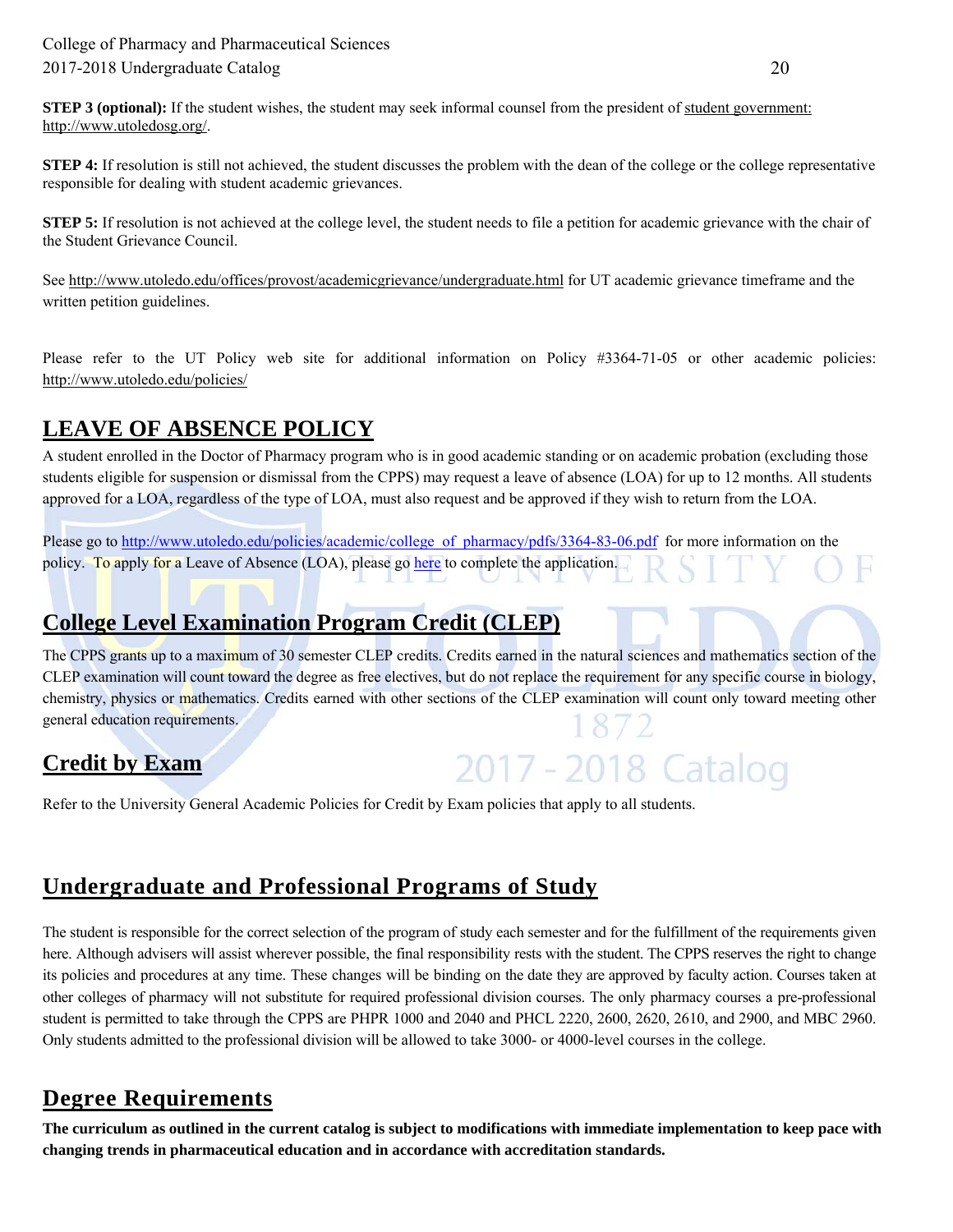## **Bachelor of Science in Pharmaceutical Sciences Degree Requirements**

In response to the increasing demand for scientists, researchers, administrators, and professional sales representatives in the pharmaceutical fields, The University of Toledo CPPS offers the Bachelor of Science in Pharmaceutical Sciences degree program as one of the first in Ohio. The Bachelor of Science in Pharmaceutical Sciences degree is a four-year baccalaureate program. Pharmaceutical sciences represent the collective basic sciences that underlie pharmacy. There are five majors under this degree program – medicinal and biological chemistry, pharmacology/toxicology, pharmaceutics, cosmetic science and formulation design, and pharmacy administration.

This degree program is designed for students who wish to pursue careers related to the pharmaceutical industry, pharmaceutical science and research, pharmacy administration and sales, the biomedical industry, the personal products industry, forensic science, as well as health-care administration. It also prepares students to pursue graduate studies or enter professional schools including medicine, dentistry, law and physician assistant programs.

## **General Program Requirements**

The University of Toledo requires a minimum of 120 semester hours for graduation with a bachelor of science degree. Credit hour requirements in the College of Pharmacy and Pharmaceutical Sciences vary by major.

## **Double Major within the B.S.P.S. Program Requirements**

- All program requirements for both majors have to be successfully fulfilled.
- Internship for both majors should be taken during different semesters and the student will pay a total of 6 terms of practicum fees.
- A minimum of 150 semester hours for any dual majors is required. For MBC and PTOX dual majors, a minimum of 38 major elective hours is required.

## **Pre-professional Division Requirements**

In the pre-professional division, the first two years of the Bachelor of Science in Pharmaceutical Sciences program, students will be broadly trained in the arts, humanities and social sciences – although the natural sciences will receive emphasis. The curriculum of the pre-professional division of the CPPS is similar for the Pharm.D. and the B.S.P.S. degrees.

## **BSPS Pre-professional (PREP) Curriculum Guide**

| <b>TERM</b>          | <b>SUBJECT</b> | <b>NUMBER</b> | <b>COURSE TITLE</b>                                  | <b>CR</b><br><b>HRS</b> | <b>COURSE REQUIREMENTS</b> |
|----------------------|----------------|---------------|------------------------------------------------------|-------------------------|----------------------------|
| <b>Fall 1st Year</b> |                |               |                                                      |                         |                            |
|                      | <b>PHPR</b>    | 1000          | Orientation <sup>1</sup>                             |                         |                            |
|                      | MATH           | 1850          | Calculus I*                                          | 4                       |                            |
|                      | <b>CHEM</b>    | 1230          | General Chemistry I*                                 | 4                       |                            |
|                      | <b>CHEM</b>    | 1280          | General Chemistry Lab I                              |                         | Coreg CHEM 1230            |
|                      | <b>BIOL</b>    | 2170          | Biomolecules, Cells, & Inheritance                   | 4                       |                            |
|                      | <b>BIOL</b>    | 2180          | Biomolecules, Cells, & Inheritance lab               |                         | Coreg BIOL 2170            |
|                      |                |               |                                                      | 15                      |                            |
| Spring 1st Year      |                |               |                                                      |                         |                            |
|                      | <b>PHCL</b>    | 2610          | Introductory Physiology                              | 3                       | <b>BIOL2170</b>            |
|                      | MATH           | 2640          | Statistics for Applied Science (or<br>equivalent)* 2 | 3                       |                            |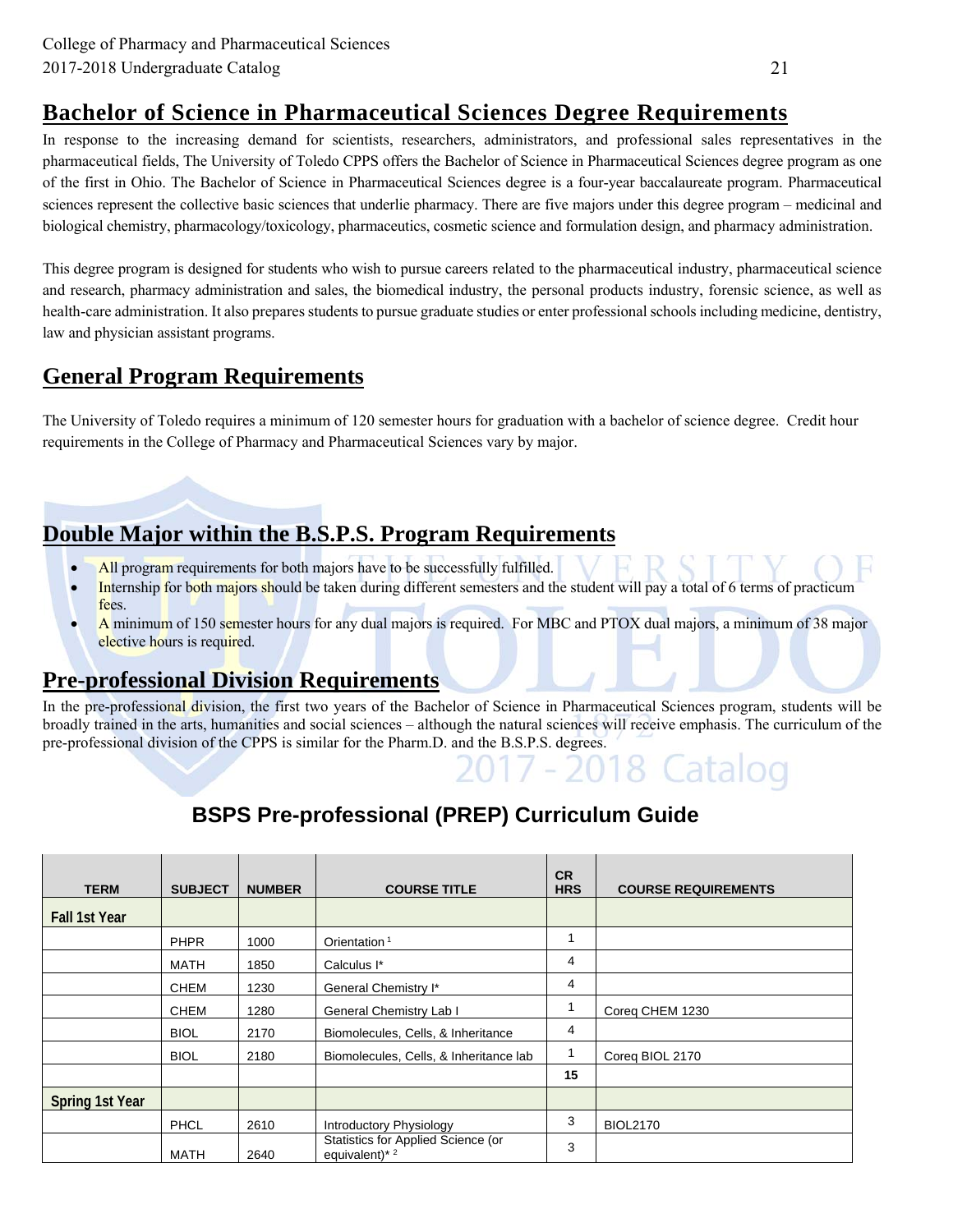|                                                                                                                                                                                                                                                                                                                                                                                         | <b>CHEM</b> | 1240 | <b>General Chemistry II</b>                                |                                                  | 4  | <b>CHEM 1230</b>                                                                        |
|-----------------------------------------------------------------------------------------------------------------------------------------------------------------------------------------------------------------------------------------------------------------------------------------------------------------------------------------------------------------------------------------|-------------|------|------------------------------------------------------------|--------------------------------------------------|----|-----------------------------------------------------------------------------------------|
|                                                                                                                                                                                                                                                                                                                                                                                         | <b>CHEM</b> | 1290 | <b>General Chemistry Lab II</b>                            |                                                  | 1  | Coreq CHEM1240                                                                          |
|                                                                                                                                                                                                                                                                                                                                                                                         | ENGL        | 1110 | English Comp I (UT Core<br>Requirement) *                  |                                                  | 3  |                                                                                         |
|                                                                                                                                                                                                                                                                                                                                                                                         |             |      | UT Core Requirement (US Diversity) <sup>3</sup>            |                                                  | 3  |                                                                                         |
|                                                                                                                                                                                                                                                                                                                                                                                         |             |      |                                                            |                                                  | 17 |                                                                                         |
| <b>Fall 2nd Year</b>                                                                                                                                                                                                                                                                                                                                                                    |             |      |                                                            |                                                  |    |                                                                                         |
|                                                                                                                                                                                                                                                                                                                                                                                         | <b>CHEM</b> | 2410 | Organic Chemistry I                                        |                                                  | 3  | <b>CHEM 1240</b>                                                                        |
|                                                                                                                                                                                                                                                                                                                                                                                         | <b>CHEM</b> | 2460 | Organic Chemistry Lab I                                    |                                                  | 1  | Coreq CHEM2410                                                                          |
|                                                                                                                                                                                                                                                                                                                                                                                         | <b>PHYS</b> | 1750 | Introduction to Physics <sup>1*</sup>                      |                                                  | 4  |                                                                                         |
|                                                                                                                                                                                                                                                                                                                                                                                         | <b>ENGL</b> | 1130 | English Comp II (UT Core<br>Requirement)                   |                                                  | 3  | <b>ENGL1110</b>                                                                         |
|                                                                                                                                                                                                                                                                                                                                                                                         |             |      | UT Core Requirement (Social<br>Science $)^{3*}$            |                                                  | 3  |                                                                                         |
|                                                                                                                                                                                                                                                                                                                                                                                         |             |      |                                                            |                                                  | 14 |                                                                                         |
| Spring 2nd Year                                                                                                                                                                                                                                                                                                                                                                         |             |      |                                                            |                                                  |    |                                                                                         |
|                                                                                                                                                                                                                                                                                                                                                                                         | <b>CHEM</b> | 2420 | <b>Organic Chemistry II</b>                                |                                                  | 3  | <b>CHEM 2410</b>                                                                        |
|                                                                                                                                                                                                                                                                                                                                                                                         | <b>CHEM</b> | 2470 | Organic Chemistry Lab II                                   |                                                  | 1  | Coreq CHEM2420                                                                          |
|                                                                                                                                                                                                                                                                                                                                                                                         |             |      | UT Core Requirement (Social<br>Science) <sup>3</sup>       |                                                  | 3  |                                                                                         |
|                                                                                                                                                                                                                                                                                                                                                                                         |             |      | UT Core Requirement<br>(Humanities/Fine Arts) <sup>3</sup> |                                                  | 3  |                                                                                         |
|                                                                                                                                                                                                                                                                                                                                                                                         |             |      | UT Core Requirement<br>(Humanities/Fine Arts) <sup>3</sup> |                                                  | 3  |                                                                                         |
|                                                                                                                                                                                                                                                                                                                                                                                         |             |      | UT Core Requirement (Non-US<br>Culture) $3$                |                                                  | 3  |                                                                                         |
|                                                                                                                                                                                                                                                                                                                                                                                         |             |      |                                                            |                                                  | 16 |                                                                                         |
| <sup>1</sup> Only offered<br>during fall<br>semesters                                                                                                                                                                                                                                                                                                                                   |             |      |                                                            |                                                  |    |                                                                                         |
| <sup>2</sup> Not required prior to P1 for BSPS-only<br>applicants                                                                                                                                                                                                                                                                                                                       |             |      |                                                            |                                                  |    |                                                                                         |
| <sup>3</sup> If double-dip, PREP courseload reduced by 3<br>hours                                                                                                                                                                                                                                                                                                                       |             |      |                                                            |                                                  |    |                                                                                         |
| *Students accepted into the College of Pharmacy and Pharmaceutical Sciences should be<br>academically prepared to be placed into MATH 1850 and CHEM 1230. Students placing into<br>a lower math level - MATH 1200, MATH1320 or MATH1750 and/or placing into a lower level<br>chemistry - CHEM 1090 (based on students' testing scores) will require additional hours for<br>graduation. |             |      |                                                            | requirements in the General Education/Core area. |    | Students should consult their Degree Audit for coursework that fulfills elective course |
| <b>Equivalent Courses:</b><br>$-$ MATH1850 = MATH1750 + 1760<br>$-MATH2640 = MATH2600$<br>- PHYS1750 = PHYS2070 + 2080<br>$-$ ENGL1110 = HON1010<br>- ENGL1130 = HON1020 or ENGL2950                                                                                                                                                                                                    |             |      |                                                            |                                                  |    |                                                                                         |

## **Bachelor of Science in Pharmaceutical Sciences Professional Division Requirements**

In the professional division of the Bachelor of Science in Pharmaceutical Sciences degree program, the last two years of the program, advanced courses of study and internship in each major lead to a unique concentration in the pharmaceutical fields. Progression requirements are listed under General Criteria for Admission to the professional divisions.

## **Cosmetic Science and Formulation Design (PCOS) Major**

**This major is organized around the theme of cosmetic and personal care product formulation design, broadly defined to include the theory, formulation, manufacture, testing and stability of cosmetic ingredient and active ingredient incorporation into a consumer acceptable product which is eye appealing, stable, safe and delivers its claims.**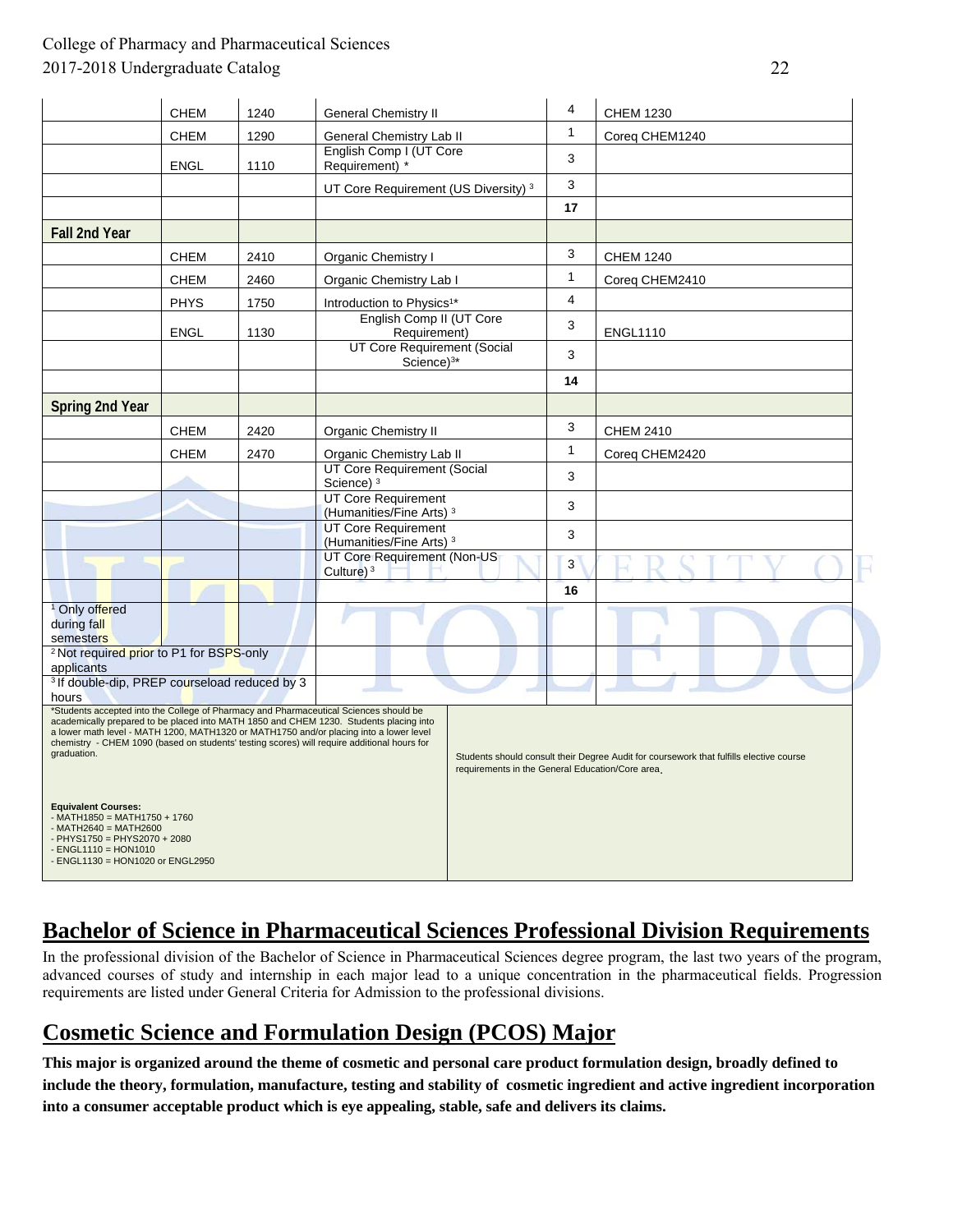### **Cosmetic Science and Formulation Design Professional Division Curriculum**

| Professional<br>Term | <b>SUBJECT</b> | <b>NUMBER</b> | <b>COURSE TITLE</b>                                                       | <b>CR HRS</b>           | <b>COURSE</b><br><b>REQUIREMENTS</b> |
|----------------------|----------------|---------------|---------------------------------------------------------------------------|-------------------------|--------------------------------------|
| P1 Fall              |                |               |                                                                           |                         |                                      |
|                      | PHPR           | 3010          | <b>Pharmaceutical Calculations</b>                                        | 2                       |                                      |
|                      | PHPR           | 3020          | Pharmaceutical Technology I                                               | 4                       | Coreq PHPR 3010                      |
|                      | PHCL           | 3700          | Pharmacology I                                                            | 3                       |                                      |
|                      | <b>MBC</b>     | 3550          | Physiological Chemistry I                                                 | 3                       | <b>CHEM 2420</b>                     |
|                      | PHPR           | 3040          | <b>Cosmetic Raw Materials</b>                                             | 2                       | CHEM 1230, CHEM 1240                 |
|                      | PHPR           | 2040          | Intro to Cosemtic Science                                                 | 1                       | CHEM 1230, CHEM 1240                 |
|                      |                |               |                                                                           | 15                      |                                      |
| P1 Spring            |                |               |                                                                           |                         |                                      |
|                      | <b>PHPR</b>    | 3030          | Pharmaceutical Technology II                                              | 4                       | PHPR 3020                            |
|                      | <b>MBC</b>     | 3560          | Physiological Chemistry II                                                | 3                       | <b>MBC 3550</b>                      |
|                      | <b>MBC</b>     | 3800          | Microbiology & Immunology                                                 | 3                       | <b>MBC 3550</b>                      |
|                      | <b>MBC</b>     | 3850          | Micro. & Immuno. Lab                                                      | $\mathbf{1}$            | Coreq MBC 3800                       |
|                      | <b>PHPR</b>    | 4730          | Cosmetic Science I                                                        | 3                       | PHPR 3010, 3020, Coreq<br>3030       |
|                      | <b>PHPR</b>    | 4740          | <b>Cosmetic Science Laboratory I</b>                                      | $\mathbf{1}$            | <b>PHPR 3030</b>                     |
|                      |                |               |                                                                           | 15                      |                                      |
| <b>Summer</b>        |                |               |                                                                           |                         |                                      |
|                      | <b>PHPR</b>    | 4890          | Internship in Cosmetic Science and<br><b>Formulation Design</b>           | 6                       |                                      |
| P <sub>2</sub> Fall  |                |               |                                                                           |                         |                                      |
|                      | <b>MBC</b>     | 3330          | Techniques in Pharmaceutical and<br>Medicinal Chemistry                   | $\overline{\mathbf{c}}$ |                                      |
|                      | <b>MBC</b>     | 3340          | Techniques in Pharmaceutical and<br><b>Medicinal Chemistry Laboratory</b> |                         | Coreq MBC 3330                       |
|                      | <b>ECON</b>    | 1200          | Micoreconomics*                                                           | 3                       |                                      |
|                      | PHCL           | 4760          | Toxicokinetics                                                            | 3                       |                                      |
|                      | PHPR           | 4750          | <b>Cosmetic Science II</b>                                                | 3                       | PHPR 4730, PHPR 4740                 |
|                      | PHPR           | 4760          | Cosmetic Science Laboratory II                                            | $\mathbf{1}$            | PHPR 4730, PHPR 4740                 |
|                      |                |               |                                                                           | 13                      |                                      |
| P2 Spring            |                |               |                                                                           |                         |                                      |
|                      | <b>BUAD</b>    | 3010          | Principles of Marketing                                                   | 3                       | <b>ECON 1200</b>                     |
|                      | <b>BUAD</b>    | 1150          | Macroeconomics*                                                           | 3                       |                                      |
|                      |                |               | Cosmetic Science Electives <sup>1</sup>                                   | 6                       |                                      |
|                      |                |               |                                                                           | 12                      |                                      |

\* If not taken during Pre-professional Division

1See Cosmetic Science elective list

All requirements listed above must be fulfilled with a minimum of 126 semester hours required for graduation.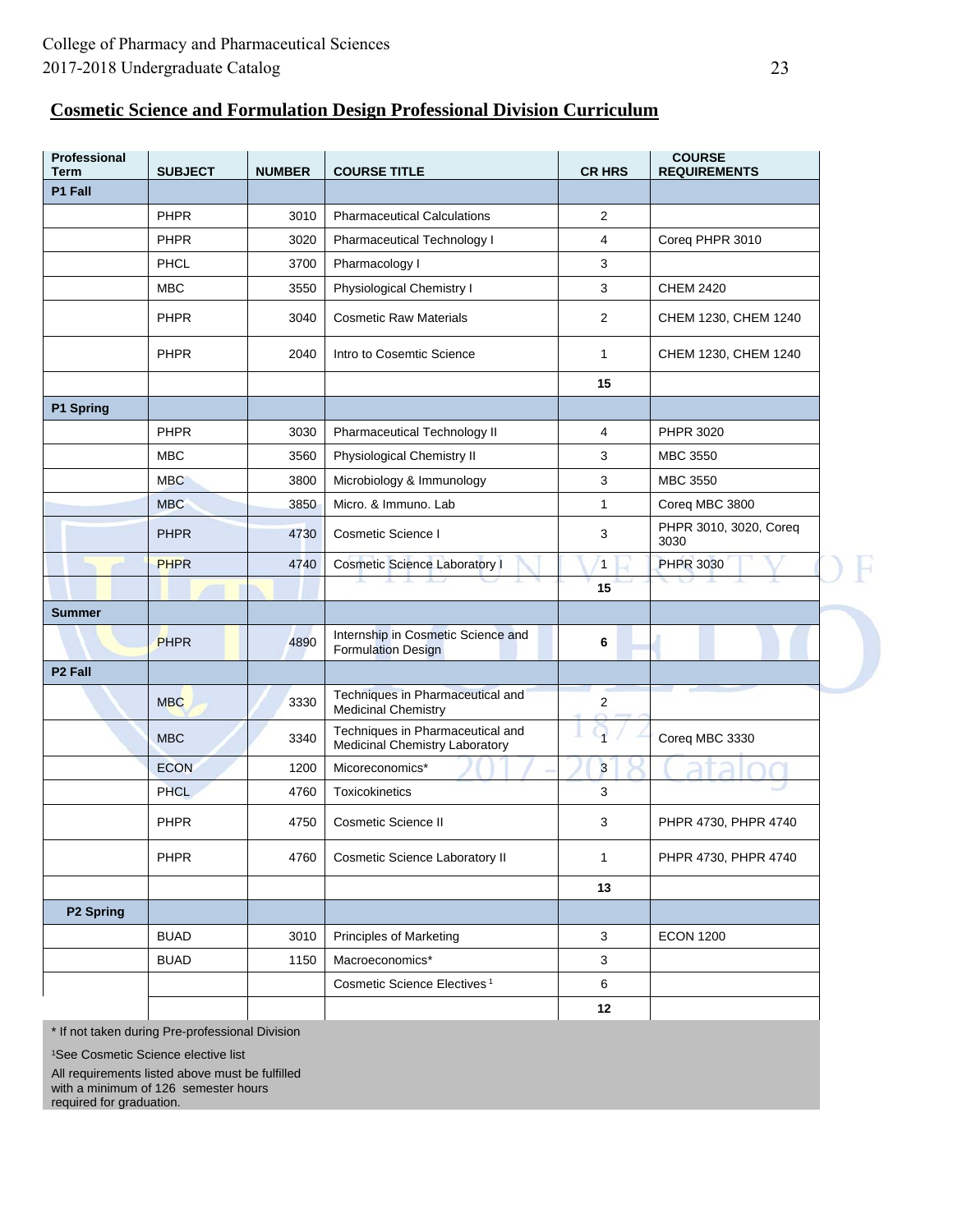#### **Cosmetic Science and Formulation Design Electives**

A total of 6 hours of course work must be selected from the list of elective courses below. Other electives require approval of the Cosmetic Science and Formulation Design adviser.

| <b>PHPR</b>      | 4900 | Honors Seminar Pharmacy Practice1-3 |  |
|------------------|------|-------------------------------------|--|
| PHPR             | 4910 | Pharmacy Practice Problems  1-5     |  |
| <b>PHPR</b>      | 4960 | Honors Thesis in Pharmacy           |  |
|                  |      |                                     |  |
| CHEM 3730        |      | Physical Chemistry I3               |  |
| CHEM 3740        |      | Physical Chemistry II 3             |  |
| ECON 4750        |      | Health Economics3                   |  |
| MBC 4380         |      |                                     |  |
| $*MATH$          |      | <b>2600 or 2640</b> Statistics 3    |  |
| <b>HEAL</b> 2800 |      | Principles of Nutrition 3           |  |
| BIOL.            | 3030 |                                     |  |
| BIOL <b>BIOL</b> | 3040 |                                     |  |
|                  |      |                                     |  |

\*If required in your curriculum, it cannot be counted as an elective.

## **Medicinal and Biological Chemistry (MBC) Major**

Medicinal and biological chemistry is an interdisciplinary science. This major focuses on synthetic organic chemistry, biochemistry, molecular biology, biotechnology, pharmacology and pharmaceutical chemistry underlying the design, synthesis and development of drugs.

### **Medicinal and Biological Chemistry Professional Division Curriculum**

| Professional<br><b>Term</b> | <b>SUBJECT</b> | <b>NUMBER</b> | <b>COURSE TITLE</b>                                                             | CR HRS                        | <b>COURSE REQUIREMENTS</b> |
|-----------------------------|----------------|---------------|---------------------------------------------------------------------------------|-------------------------------|----------------------------|
| P1 Fall                     |                |               |                                                                                 |                               |                            |
|                             | <b>MBC</b>     | 3310          | <b>Medicinal Chemistry I</b>                                                    | $2^{\prime}$<br><b>Common</b> | ata                        |
|                             | <b>MBC</b>     | 3330          | Techniques in<br>Pharmaceutical and<br>Medicinal<br>Chemistry                   | $\overline{2}$                |                            |
|                             | <b>MBC</b>     | 3340          | Techniques in<br>Pharmaceutical and<br>Medicinal<br><b>Chemistry Laboratory</b> | 1                             | Coreq MBC 3330             |
|                             | PHCL           | 3700          | Pharmacology I                                                                  | 3                             |                            |
|                             | <b>MBC</b>     | 3550          | Physiological Chemistry I                                                       | 3                             |                            |
|                             |                |               | <b>MBC Laboratory</b><br>(Recommend MBC 3880) <sup>1</sup>                      | 3                             |                            |
|                             |                |               | Major Elective <sup>2</sup>                                                     | 2                             |                            |
|                             |                |               |                                                                                 | 16                            |                            |
| P1 Spring                   |                |               |                                                                                 |                               |                            |
|                             | <b>MBC</b>     | 3100          | Practices in<br><b>Pharmaceutical Research</b>                                  | 1                             |                            |
|                             | <b>MBC</b>     | 3320          | <b>Medicinal Chemistry II</b>                                                   | 2                             | MBC 3310, MBC 3550         |
|                             | <b>MBC</b>     | 3560          | Physiological Chemistry II                                                      | 3                             | <b>MBC 3550</b>            |
|                             | PHCL           | 3730          | <b>BSPS Pharmacology II</b>                                                     | 3                             | <b>PHCL 3700</b>           |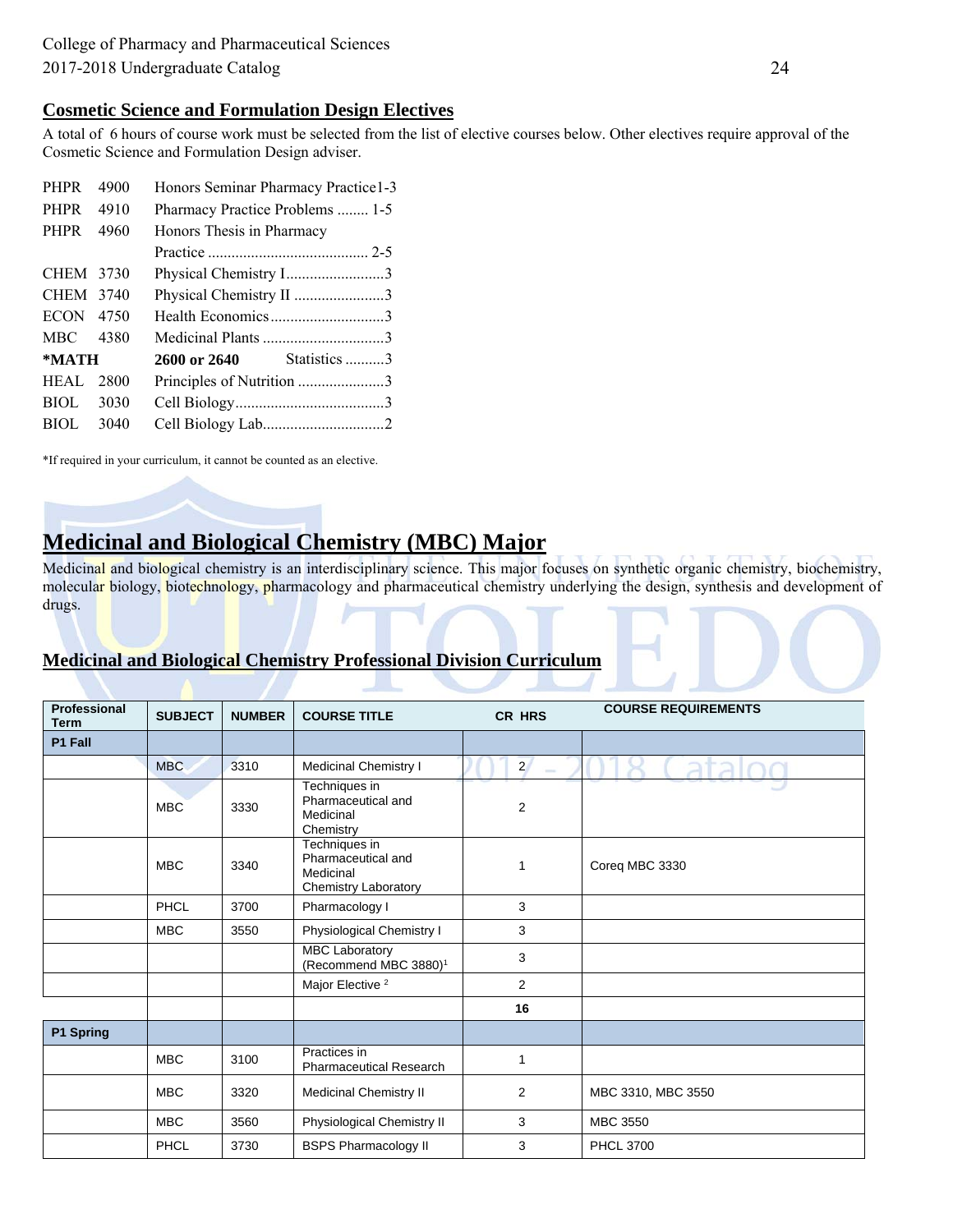|                     |            |      | <b>MBC Laboratory</b><br>(Recommend MBC 3880) <sup>1</sup>                      | 3         |                    |
|---------------------|------------|------|---------------------------------------------------------------------------------|-----------|--------------------|
|                     |            |      | Major Elective<br>(Recommend MBC 4870) <sup>2</sup>                             | $1 - 5$   |                    |
|                     |            |      |                                                                                 | $13 - 17$ |                    |
| P <sub>2</sub> Fall |            |      |                                                                                 |           |                    |
|                     | <b>MBC</b> | 4710 | Targeted Drug Design <sup>3</sup>                                               | 3         | MBC 3320           |
|                     |            |      | Major Elective<br>(Recommend MBC 4850) <sup>2</sup>                             | $1 - 10$  |                    |
|                     |            |      | <b>MBC Laboratory</b><br>(Recommend MBC 4880) <sup>1</sup><br>or Major Elective | 3         |                    |
|                     |            |      |                                                                                 | $7 - 16$  |                    |
|                     |            |      |                                                                                 |           |                    |
| <b>P2 Spring</b>    |            |      |                                                                                 |           |                    |
|                     | <b>MBC</b> | 4780 | Internship in Med. & Biol.<br>Chem <sup>4</sup>                                 | $6 - 12$  | MBC 3320, MBC 3560 |
|                     |            |      |                                                                                 | $6 - 12$  |                    |

All requirements listed above must be fulfilled with a minimum of 126 semester hours required for graduation.

1The MBC major requires that 3 semester hours of laboratory instruction be taken at the 3000 level or higher in a course taught by the MBC Department. Completion of 3 semester hours of any of the following courses will satisfy this requirement: MBC 3880, MBC 4850, MBC 4870, MBC 4880, MBC 4900, MBC 4950, or MBC 4960. MBC 3850 Microbiology & Immunology Lab, 1 semester hour credit does not satisfy this requirement unless it is taken with an additional 2 credit hours of any of the other approved laboratories listed above.

2To be chosen from the MBC electives list.

3MBC 4720, Advances in Drug Design, when offered, will also fulfill the requirement.

4Internship can be taken in the summer before the P2 year. The internship sites require an average 3.0 GPA in all chemistry related courses (MBC 3310, MBC 3320, MBC 3550 and MBC 3560).

#### **MBC Electives**

A total of 20 hours of course work must be selected from the list of elective courses below. Other electives require approval of the MBC adviser.

| BIOL        | 3010 |                             |  |
|-------------|------|-----------------------------|--|
| <b>BIOL</b> | 3020 | Molecular Genetics - Lab  2 |  |
| BIOL        | 3030 |                             |  |
| BIOL        | 3040 |                             |  |
| <b>BIOL</b> | 4010 |                             |  |
| <b>BIOL</b> | 4030 |                             |  |
| <b>BIOL</b> | 4050 |                             |  |
| <b>BIOL</b> | 4110 |                             |  |
| BIOL        | 4330 |                             |  |
| CHEM        | 3310 |                             |  |
| <b>CHEM</b> | 3360 |                             |  |
| <b>CHEM</b> | 3560 |                             |  |
| <b>CHEM</b> | 3610 |                             |  |
| <b>CHEM</b> | 3710 | Physical Chemistry for      |  |
|             |      |                             |  |
| CHEM 3720   |      | Physical Chemistry for      |  |
|             |      |                             |  |
| CHEM        | 3730 |                             |  |
| CHEM        | 3740 |                             |  |
| <b>CHEM</b> | 3860 |                             |  |
| <b>CHEM</b> | 3870 |                             |  |
| <b>CHEM</b> | 4300 |                             |  |
| <b>CHEM</b> | 4620 |                             |  |
|             |      |                             |  |

# 2017 - 2018 Catalog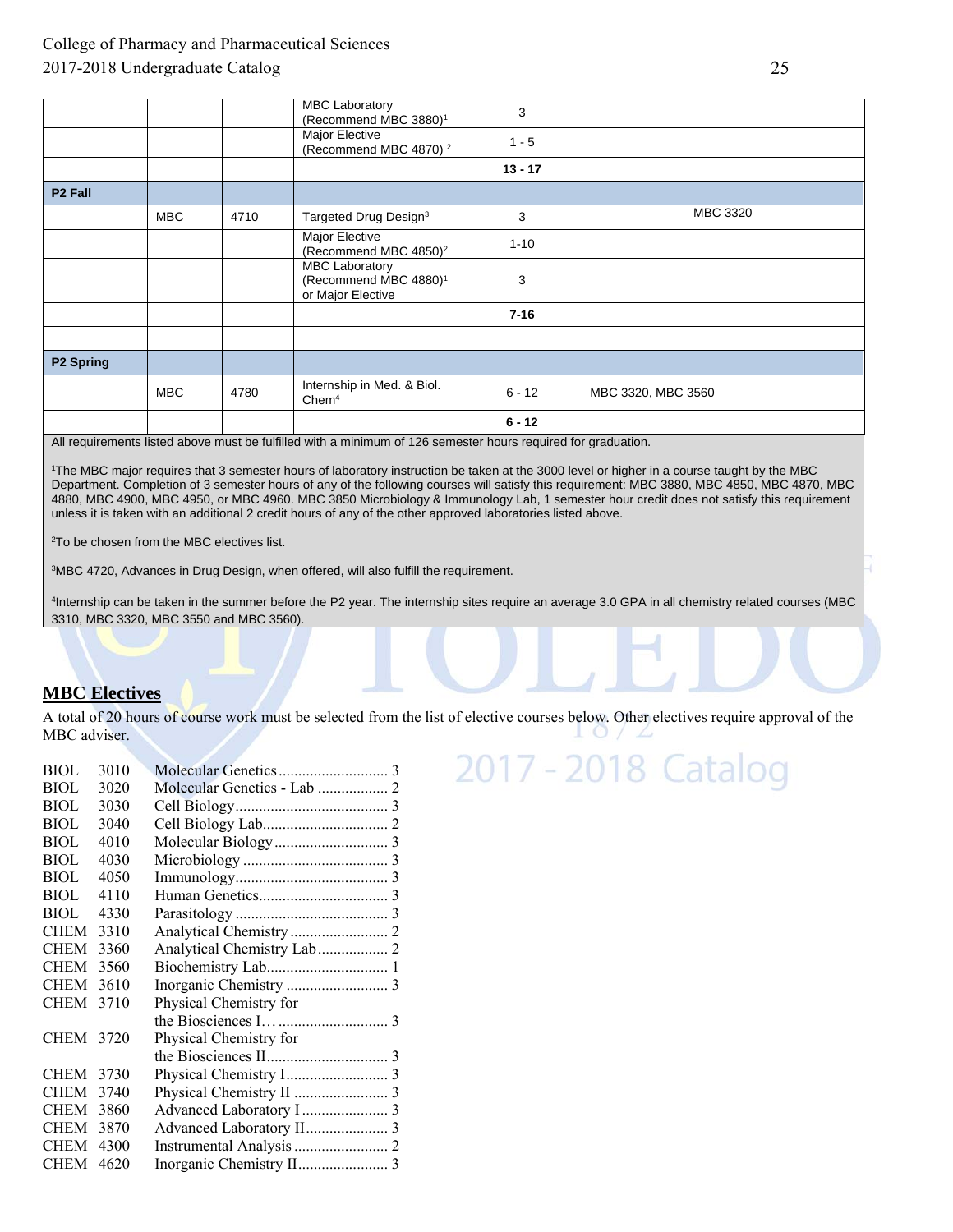| Advanced Organic Chemistry 2<br><b>CHEM</b><br>4980<br><b>EEES</b><br>4150<br><b>EEES</b><br>4300<br>Hazardous Waste Management  3<br><b>EEES</b><br>4450<br>Environmental Microbiology 3<br><b>EEES</b><br>4510<br>Plant Physiological Ecology  4<br><b>EEES</b><br>4800<br>Microbiology & Immunology 3<br>MBC<br>3800<br><b>MBC</b><br>3850<br>Microbiology & Immunology Lab 1<br>Synthetic Medicinal Chemistry Lab. . 3<br><b>MBC</b><br>3880<br>Chemotherapy and Immunotherapy 2<br><b>MBC</b><br>4300<br><b>MBC</b><br>Advanced Immunotherapeutics  2<br>4470<br>Advances in Drug Design 3<br><b>MBC</b><br>4720<br><b>MBC</b><br>4850<br>Adv Immunology and<br>Tissue Culture Lab 1-10<br>Biomedicinal Chem Lab  1-10<br><b>MBC</b><br>4870<br><b>MBC</b><br>4880<br><b>MBC</b><br>Hnrs Seminar in Medic/Bio Chem 1-3<br>4900<br><b>MBC</b><br>4910<br>Problems in Bio-medicinal Chem 1-3<br><b>MBC</b><br>4950<br>Research in Medicinal Chemistry 3-8<br>Research in Medicinal Chemistry<br>MBC<br>4950<br>MBC<br>4960<br>Hnrs Thesis in Medicinal Chem  2-5<br>MBC<br>4980<br>Special Topics in Drug Design  1-4<br>Interpretation of Pharmaceutical Data 3<br><b>PHCL</b><br>4140<br>ERSIT<br>H,<br><b>PHCL</b><br>4810<br><b>PHCL</b><br>4820<br>3<br><b>PHCL</b><br>4750<br><b>Toxicology II</b><br>4730<br>4760<br><b>PHCL</b><br>*If required in your curriculum, it cannot be counted as an elective. | <b>CHEM 4880</b> |  |
|---------------------------------------------------------------------------------------------------------------------------------------------------------------------------------------------------------------------------------------------------------------------------------------------------------------------------------------------------------------------------------------------------------------------------------------------------------------------------------------------------------------------------------------------------------------------------------------------------------------------------------------------------------------------------------------------------------------------------------------------------------------------------------------------------------------------------------------------------------------------------------------------------------------------------------------------------------------------------------------------------------------------------------------------------------------------------------------------------------------------------------------------------------------------------------------------------------------------------------------------------------------------------------------------------------------------------------------------------------------------------------------------------------------------|------------------|--|
|                                                                                                                                                                                                                                                                                                                                                                                                                                                                                                                                                                                                                                                                                                                                                                                                                                                                                                                                                                                                                                                                                                                                                                                                                                                                                                                                                                                                                     |                  |  |
|                                                                                                                                                                                                                                                                                                                                                                                                                                                                                                                                                                                                                                                                                                                                                                                                                                                                                                                                                                                                                                                                                                                                                                                                                                                                                                                                                                                                                     |                  |  |
|                                                                                                                                                                                                                                                                                                                                                                                                                                                                                                                                                                                                                                                                                                                                                                                                                                                                                                                                                                                                                                                                                                                                                                                                                                                                                                                                                                                                                     |                  |  |
|                                                                                                                                                                                                                                                                                                                                                                                                                                                                                                                                                                                                                                                                                                                                                                                                                                                                                                                                                                                                                                                                                                                                                                                                                                                                                                                                                                                                                     |                  |  |
|                                                                                                                                                                                                                                                                                                                                                                                                                                                                                                                                                                                                                                                                                                                                                                                                                                                                                                                                                                                                                                                                                                                                                                                                                                                                                                                                                                                                                     |                  |  |
|                                                                                                                                                                                                                                                                                                                                                                                                                                                                                                                                                                                                                                                                                                                                                                                                                                                                                                                                                                                                                                                                                                                                                                                                                                                                                                                                                                                                                     |                  |  |
|                                                                                                                                                                                                                                                                                                                                                                                                                                                                                                                                                                                                                                                                                                                                                                                                                                                                                                                                                                                                                                                                                                                                                                                                                                                                                                                                                                                                                     |                  |  |
|                                                                                                                                                                                                                                                                                                                                                                                                                                                                                                                                                                                                                                                                                                                                                                                                                                                                                                                                                                                                                                                                                                                                                                                                                                                                                                                                                                                                                     |                  |  |
|                                                                                                                                                                                                                                                                                                                                                                                                                                                                                                                                                                                                                                                                                                                                                                                                                                                                                                                                                                                                                                                                                                                                                                                                                                                                                                                                                                                                                     |                  |  |
|                                                                                                                                                                                                                                                                                                                                                                                                                                                                                                                                                                                                                                                                                                                                                                                                                                                                                                                                                                                                                                                                                                                                                                                                                                                                                                                                                                                                                     |                  |  |
|                                                                                                                                                                                                                                                                                                                                                                                                                                                                                                                                                                                                                                                                                                                                                                                                                                                                                                                                                                                                                                                                                                                                                                                                                                                                                                                                                                                                                     |                  |  |
|                                                                                                                                                                                                                                                                                                                                                                                                                                                                                                                                                                                                                                                                                                                                                                                                                                                                                                                                                                                                                                                                                                                                                                                                                                                                                                                                                                                                                     |                  |  |
|                                                                                                                                                                                                                                                                                                                                                                                                                                                                                                                                                                                                                                                                                                                                                                                                                                                                                                                                                                                                                                                                                                                                                                                                                                                                                                                                                                                                                     |                  |  |
|                                                                                                                                                                                                                                                                                                                                                                                                                                                                                                                                                                                                                                                                                                                                                                                                                                                                                                                                                                                                                                                                                                                                                                                                                                                                                                                                                                                                                     |                  |  |
|                                                                                                                                                                                                                                                                                                                                                                                                                                                                                                                                                                                                                                                                                                                                                                                                                                                                                                                                                                                                                                                                                                                                                                                                                                                                                                                                                                                                                     |                  |  |
|                                                                                                                                                                                                                                                                                                                                                                                                                                                                                                                                                                                                                                                                                                                                                                                                                                                                                                                                                                                                                                                                                                                                                                                                                                                                                                                                                                                                                     |                  |  |
|                                                                                                                                                                                                                                                                                                                                                                                                                                                                                                                                                                                                                                                                                                                                                                                                                                                                                                                                                                                                                                                                                                                                                                                                                                                                                                                                                                                                                     |                  |  |
|                                                                                                                                                                                                                                                                                                                                                                                                                                                                                                                                                                                                                                                                                                                                                                                                                                                                                                                                                                                                                                                                                                                                                                                                                                                                                                                                                                                                                     |                  |  |
|                                                                                                                                                                                                                                                                                                                                                                                                                                                                                                                                                                                                                                                                                                                                                                                                                                                                                                                                                                                                                                                                                                                                                                                                                                                                                                                                                                                                                     |                  |  |
|                                                                                                                                                                                                                                                                                                                                                                                                                                                                                                                                                                                                                                                                                                                                                                                                                                                                                                                                                                                                                                                                                                                                                                                                                                                                                                                                                                                                                     |                  |  |
|                                                                                                                                                                                                                                                                                                                                                                                                                                                                                                                                                                                                                                                                                                                                                                                                                                                                                                                                                                                                                                                                                                                                                                                                                                                                                                                                                                                                                     |                  |  |
|                                                                                                                                                                                                                                                                                                                                                                                                                                                                                                                                                                                                                                                                                                                                                                                                                                                                                                                                                                                                                                                                                                                                                                                                                                                                                                                                                                                                                     |                  |  |
|                                                                                                                                                                                                                                                                                                                                                                                                                                                                                                                                                                                                                                                                                                                                                                                                                                                                                                                                                                                                                                                                                                                                                                                                                                                                                                                                                                                                                     |                  |  |
|                                                                                                                                                                                                                                                                                                                                                                                                                                                                                                                                                                                                                                                                                                                                                                                                                                                                                                                                                                                                                                                                                                                                                                                                                                                                                                                                                                                                                     |                  |  |
|                                                                                                                                                                                                                                                                                                                                                                                                                                                                                                                                                                                                                                                                                                                                                                                                                                                                                                                                                                                                                                                                                                                                                                                                                                                                                                                                                                                                                     |                  |  |
|                                                                                                                                                                                                                                                                                                                                                                                                                                                                                                                                                                                                                                                                                                                                                                                                                                                                                                                                                                                                                                                                                                                                                                                                                                                                                                                                                                                                                     |                  |  |
|                                                                                                                                                                                                                                                                                                                                                                                                                                                                                                                                                                                                                                                                                                                                                                                                                                                                                                                                                                                                                                                                                                                                                                                                                                                                                                                                                                                                                     |                  |  |
|                                                                                                                                                                                                                                                                                                                                                                                                                                                                                                                                                                                                                                                                                                                                                                                                                                                                                                                                                                                                                                                                                                                                                                                                                                                                                                                                                                                                                     |                  |  |
|                                                                                                                                                                                                                                                                                                                                                                                                                                                                                                                                                                                                                                                                                                                                                                                                                                                                                                                                                                                                                                                                                                                                                                                                                                                                                                                                                                                                                     |                  |  |
|                                                                                                                                                                                                                                                                                                                                                                                                                                                                                                                                                                                                                                                                                                                                                                                                                                                                                                                                                                                                                                                                                                                                                                                                                                                                                                                                                                                                                     |                  |  |
|                                                                                                                                                                                                                                                                                                                                                                                                                                                                                                                                                                                                                                                                                                                                                                                                                                                                                                                                                                                                                                                                                                                                                                                                                                                                                                                                                                                                                     |                  |  |

### **Medicinal and Biological Chemistry (MBC) Major & Master of Science (M.S.) in Medicinal Chemistry (MC) Option**

#### Catalog **Medicinal and Biological Chemistry Professional Division Curriculum**

**P1 Year** 

|                                                      | <b>First Semester</b> |                                                    |  |  |  |  |
|------------------------------------------------------|-----------------------|----------------------------------------------------|--|--|--|--|
| MBC                                                  | 3310                  |                                                    |  |  |  |  |
| MBC                                                  | 3330                  | Techniques in Pharmaceutical and                   |  |  |  |  |
|                                                      |                       |                                                    |  |  |  |  |
| MBC                                                  | 3340                  | Techniques in Pharmaceutical and                   |  |  |  |  |
|                                                      |                       | Medicinal Chemistry Laboratory1                    |  |  |  |  |
| PHCL                                                 | 3700                  |                                                    |  |  |  |  |
| MBC                                                  | 3550                  | Physiological Chemistry I3                         |  |  |  |  |
|                                                      |                       | MBC Laboratory (Recommend MBC 3880) <sup>1</sup> 3 |  |  |  |  |
| Major Elective <sup>2</sup>                          |                       |                                                    |  |  |  |  |
|                                                      | Second Semester*      |                                                    |  |  |  |  |
| MBC                                                  | 3100                  | Practices in Pharmaceutical                        |  |  |  |  |
|                                                      |                       |                                                    |  |  |  |  |
| MBC                                                  | 3320                  | Medicinal Chemistry II2                            |  |  |  |  |
| MBC                                                  | 3560                  | Physiological Chemistry II 3                       |  |  |  |  |
| PHCL                                                 | 3730                  | BSPS Pharmacology II 3                             |  |  |  |  |
| MBC Laboratory (Recommend MBC 3880) <sup>1</sup> 3   |                       |                                                    |  |  |  |  |
| Major Elective (Recommend MBC 3100) <sup>2</sup> 1   |                       |                                                    |  |  |  |  |
| Major Elective (Recommend MBC 4870) <sup>2</sup> 1-4 |                       |                                                    |  |  |  |  |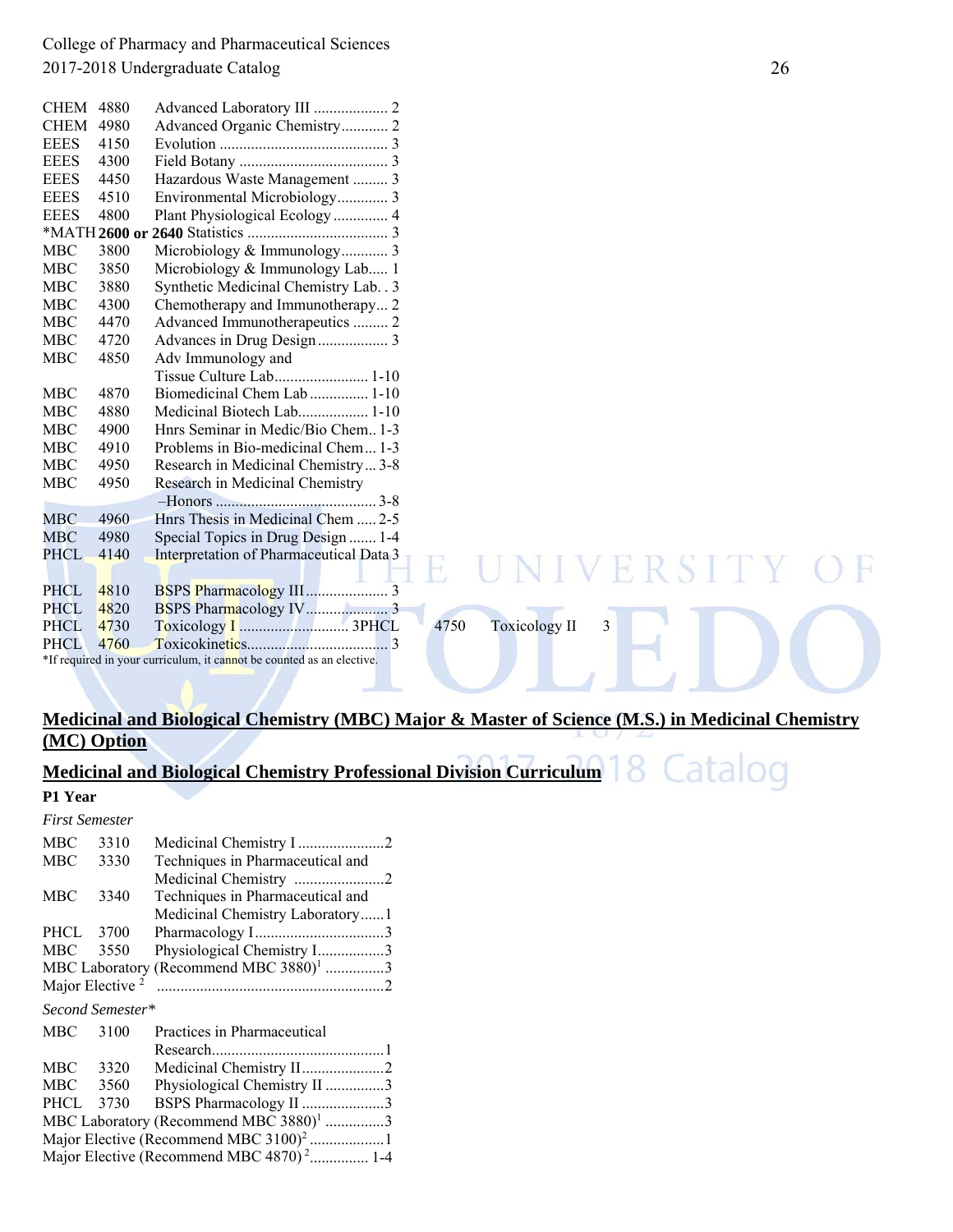|                                                       | Third semester (Summer) |                                                  |  |  |  |
|-------------------------------------------------------|-------------------------|--------------------------------------------------|--|--|--|
|                                                       | MBC 4780                | Internship in Med. and                           |  |  |  |
| P <sub>2</sub> Year                                   |                         |                                                  |  |  |  |
| <b>First Semester</b>                                 |                         |                                                  |  |  |  |
|                                                       |                         | MBC 4710 Targeted Drug Design <sup>3</sup> 3     |  |  |  |
| Major Elective (Recommend MBC 4850) <sup>2</sup> 1-10 |                         |                                                  |  |  |  |
|                                                       |                         | MBC Laboratory (Recommend MBC 4880) <sup>1</sup> |  |  |  |
|                                                       |                         |                                                  |  |  |  |

Graduation December giving 3.5 years for the B.S.P.S. MBC degree completion +

<sup>1</sup>The MBC major requires that 3 semester hours of laboratory instruction be taken at the 3000 level or higher in a course taught by the MBC Department. Completion of 3 semester hours of any of the following courses will satisfy this requirement: MBC 3880, MBC 4850, MBC 4870, MBC 4880, MBC 4900, MBC 4950, or MBC 4960. MBC 3850 Microbiology & Immunology Lab, 1 semester hour credit does not satisfy this requirement *unless* it is taken with an additional 2 credit hours of any of the other approved laboratories listed above.

<sup>2</sup>To be chosen from the MBC electives list. (These are the same as listed above)

<sup>3</sup>MBC 4720, Advances in Drug Design, when offered, will also fulfill the requirement.

\* In the beginning of the second semester the student identifies a MBC faculty mentor for an in house internship and applies for provisional acceptance to the graduate school

4 Internship must be taken in the summer before the P2 year with an in house MBC faculty mentor who will then be the mentor for the M.S. degree.

+ Once the B.S.P.S. degree is awarded the student can move from provisional to accepted in the graduate program.

Information on and requirements for the M.S. portion of the B.S.P.S. MBC Major & M.S. MC option is in the CPPS Graduate

Catalogue in the section entitled: Master of Science in Medicinal Chemistry

The student would begin the Master's portion in the spring semester following the B.S.P.S. MBC graduation at the end of the Fall term, and could complete the M.S. degree by the end of the spring semester of the following year. Therefore the two degrees, B.S.P.S. MBC and M.S. MC, could be accomplished in 5 calendar years.

#### **Pharmaceutics (PHAR) Major**

Pharmaceutics is a multidisciplinary applied science that studies the physical and chemical attributes of drugs. It places a strong emphasis on the design and evaluation of drug delivery systems and dosage forms and also on the understanding and control of the factors influencing clinical response to drug therapy.

1872

2017 - 2018 Catalog

#### **Pharmaceutics Professional Division Curriculum**

| Professional<br><b>Term</b> | <b>SUBJECT</b> | <b>NUMBER</b> | <b>COURSE TITLE</b>            | <b>CR HRS</b>  | <b>COURSE REQUIREMENTS</b> |  |
|-----------------------------|----------------|---------------|--------------------------------|----------------|----------------------------|--|
| P1 Fall                     |                |               |                                |                |                            |  |
|                             | <b>MBC</b>     | 3310          | Medicinal<br>Chemistry I       | $\overline{2}$ |                            |  |
|                             | <b>MBC</b>     | 3550          | Physiological<br>Chemistry I   | 3              |                            |  |
|                             | <b>PHCL</b>    | 3700          | Pharmacology I                 | 3              |                            |  |
|                             | <b>PHPR</b>    | 3010          | Pharmaceutical<br>Calculations | $\overline{2}$ |                            |  |
|                             | <b>PHPR</b>    | 3020          | Pharmaceutical<br>Technology I | 4              | Coreg PHPR 3010            |  |
|                             |                |               | Major Electives <sup>1</sup>   | 2              |                            |  |
|                             |                |               |                                | 16             |                            |  |
| P1 Spring                   |                |               |                                |                |                            |  |
|                             | <b>MBC</b>     | 3320          | Medicinal<br>Chemistry II      | 2              | MBC 3310, MBC 3550         |  |
|                             | <b>MBC</b>     | 3560          | Physiological<br>Chemistry II  | 3              | MBC 3550                   |  |
|                             | <b>MBC</b>     | 3800          | Microbiology &<br>Immunology   | 3              | MBC 3550                   |  |
|                             | <b>PHCL</b>    | 3730          | <b>BSPS</b><br>Pharmacology II | 3              | <b>PHCL 3700</b>           |  |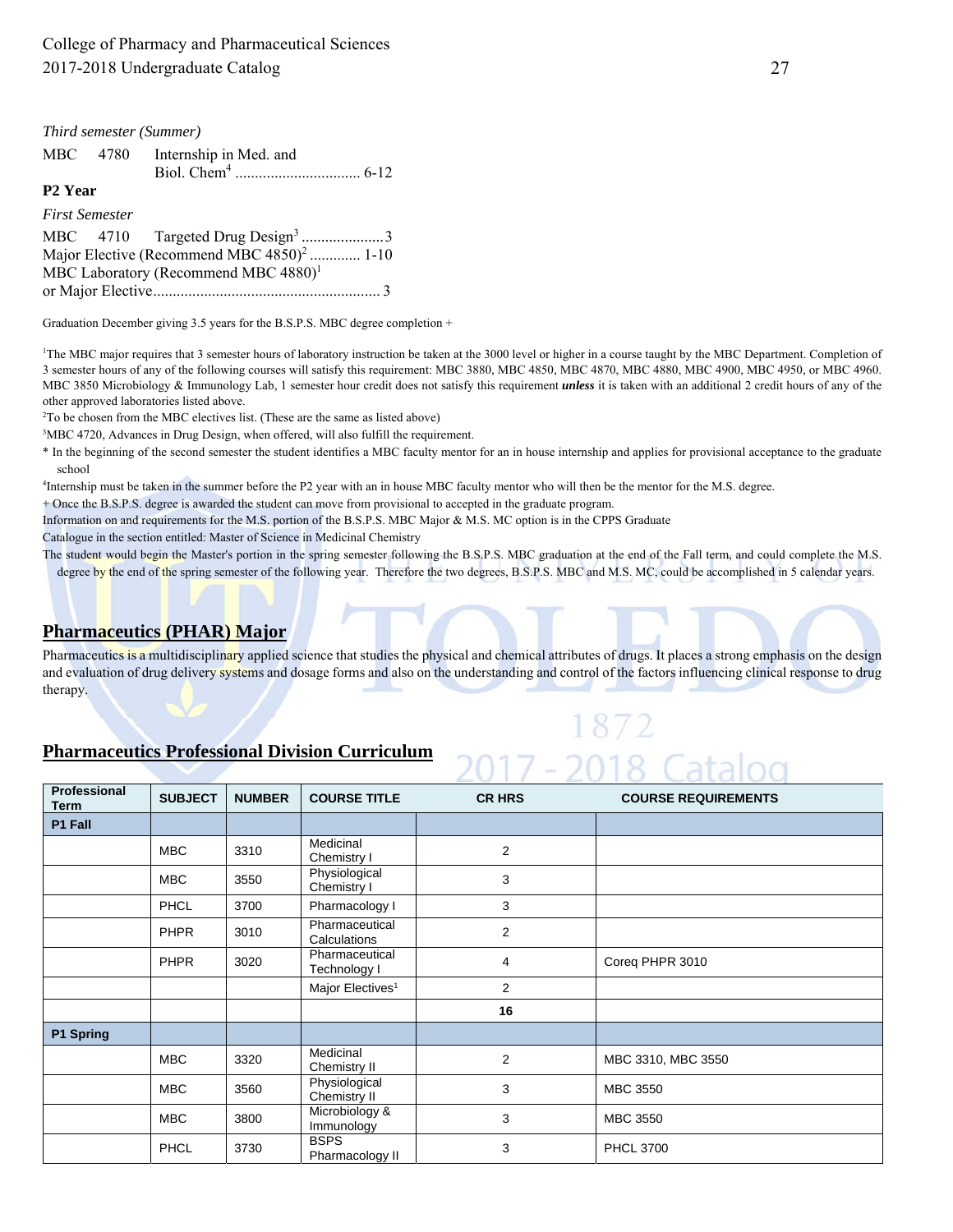|                                                                                                               | PHPR        | 3030 | Pharmaceutical<br>Technology II                                             | 4              | PHPR 3020                          |  |  |  |
|---------------------------------------------------------------------------------------------------------------|-------------|------|-----------------------------------------------------------------------------|----------------|------------------------------------|--|--|--|
|                                                                                                               |             |      | Major Electives <sup>1</sup><br>(Recommended<br>MBC 3100)                   | $\mathbf{1}$   |                                    |  |  |  |
|                                                                                                               |             |      |                                                                             | 16             |                                    |  |  |  |
| P <sub>2</sub> Fall                                                                                           |             |      |                                                                             |                |                                    |  |  |  |
|                                                                                                               | <b>MBC</b>  | 3330 | Techniques in<br>Pharmaceutical<br>and Medicinal<br>Chemistry               | $\overline{2}$ |                                    |  |  |  |
|                                                                                                               | <b>MBC</b>  | 3340 | Techniques in<br>Pharmaceutical<br>and Medicinal<br>Chemistry<br>Laboratory | 1              | Coreq MBC 3330                     |  |  |  |
|                                                                                                               | <b>PHPR</b> | 4160 | Pharmacokinetics                                                            | 3              |                                    |  |  |  |
|                                                                                                               | PHCL        | 4810 | <b>BSPS</b><br>Pharmacology III                                             | 3              | <b>PHCL 3730</b>                   |  |  |  |
|                                                                                                               | <b>BIOL</b> | 3030 | Cell Biology                                                                | 3              | BIOL 2170 (min Grade C), CHEM 1240 |  |  |  |
|                                                                                                               | <b>BIOL</b> | 3040 | Cell Biol. Lab                                                              | $\overline{c}$ | Coreq BIOL 3030                    |  |  |  |
|                                                                                                               |             |      | Major Electives <sup>1</sup>                                                | $\mathbf{1}$   |                                    |  |  |  |
|                                                                                                               |             |      |                                                                             | 15             |                                    |  |  |  |
|                                                                                                               |             |      |                                                                             |                |                                    |  |  |  |
| P2 Spring                                                                                                     |             |      |                                                                             |                |                                    |  |  |  |
|                                                                                                               | PHPR        | 4880 | Internship in<br>Pharmaceutics <sup>2</sup>                                 | $6 - 12$       | MBC 3320, MBC 3560                 |  |  |  |
|                                                                                                               |             |      |                                                                             | $6 - 12$       |                                    |  |  |  |
| All requirements listed above must be fulfilled with a minimum of 126 semester hours required for graduation. |             |      |                                                                             |                |                                    |  |  |  |
| 1To be chosen from the pharmaceutics major electives. Need a minimum of 4 credit hours major electives.       |             |      |                                                                             |                |                                    |  |  |  |
| <sup>2</sup> Internship can be taken in the summer before P2 year                                             |             |      |                                                                             |                |                                    |  |  |  |

### **PHAR Electives**

Other electives require approval of the PHAR major adviser.

| 4680 | Parenteral Manufacturing* 2         |
|------|-------------------------------------|
| 4690 | Dosage Form Design* 3               |
| 4710 | Selected Topics in Pharm. Tech.*3   |
| 4720 | Pharmaceutical Rate Process* 3      |
| 4900 | Honors Seminar Pharmaceutics  1-3   |
| 4910 | Pharmacy Practice Problems  1-5     |
| 4960 | Honors Thesis Pharmacy Practice 2-5 |
| 4820 | Pharmacology IV3                    |
| 3010 | Molecular Genetics3                 |
| 3020 | Molecular Genetics Lab2             |
| 4110 |                                     |
| 4330 |                                     |
| 3730 | Physical Chemistry I3               |
|      |                                     |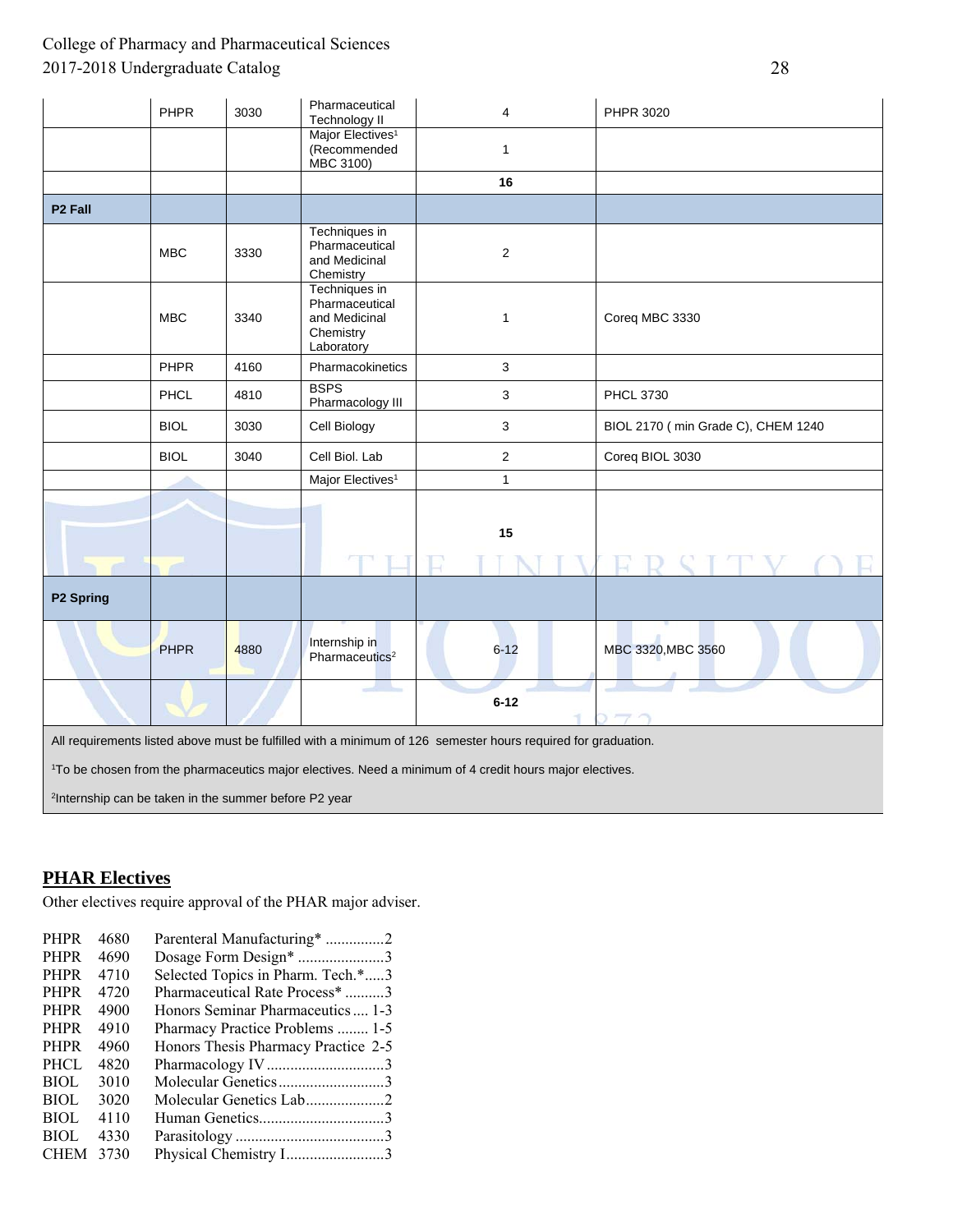| CHEM 3740 | Physical Chemistry II 3               |  |
|-----------|---------------------------------------|--|
| ECON 4750 |                                       |  |
| MBC 4380  |                                       |  |
|           | MBC 3850 Microbiology/Immunology Lab1 |  |
|           |                                       |  |
|           | HEAL 2800 Principles of Nutrition 3   |  |

\* Taught every other year for those undergraduates not planning to apply to UT's industrial pharmacy graduate program.

\*\*If required in your curriculum, it cannot be counted as an elective.

#### **Pharmacology/Toxicology (PTOX) Major**

Pharmacology and toxicology are biomedical sciences that study how to develop safe, effective drugs and prevent the harmful effects of chemicals. Pharmacology focuses on the way drugs interact with various living systems, including the properties, effects and mechanisms of drug action. Toxicology focuses on the interaction of toxic compounds in the body, including exposure assessment, dose response assessment and hazard identification.

#### **Pharmacology/Toxicology Professional Division Curriculum**

| Professional<br>Term                                                | <b>SUBJECT</b> | <b>NUMBER</b> | <b>COURSE TITLE</b>                                                             | <b>CR HRS</b>             | <b>COURSE REQUIREMENTS</b>               |
|---------------------------------------------------------------------|----------------|---------------|---------------------------------------------------------------------------------|---------------------------|------------------------------------------|
| P1 Fall                                                             |                |               |                                                                                 |                           |                                          |
|                                                                     | <b>MBC</b>     | 3310          | Medicinal Chemistry I                                                           | $\overline{2}$            | <b>CHEM 2420</b>                         |
|                                                                     | <b>MBC</b>     | 3550          | Physiological Chemistry I                                                       | 3                         | <b>CHEM 2420</b>                         |
|                                                                     | <b>PHCL</b>    | 3700          | Pharmacology I                                                                  | 3                         |                                          |
|                                                                     | <b>PHCL</b>    | 4730          | Toxicology I<br><b>E</b> TEM                                                    | $\mathbf{3}$<br><b>CY</b> | Coreq PHCL 3700<br>$+Y$                  |
|                                                                     |                |               | <b>Major Electives</b><br>(Recommend BIOL 3010<br>& 3020 MBC 3330) <sup>1</sup> | $5-6$                     |                                          |
|                                                                     |                |               |                                                                                 | $16 - 17$                 |                                          |
| P1 Spring                                                           |                |               |                                                                                 |                           |                                          |
|                                                                     | <b>MBC</b>     | 3320          | <b>Medicinal Chemistry II</b>                                                   | $\overline{2}$            | MBC 3310, MBC 3550                       |
|                                                                     | <b>MBC</b>     | 3560          | <b>Physiological Chemistry II</b>                                               | 3                         | <b>MBC 3550</b>                          |
|                                                                     | <b>PHCL</b>    | 3730          | <b>BSPS Pharmacology II</b>                                                     | 3                         | <b>PHCL 3700</b>                         |
|                                                                     | <b>PHCL</b>    | 3810          | Pharmacology &<br>Toxicology Lab <sup>2</sup>                                   | $\mathbf{1}$              | <b>PHCL 3700</b>                         |
|                                                                     | <b>PHCL</b>    | 4750          | <b>Toxicology II</b>                                                            | 3                         | <b>PHCL 3700</b>                         |
|                                                                     |                |               | <b>Major Elective</b><br>(Recommended MBC<br>$3100$ <sup>1</sup>                | $\mathbf{1}$              |                                          |
|                                                                     |                |               | Major Elective                                                                  | 3                         |                                          |
|                                                                     |                |               |                                                                                 | 16                        |                                          |
| P <sub>2</sub> Fall                                                 |                |               |                                                                                 |                           |                                          |
|                                                                     | <b>MBC</b>     | 4710          | <b>Targeted Drug Design</b>                                                     | 3                         | MBC 3320                                 |
|                                                                     | PHCL           | 4810          | <b>BSPS Pharmacology III</b>                                                    | 3                         | <b>PHCL 3730</b>                         |
|                                                                     |                |               | Major Elective <sup>1</sup>                                                     | 9                         |                                          |
|                                                                     |                |               |                                                                                 | 16                        |                                          |
| P2 Spring                                                           |                |               |                                                                                 |                           |                                          |
|                                                                     | PHCL           | 4780          | Internship in<br>Pharmacology/Toxicology <sup>3</sup>                           | $6 - 12$                  | PHCL 3730, PHCL 3810, MBC 3320, MBC 3560 |
|                                                                     |                |               |                                                                                 | $6 - 12$                  |                                          |
|                                                                     |                |               |                                                                                 |                           |                                          |
| <sup>1</sup> To be chosen from the<br>PTOX electives list.          |                |               |                                                                                 |                           |                                          |
| <sup>2</sup> Required for internship and<br>only offered in spring. |                |               |                                                                                 |                           |                                          |
| <sup>3</sup> Internship can be taken in<br>the summer before the P2 |                |               |                                                                                 |                           |                                          |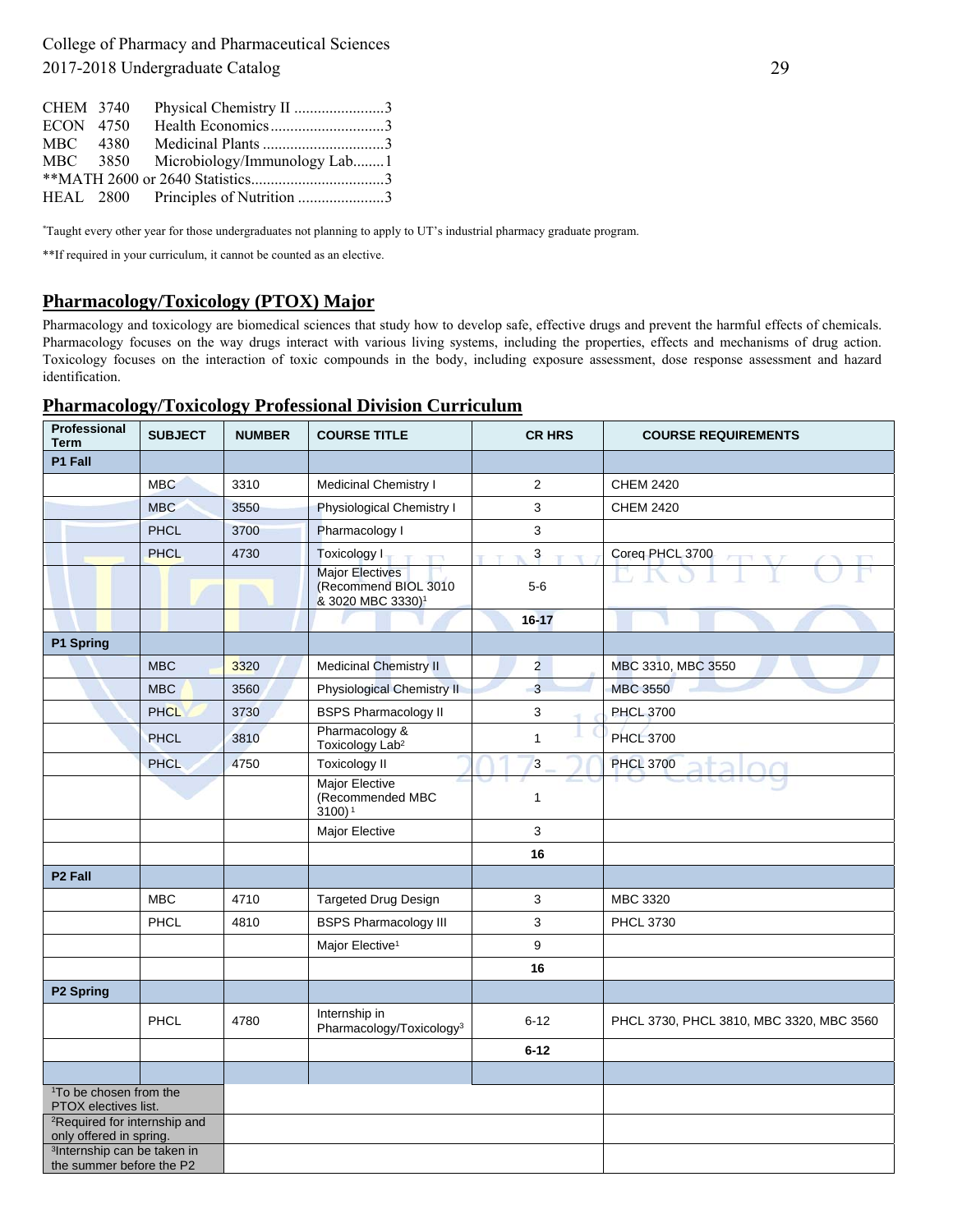| year.                       |  |  |  |  |  |
|-----------------------------|--|--|--|--|--|
| All                         |  |  |  |  |  |
| requirements                |  |  |  |  |  |
| listed above                |  |  |  |  |  |
| must be                     |  |  |  |  |  |
| fulfilled with a            |  |  |  |  |  |
| minimum of                  |  |  |  |  |  |
| 126 semester                |  |  |  |  |  |
| hours                       |  |  |  |  |  |
| required for<br>graduation. |  |  |  |  |  |
|                             |  |  |  |  |  |

### **PTOX Electives**

A total of 18 hours of course work must be selected from the list of elective courses below. Other electives require approval of the PTOX adviser.

| <b>BIOL</b> | 3010 | Molecular Genetics3                |
|-------------|------|------------------------------------|
| <b>BIOL</b> | 3020 | Molecular Genetics - Lab 2         |
| <b>BIOL</b> | 3030 |                                    |
| <b>BIOL</b> | 3040 |                                    |
| <b>BIOL</b> | 4010 | Molecular Biology3                 |
| <b>BIOL</b> | 4030 |                                    |
| <b>BIOL</b> | 4050 |                                    |
| BIOL        | 4110 |                                    |
| BIOL        | 4330 |                                    |
| <b>CHEM</b> | 3310 |                                    |
|             |      |                                    |
| <b>CHEM</b> | 3360 | Analytical Chemistry Lab2          |
| <b>CHEM</b> | 3710 | Physical Chemistry                 |
|             |      |                                    |
| <b>CHEM</b> | 3720 | Physical Chemistry                 |
|             |      | for the Biosciences II3            |
| <b>CHEM</b> | 3730 | Physical Chemistry I3              |
| <b>CHEM</b> | 3740 | Physical Chemistry II 3            |
| <b>CHEM</b> | 4300 |                                    |
| <b>CHEM</b> | 4880 | Advanced Laboratory III 2          |
| <b>MATH</b> |      |                                    |
| <b>MBC</b>  | 3800 | Microbiology & Immunology3         |
| MBC         | 3100 | Practices in Pharmaceutical        |
|             |      |                                    |
| MBC         | 3330 | Techniques in Pharmaceutical and   |
|             |      | Medicinal Chemistry 2              |
| <b>MBC</b>  | 3340 | Techniques in Pharmaceutical and   |
|             |      | Medicinal Chemistry Lab 1          |
| <b>MBC</b>  | 3850 | Microbiology &                     |
|             |      | Immunology Laboratory1             |
| MBC         | 4300 | Medicinal Chemistry III2           |
| MBC         | 4470 | Advanced Immunotherapeutics 2      |
| MBC         | 4880 | Medicinal Biotech Lab 1-10         |
| MBC         | 4980 | Special Topics in Drug Design  1-4 |
| PHCL        | 4140 | Interpretation of                  |
|             |      | Pharmaceutical Data 3              |
| <b>PHCL</b> | 4820 |                                    |
| PHCL        | 4760 |                                    |
| <b>PHCL</b> | 4900 | Hnrs Seminar                       |
|             |      | Pharmacology/Toxicology 1-3        |
| PHCL        | 4910 | Problems in                        |
|             |      | Pharmacology/Toxicology 1-3        |
| <b>PHCL</b> | 4960 | <b>Honors Thesis</b>               |
|             |      | Pharmacology/Toxicology 2-5        |
|             |      |                                    |

**INIVERSITY**  $\mathbb{R}$ ILEDC 1872 17 - 2018 Catalog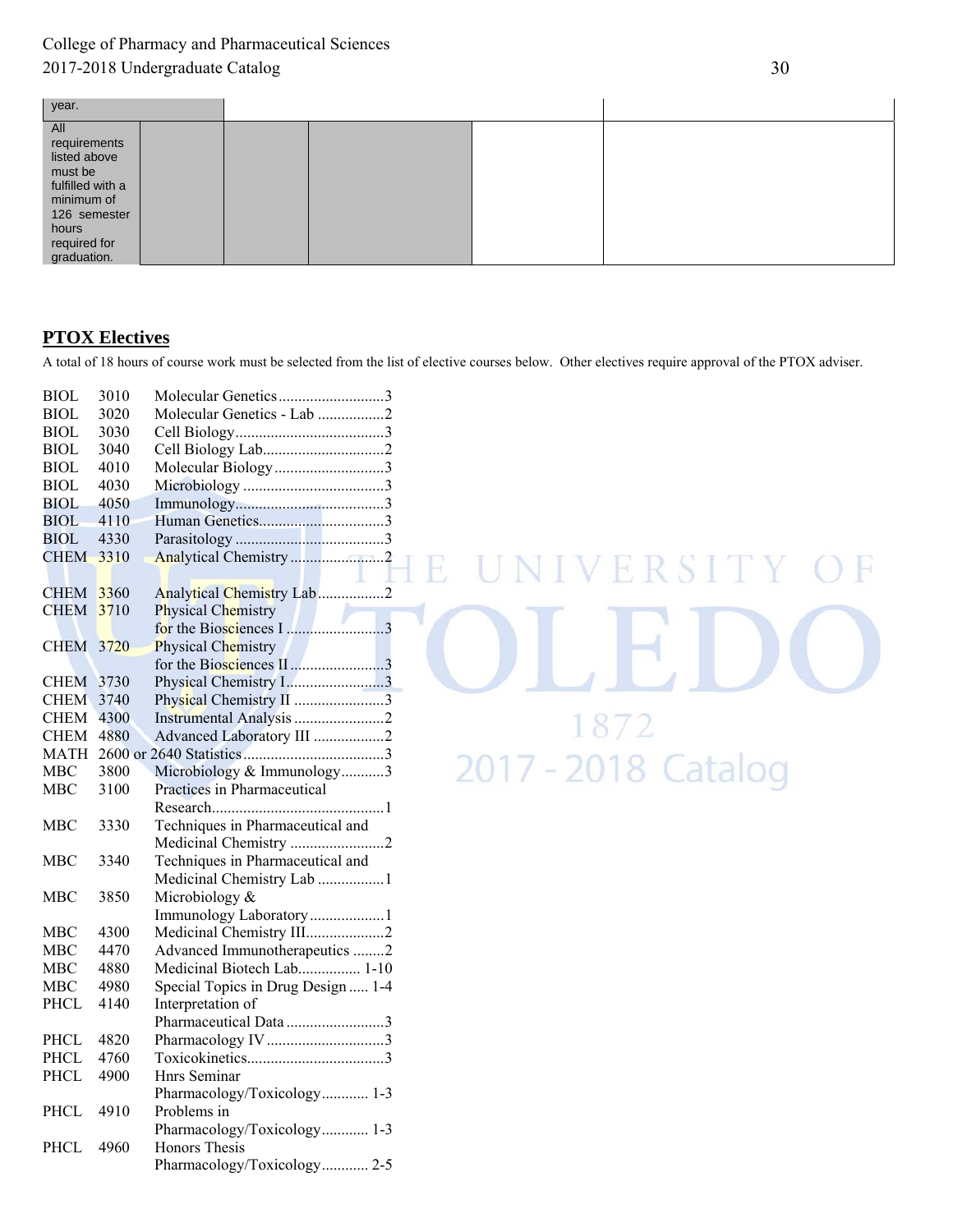#### **Pharmacy Administration (PHAM) Major**

Pharmacy administration focuses on the corporate and managerial aspects of the pharmacy profession. Students may earn a minor in business administration, international business, or professional sales, in addition to the Bachelor of Science in Pharmaceutical Sciences degree. See below for options. With one year of additional graduate study, students in the M.B.A. track options can receive a master of business administration degree.

#### **Pharmacy Administration Major Professional Division Curriculum:**

The core curriculum is shown below. For each minor in business administration, international business, marketing, or professional sales and the courses that apply to the MBA curriculum, please refer to the College of Business and Innovation catalog for a complete listing of courses toward each of the minors and the MBA program.

| Professional<br><b>Term</b>                                        | <b>SUBJECT</b>                | <b>NUMBER</b> | <b>COURSE TITLE</b>                                                                                                                           | CR<br><b>HRS</b> | <b>COURSE</b><br><b>REQUIREMENTS</b>                       |
|--------------------------------------------------------------------|-------------------------------|---------------|-----------------------------------------------------------------------------------------------------------------------------------------------|------------------|------------------------------------------------------------|
| P1 Fall                                                            |                               |               |                                                                                                                                               |                  |                                                            |
|                                                                    | <b>MBC</b>                    | 3310          | <b>Medicinal Chemistry I</b>                                                                                                                  | $\overline{2}$   | <b>CHEM 2420</b>                                           |
|                                                                    | <b>MBC</b>                    | 3550          | Physiological Chemistry I                                                                                                                     | 3                | <b>CHEM 2420</b>                                           |
|                                                                    | PHCL                          | 3700          | Pharmacology I                                                                                                                                | 3                |                                                            |
|                                                                    | <b>ECON</b>                   | 1150          | Principles of Macroeconomics                                                                                                                  | 3                |                                                            |
|                                                                    | <b>PHPR</b>                   | 3260          | Pharmacy Healthcare Administration I                                                                                                          | 2                | <b>ECON 1200</b>                                           |
|                                                                    | <b>BUAD</b>                   | 2060          | Data Analysis for Business or Math 2630 or 2600 equiv                                                                                         | 3                |                                                            |
|                                                                    |                               |               |                                                                                                                                               | 16               |                                                            |
| P1 Spring                                                          |                               |               |                                                                                                                                               |                  |                                                            |
|                                                                    | <b>MBC</b>                    | 3320          | <b>Medicinal Chemistry II</b>                                                                                                                 | $\overline{2}$   | MBC 3310, MBC<br>3550                                      |
|                                                                    | <b>MBC</b>                    | 3560          | <b>Physiological Chemistry II</b>                                                                                                             | 3                | <b>MBC 3550</b>                                            |
|                                                                    | <b>PHCL</b>                   | 3730          | <b>BSPS Pharmacology II</b>                                                                                                                   | 3                | <b>PHCL 3700</b>                                           |
|                                                                    | <b>PHPR</b>                   | 4550          | Analysis of Pharm. Environment                                                                                                                | 3                |                                                            |
|                                                                    | <b>BUAD</b> or<br><b>ACTG</b> | 2040<br>1040  | Financial Accounting Information or Principles of Financial<br>Accounting                                                                     | 3                |                                                            |
|                                                                    |                               |               | Major Elective <sup>1</sup>                                                                                                                   | $2 - 3$          |                                                            |
|                                                                    |                               |               |                                                                                                                                               | $16-$<br>17      |                                                            |
| P <sub>2</sub> Fall                                                |                               |               |                                                                                                                                               |                  |                                                            |
|                                                                    | <b>PHCL</b>                   | 4810          | <b>BSPS Pharmacology III</b>                                                                                                                  | 3                | <b>PHCL 3730</b>                                           |
|                                                                    | PHPR                          | 4600          | Seminar in Pharmacy Administration                                                                                                            | 1                |                                                            |
|                                                                    | <b>BUAD</b> or<br><b>ACTG</b> | 2050<br>1050  | Accounting for Business Decisions or Principles of<br><b>Management Accounting</b>                                                            | 3                | BUAD 2040 ACTG<br>1040                                     |
|                                                                    | <b>BUAD</b>                   | 3010          | <b>Principles of Marketing</b>                                                                                                                | 3                | ECON 1150 and<br><b>ECON 1200</b>                          |
|                                                                    | <b>BUAD</b>                   | 3030          | Managerial and Behavioral Processes in Organizations                                                                                          | 3                |                                                            |
|                                                                    | <b>BUAD</b>                   | 3040          | <b>Financial Management</b>                                                                                                                   | 3                | (BUAD 2040 or<br><b>ACTG 1040)</b> and<br><b>BUAD 2060</b> |
|                                                                    |                               |               | Major Elective <sup>1</sup>                                                                                                                   | $2 - 3$          |                                                            |
|                                                                    |                               |               |                                                                                                                                               | $18 -$<br>19     |                                                            |
| P <sub>2</sub> Spring                                              |                               |               |                                                                                                                                               |                  |                                                            |
|                                                                    | <b>PHPR</b>                   | 4780          | Internship in Pharmacy Admin <sup>2</sup>                                                                                                     | $6 - 12$         | MBC 3320, MBC<br>3560                                      |
|                                                                    |                               |               |                                                                                                                                               |                  |                                                            |
| in COBI                                                            |                               |               | <sup>1</sup> A minimum of 5 hours of electives is required. Choose from PHPR 4590, 4610, and 4630 or any COBI course used to complete a minor |                  |                                                            |
| <sup>2</sup> Internship can be taken in summer before the P2 year. |                               |               |                                                                                                                                               |                  |                                                            |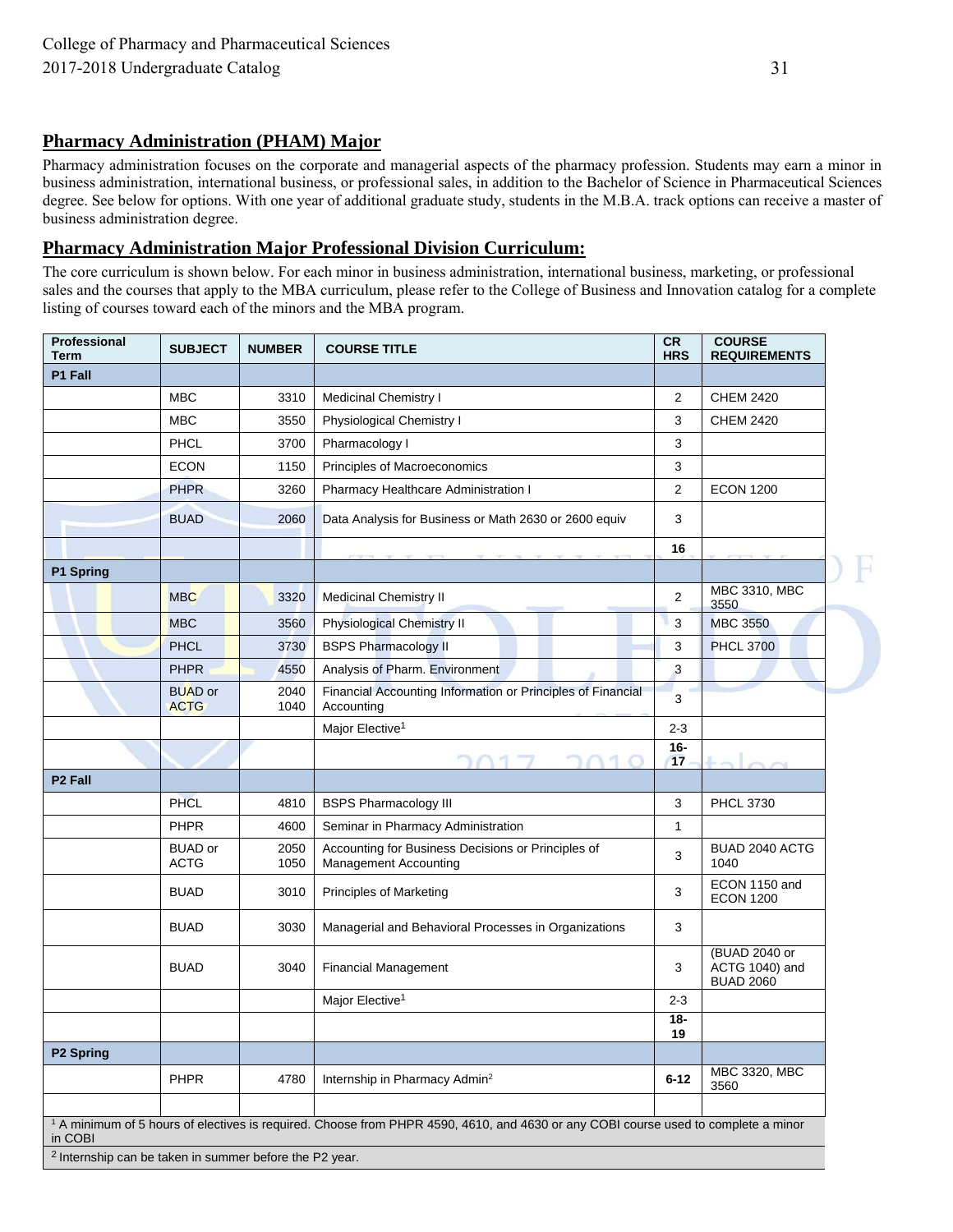All requirements listed above must be fulfilled with a minimum of 126 semester hours required for graduation, for professional division classes entering prior to Fall 2018.

The core curriculum is shown above. For each minor in business administration, international business, or professional sales please refer to the College of Business and Innovation (COBI) catalog for a complete listing of courses toward each of the minors.

### **B.S.P.S. Internship Description**

All five majors in the Bachelor of Science in Pharmaceutical Sciences degree program require a real-life workplace internship available in a variety of appropriate settings at local, regional, national and international sites. Most students schedule their internships in the summer after their P1 year. Students are generally assigned to ongoing projects at the site and are evaluated on their performance by the site supervisor. A written internship paper or a technical report and/or a presentation, along with the supervisor's evaluation are submitted to the internship course instructor following completion of the experience.

### **Doctor of Pharmacy Degree Requirements**

Following admission to the professional division, the entry-level Pharm.D. program students will complete a bachelor of science in pharmaceutical sciences degree prior to more focused course work in pharmacotherapy and pharmaceutical care. Students in the entrylevel Pharm.D. track who have completed the Bachelor of Science in Pharmaceutical Sciences degree at The University of Toledo are eligible to continue in the Pharm.D. program.

In order to graduate with a Pharm.D. degree, students must meet the current academic performance standards. Only students who successfully complete the Pharm.D. degree will qualify for licensure in the practice of pharmacy. A total of 136 semester hours is required for graduation with the Bachelor of Science in Pharmaceutical Sciences-Pharm.D. track degree. A total of 75 graduate semester hours is required for graduation with the Pharm.D. degree. The curriculum is outlined below.

|                                    |                |               | PPT: Pathophysiology and Pharmacotherapy        |                         |                              |
|------------------------------------|----------------|---------------|-------------------------------------------------|-------------------------|------------------------------|
|                                    |                |               | PPD: Professional Practice Development          | فتشكلت                  |                              |
|                                    |                |               | PHCAD: Pharmacy Health Care Administration      |                         |                              |
|                                    |                |               | IPPE: Introductory Pharmacy Practice Experience |                         |                              |
|                                    |                |               | APPE: Advanced Pharmacy Practice Experience     |                         |                              |
| <b>PROFESSIONAL</b><br><b>TERM</b> | <b>SUBJECT</b> | <b>NUMBER</b> | <b>COURSE TITLE</b>                             | <b>CR</b><br><b>HRS</b> | <b>COURSE REQUIREMENTS</b>   |
| P1 Fall                            |                |               |                                                 |                         |                              |
|                                    | <b>MBC</b>     | 3310          | Medicinal Chemistry I                           | $\overline{2}$          |                              |
|                                    | <b>MBC</b>     | 3550          | Physiological Chemistry I                       | 3                       |                              |
|                                    | PHCL           | 3700          | Pharmacology I                                  | 3                       |                              |
|                                    | <b>PHPR</b>    | 3130          | PPT-1                                           | 2                       | Coreq MBC 3310, PHCL<br>3700 |
|                                    | <b>PHPR</b>    | 3070          | PPD-1                                           | 4                       |                              |
|                                    | <b>PHPR</b>    | 3260          | PHCAD-1                                         | 2                       |                              |
|                                    | <b>PHPR</b>    | 3920          | IPPE-1                                          | 1                       |                              |
|                                    |                |               |                                                 | 17                      |                              |
| P1 Spring                          |                |               |                                                 |                         |                              |
|                                    | <b>MBC</b>     | 3320          | Medicinal Chemistry II                          | $\overline{2}$          | MBC 3310, MBC 3550           |
|                                    | <b>MBC</b>     | 3560          | Physiological Chemistry II                      | 3                       | <b>MBC 3550</b>              |
|                                    | <b>MBC</b>     | 3800          | Microbiology & Immunology                       | 3                       | <b>MBC 3550</b>              |

#### **Professional Division Requirements**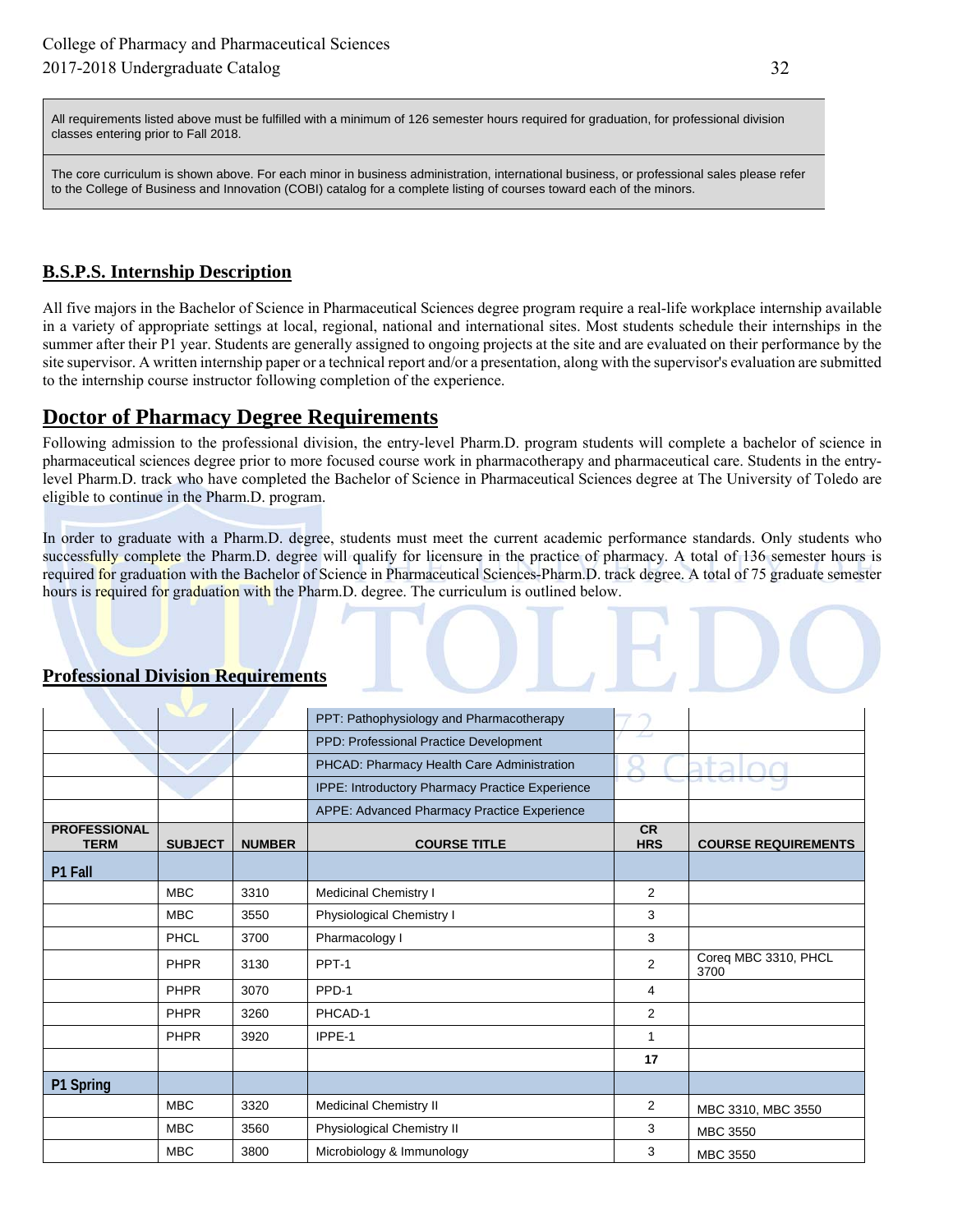|                     | <b>MBC</b>  | 3850 | Microbiology & Immunology Lab         | 1  | Coreq MBC 3800                                                         |
|---------------------|-------------|------|---------------------------------------|----|------------------------------------------------------------------------|
|                     | <b>PHCL</b> | 3720 | Pharmacology II                       | 2  | PHCL 3700 (min grade C),<br>Coreq PHPR 3140, MBC<br>3320               |
|                     | <b>PHPR</b> | 3140 | PPT-2                                 | 2  | PHPR 3130 (min grade C),<br>Coreqs: MBC 3320, MBC<br>3560, PHCL 3720   |
|                     | <b>PHPR</b> | 3080 | PPD-2                                 | 4  |                                                                        |
|                     | <b>PHPR</b> | 3930 | IPPE-2                                | 1  |                                                                        |
|                     |             |      |                                       | 18 |                                                                        |
| P <sub>2</sub> Fall |             |      |                                       |    |                                                                        |
|                     | <b>PHPR</b> | 4160 | Pharmacokinetics                      | 3  |                                                                        |
|                     | <b>PHCL</b> | 4700 | Pharmacology III                      | 2  | PHCL 3700 (Min grade C)                                                |
|                     | <b>PHPR</b> | 4070 | PPD-3                                 | 3  | PHPR 3070 (min grade C)                                                |
|                     | <b>PHPR</b> | 4130 | PPT-3                                 | 4  | PHPR 3140 (Min grade C),<br>MBC 3800 (Min grade C),<br>Coreq PHCL 4700 |
|                     | <b>PHPR</b> | 4920 | IPPE-3                                | 1  | PHPR 3930 min grade C                                                  |
|                     |             |      | Undergraduate Professional Electives* | 3  |                                                                        |
|                     | <b>SANT</b> |      |                                       | 16 |                                                                        |

| P <sub>2</sub> Spring                                                                 |             |      |                                          |                |                                                                  |
|---------------------------------------------------------------------------------------|-------------|------|------------------------------------------|----------------|------------------------------------------------------------------|
|                                                                                       | <b>MBC</b>  | 4300 | <b>Medicinal Chemistry III</b>           | $\overline{2}$ | MBC 3800 (Min grade C)                                           |
|                                                                                       | <b>PHCL</b> | 4720 | Pharmacology IV                          | $\overline{2}$ | MBC 3800 (Min grade C),<br>PHCL 3700 (Min grade C)               |
|                                                                                       | <b>PHPR</b> | 4330 | Research Design & Drug Literature Eval I |                | Coreg PHPR 4080                                                  |
|                                                                                       | <b>PHPR</b> | 4080 | PPD-4                                    | 3              | PHPR 4070 (Min grade<br>C), Coreqs: PHPR 4140,<br>4330           |
|                                                                                       | <b>PHPR</b> | 4140 | PPT-4                                    |                | MBC 3800 (Min grade C),<br>Coreqs: PHCL 4720,<br><b>MBC 4300</b> |
|                                                                                       | <b>PHPR</b> | 4520 | PHCAD-2                                  | 2              | PHPR 3260 (Min grade C)                                          |
|                                                                                       | <b>PHPR</b> | 4930 | IPPE-4<br>$\frac{1}{2}$                  | 1              | PHPR 4920 (Min grade C)                                          |
|                                                                                       |             |      |                                          | 16             |                                                                  |
| * A total of 3 credit hours of<br>Undergraduate Professional<br>Electives is required |             |      |                                          |                |                                                                  |

Following admission to the professional division, the entry-level Pharm.D. program students will complete a bachelor of science in pharmaceutical sciences degree prior to more focused course work in pharmacotherapy and pharmaceutical care. Students in the entrylevel Pharm.D. track who have completed the bachelor of science in pharmaceutical sciences degree at The University of Toledo are eligible to continue in the Pharm.D. program.

In order to graduate with a Pharm.D. degree, students must meet the current academic performance standards. Only students who successfully complete the Pharm.D. degree will qualify for licensure in the practice of pharmacy. A total of 136 semester hours is required for graduation with the bachelor of science in pharmaceutical sciences-Pharm.D. track degree. A total of 75 graduate semester hours is required for graduation with the Pharm.D. degree. The Pharm. D. program is accredited by ACPE and will be revisited for reaccreditation in Fall of 2019.

## **Graduate Professional Doctor of Pharmacy**

**Students must graduate with the BSPS Doctor of Pharmacy prior to beginning the final two years (P3 Summer through P4 Spring) of the Doctor of Pharmacy program.** 

| <b>PROFESSIONAL</b><br><b>TERM</b> | <b>SUBJECT</b> | <b>NUMBER</b> | <b>COURSE TITLE</b> | <b>CR</b><br><b>HRS</b> | <b>COURSE REQUIREMENTS</b> |
|------------------------------------|----------------|---------------|---------------------|-------------------------|----------------------------|
| P <sub>3</sub> Summer              |                |               |                     |                         |                            |
|                                    | <b>PHPR</b>    | 6120          | PPT <sub>5</sub>    | ັ                       |                            |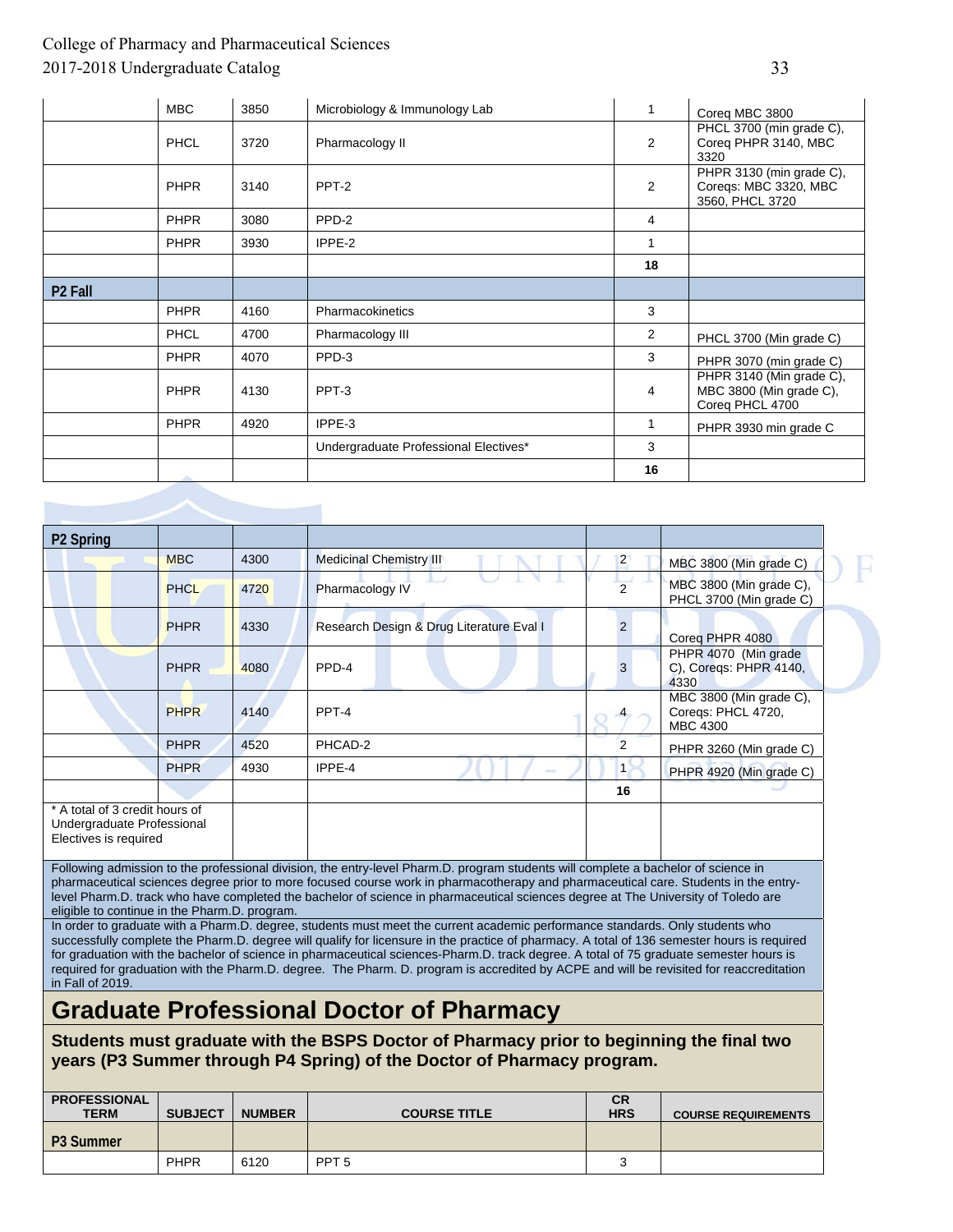|                                                                                          |             |      | Graduate Professional Electives**                 | $2 - 5$ |                                                       |
|------------------------------------------------------------------------------------------|-------------|------|---------------------------------------------------|---------|-------------------------------------------------------|
|                                                                                          |             |      |                                                   | $3-8$   |                                                       |
| ** A total of 5 credit hours of<br><b>Graduate Professional</b><br>Electives is required |             |      |                                                   |         |                                                       |
| P <sub>3</sub> Fall                                                                      |             |      |                                                   |         |                                                       |
|                                                                                          | <b>MBC</b>  | 5300 | Molecular Designs of Cancer Chemotherapy          | 1       | Coreg PHPR 5300                                       |
|                                                                                          | <b>PHPR</b> | 5300 | Design and Applications of Cancer<br>Chemotherapy | 1       | Coreq MBC 5300                                        |
|                                                                                          | <b>PHPR</b> | 6070 | PPD-5                                             | 3       | Coreq PHPR 6130, Coreq<br>PHPR 6340                   |
|                                                                                          | <b>PHPR</b> | 6130 | PPT-6                                             | 4       | Prereq PHPR 6120 (Min<br>grade C), Coreg PHPR<br>6070 |
|                                                                                          | <b>PHPR</b> | 6160 | Advanced Applied Pharmacokinetcs                  | 3       |                                                       |
|                                                                                          | <b>PHPR</b> | 6610 | Seminar 1                                         | 1       |                                                       |
|                                                                                          | <b>PHPR</b> | 6260 | PHCAD <sub>3</sub>                                | 1       |                                                       |
|                                                                                          | <b>PHPR</b> | 6340 | Research Design & Drug Literature Eval 2          | 2       | Coreq PhPr 6070                                       |
|                                                                                          | <b>PHPR</b> | 6920 | IPPE <sub>5</sub>                                 | 1       |                                                       |
|                                                                                          |             |      | Graduate Professional Electives**                 | 2       |                                                       |
|                                                                                          |             |      |                                                   | $17-19$ |                                                       |
| ** A total of 5 credit hours of<br><b>Graduate Professional</b><br>Electives is required |             |      |                                                   |         |                                                       |

| P3 Spring                                                                         |             |          |                                           |                |                                                                  |
|-----------------------------------------------------------------------------------|-------------|----------|-------------------------------------------|----------------|------------------------------------------------------------------|
|                                                                                   | <b>MBC</b>  | 6320     | Neurological & Psychiatric Drugs          |                | Copregs<br>PHCL6320, PHPR 6140                                   |
|                                                                                   | <b>PHCL</b> | 6320     | Neurological & Psychiatric Pharmacology   |                | Coregs MBC 6320, PHPR<br>6140                                    |
|                                                                                   | <b>PHPR</b> | 6080     | PPD-6                                     | 3              | Prereq PHPR 6070 (Min<br>grade C) Coregs PHPR<br>6140, PHPR 6250 |
|                                                                                   | <b>PHPR</b> | 6140     | PPT-7                                     |                | Coreg MBC 6320, PHCL<br>6320                                     |
|                                                                                   | <b>PHPR</b> | 6250     | Self-Care                                 | $\overline{4}$ | Coreq PHPR 6080                                                  |
|                                                                                   | <b>PHPR</b> | 6280     | PHCAD-4                                   | $\overline{2}$ | Prererq 6260                                                     |
|                                                                                   | <b>PHPR</b> | 6310     | Jurisprudence and Ethics                  | 1              |                                                                  |
|                                                                                   |             |          | Graduate Professional Electives**         | $2 - 3$        |                                                                  |
|                                                                                   |             |          |                                           | $16 - 19$      |                                                                  |
| ** A total of 5 credit hours of<br>Graduate Professional<br>Electives is required |             |          |                                           |                |                                                                  |
| P4 Fall                                                                           |             |          |                                           |                |                                                                  |
|                                                                                   | <b>PHPR</b> | 8630     | Longitudinal Drug Information***          | $\overline{2}$ |                                                                  |
|                                                                                   | <b>PHPR</b> | 8940-001 | Advanced Pharmacy Practice Experience I   | 4              |                                                                  |
|                                                                                   | <b>PHPR</b> | 8940-002 | Advanced Pharmacy Practice Experience II  | 4              |                                                                  |
|                                                                                   | <b>PHPR</b> | 8940-003 | Advanced Pharmacy Practice Experience III | 4              |                                                                  |
|                                                                                   | <b>PHPR</b> | 8940-004 | Advanced Pharmacy Practice Experience IV  | 4              |                                                                  |
|                                                                                   |             |          |                                           | $16 - 18$      |                                                                  |

| ** A total of 5 credit hours of<br>Graduate Professional<br>Electives is required |  |  |  |  |
|-----------------------------------------------------------------------------------|--|--|--|--|
|-----------------------------------------------------------------------------------|--|--|--|--|

F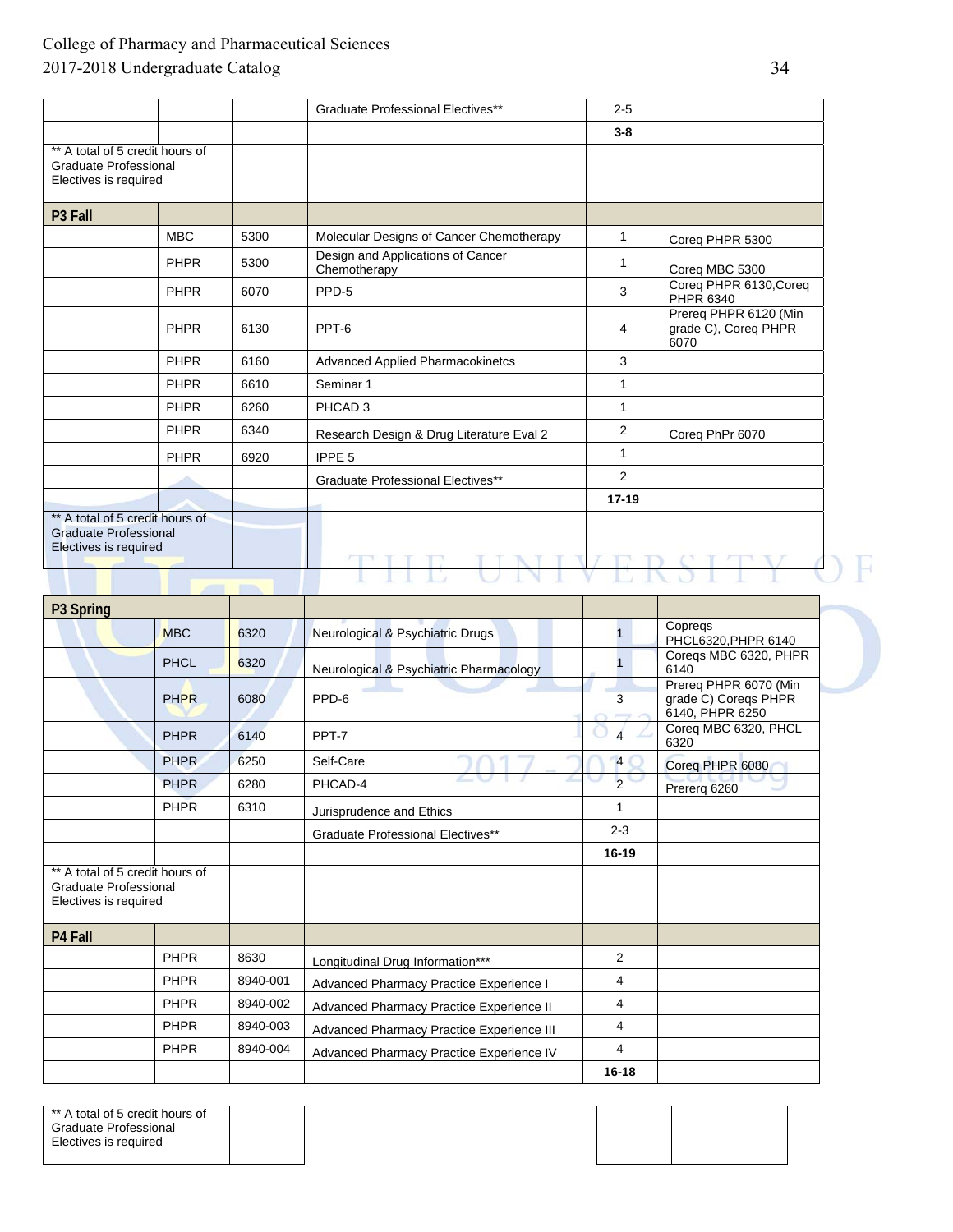| *** Can be taken in Fall or<br>Spring                                                              |             |          |                                            |           |  |
|----------------------------------------------------------------------------------------------------|-------------|----------|--------------------------------------------|-----------|--|
| Option of graduate elective (if<br>not completed in P3)<br>By DL if not in PHPR 8620<br>Seminar II |             |          |                                            |           |  |
| P4 Spring                                                                                          |             |          |                                            |           |  |
|                                                                                                    | <b>PHPR</b> | 8630     | Longitudinal Drug Information***           | 2         |  |
|                                                                                                    | <b>PHPR</b> | 8940-005 | Advanced Pharmacy Practice Experience V    | 4         |  |
|                                                                                                    | <b>PHPR</b> | 8940-006 | Advanced Pharmacy Practice Experience VI   | 4         |  |
|                                                                                                    | <b>PHPR</b> | 8940-007 | Advanced Pharmacy Practice Experience VII  | 4         |  |
|                                                                                                    | <b>PHPR</b> | 8940-008 | Advanced Pharmacy Practice Experience VIII | 4         |  |
|                                                                                                    |             |          |                                            | $16 - 18$ |  |
| ** A total of 5 credit hours of Graduate<br>Professional Electives is required                     |             |          |                                            |           |  |
| *** Can be taken in Fall or Spring                                                                 |             |          |                                            |           |  |
| Option of graduate elective (if not completed<br>in $P3$ )<br>By DL if not in PHPR 8620 Seminar II |             |          |                                            |           |  |

## **Pharm.D. Undergraduate Professional Electives**

The following is a list of recommended undergraduate professional electives. A total of 3 credit hours of undergraduate professional electives is required. Other electives may be chosen with the written approval of the CPPS Curriculum Committee.To count towards professional elective requirements, a grade of C or better must be earned in a course. Credit for courses taken outside The University of Toledo can be counted towards professional elective credit requirements if a grade of C or better is earned, but grades will not be factored into CPPS or University of Toledo GPA calculations.

CPPS:

Research with individual faculty (must be arranged before registering) MBC 4710 Targeted Drug Design ................... 3 MBC 4710 is only for students seeking double B.S.P.S. major. MBC 4900 Honors Seminar Med & Biol Chem, ................................. 1-3 MBC 4910 ..... Problems in Biomedicinal

|      | 4910  Problems in Biomedicinal  |
|------|---------------------------------|
|      |                                 |
| 4960 | Honors Thesis Med $&$           |
|      |                                 |
| 4730 |                                 |
| 4750 |                                 |
| 4900 | Honors Seminar in               |
|      | Pharmacology 1-3                |
| 4910 | Problems in Pharmacology  1-3   |
| 4960 | Honors Thesis in                |
|      |                                 |
| 3670 | Chemical Dependency $\&$        |
|      |                                 |
| 4590 | Readings Access &               |
|      |                                 |
| 4640 | Cosmetic Science Essentials3    |
| 4900 | Honors Seminar in               |
|      | Pharmacy Practice 1-3           |
| 4910 | Pharmacy Practice Problems  1-5 |
| 4960 | Honors Thesis in                |
|      | Pharmacy Practice 2-5           |
|      | PHCL<br>PHPR<br>PHPR            |

872 2017 - 2018 Catalog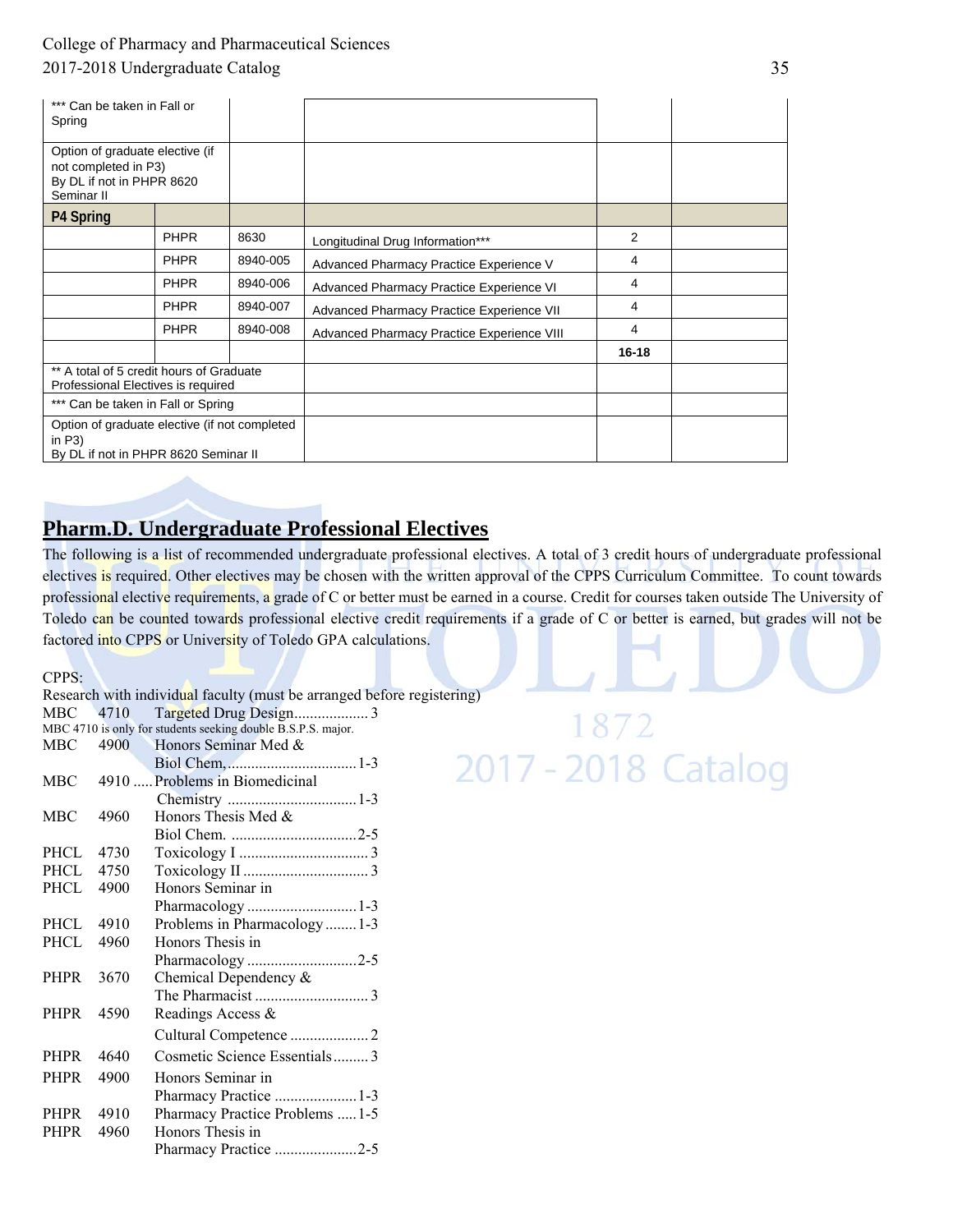**Others:** 

| <b>BIOL</b>      | 3010   |                                    |
|------------------|--------|------------------------------------|
| BIOL             | 3210   |                                    |
| <b>BIOL</b>      | 4110   |                                    |
| BIOL             | 4210   | Molecular Basis of Disease3        |
| <b>BUAD</b>      | 2040   | Financial Accounting Information 3 |
| <b>BUAD</b>      | 2050   | <b>Accounting Business</b>         |
|                  |        |                                    |
| BUAD             | 3010   | Principles of Marketing 3          |
| BUAD             | 3030   | Manage. & Behave.                  |
|                  |        |                                    |
| <b>BUAD</b> 3040 |        | Principles of Financial            |
|                  |        |                                    |
| <b>BUAD</b> 3470 |        | Legal & Ethical Environment        |
|                  |        |                                    |
| COUN 3140        |        | Substance Abuse Prevention and     |
|                  |        | Community Programming 3            |
| <b>HCAR</b> 4510 |        | Medical and Legal                  |
|                  |        |                                    |
| HEAL             | - 2800 |                                    |
|                  |        |                                    |

| <b>HEAL</b> 3300 |       |                                 |
|------------------|-------|---------------------------------|
| <b>HEAL</b> 3600 |       | Prevention and Control          |
|                  |       |                                 |
| <b>HEAL</b>      | -4100 |                                 |
| HEAL             | 4400  | Health Problems of Youth 3      |
| HEAL             | 4560  | Health Problems of Aging  3     |
| HEAL             | 4700  |                                 |
| <b>HEAL</b>      | 4750  | Obesity and Eating Disorders  3 |
|                  |       |                                 |
| PHIL.            | 3310  |                                 |
| PHIL 3370        |       |                                 |
| <b>PSC</b>       | 4330  |                                 |
|                  |       |                                 |

\*If required in your curriculum, it cannot be counted as an elective.

### **Pharm.D. Graduate Professional Electives**

The following is a list of recommended graduate professional electives. A total of 5 credit hours of graduate professional electives is required. Other electives may be chosen with the written approval of the CPPS Curriculum Committee. A graduate course which significantly overlaps in content with a course used to fulfill the undergraduate professional elective requirement will not count towards fulfilling the graduate professional elective requirement. Credit for courses taken outside The University of Toledo can be counted towards professional elective credit requirements if a grade of C or better is earned, but grades will not be factored into CPPS or University of Toledo GPA calculations.

F

#### **MBC**

| <b>MBC</b> | 5100/7100 | Research Practices in        |
|------------|-----------|------------------------------|
|            |           |                              |
| <b>MBC</b> | 5380      | Medicinal &                  |
|            |           |                              |
| <b>MBC</b> | 5620/7620 | Biochemical Techniques2      |
| <b>MBC</b> | 6100/8100 | Advanced Immunology2         |
| <b>MBC</b> | 6190/8190 | <b>Advanced Medicinal</b>    |
|            |           |                              |
| <b>MBC</b> | 6200/8200 | Biomedicinal Chemistry4      |
| <b>MBC</b> | 6420/6430 | Protein Chemistry/           |
|            |           | CHEM 6510/85102 or 4         |
| <b>MBC</b> |           | 6430/8430 Nucleic Acid Chem/ |

ERST

1872

2018.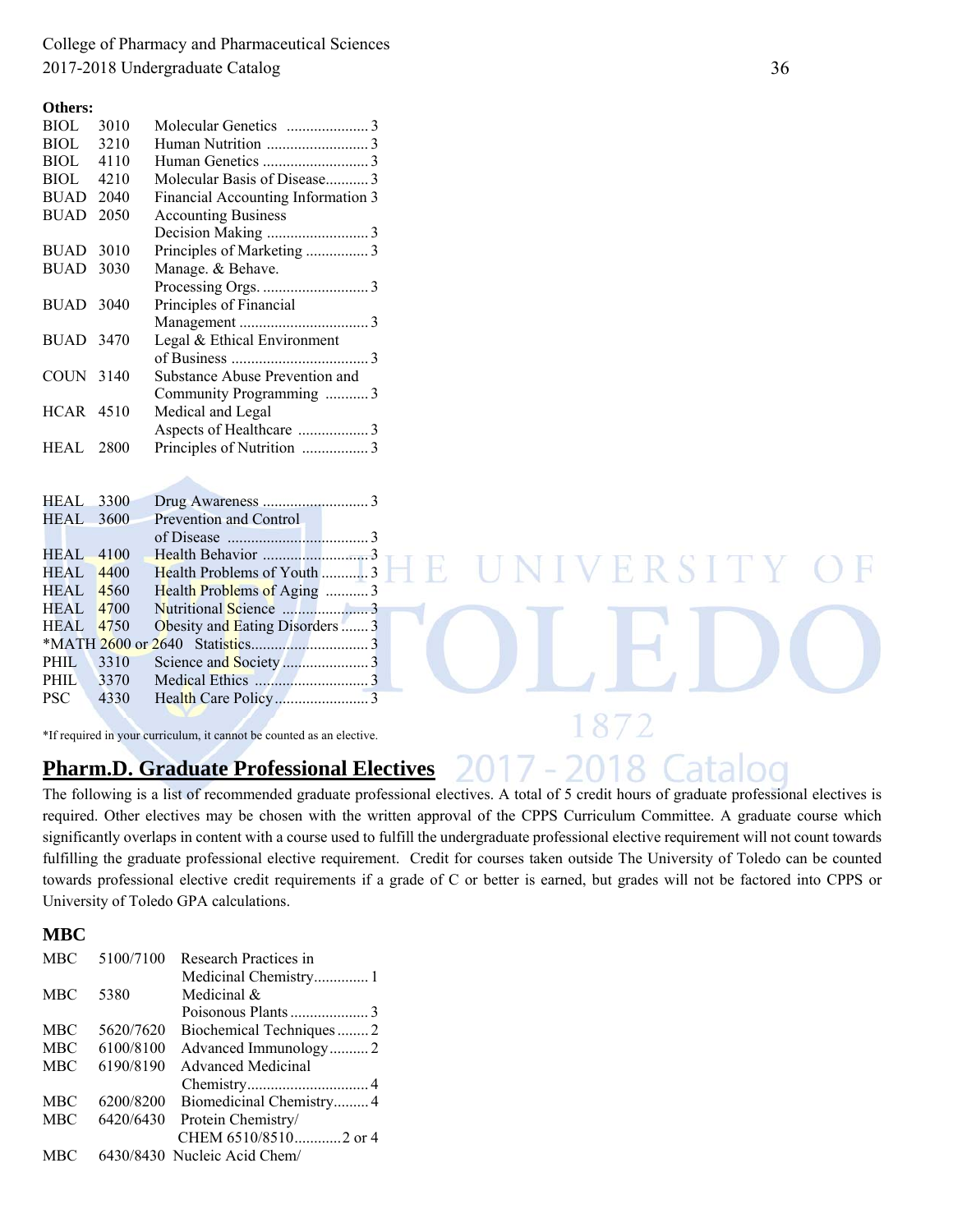| <b>MBC</b> |           | CHEM 6530/85302 or 4<br>6440/8440 Enzymology/<br>CHEM 6520/85202 or 4 |
|------------|-----------|-----------------------------------------------------------------------|
| MBC.       |           | 6750/8750 Bioorganic Chemistry:<br><b>Chemical Approaches</b>         |
| MBC        | 6800/8800 | Methods in Biotechnology3                                             |
|            |           |                                                                       |
| <b>MBC</b> | 6980      | Special Topics in                                                     |
|            |           | Biological Chemistry 1 to 5                                           |

#### **PHCL**

| PHCL 5730 |                                  |
|-----------|----------------------------------|
| PHCL 5750 |                                  |
| PHCL 5760 |                                  |
| PHCL 5990 | Problems in Pharmacology  1 to 6 |
| PHCL 6600 |                                  |
| PHCL 6770 | Toxicological Risk Assessment 3  |
|           |                                  |

#### **PHPR**

| <b>PHPR</b> | 5590 | Readings Access &                  |
|-------------|------|------------------------------------|
|             |      | Cultural Competence 2              |
| <b>PHPR</b> | 5680 | Parenteral Manufacturing 2         |
| <b>PHPR</b> | 5690 | Dosage Form Design 3               |
| <b>PHPR</b> | 5710 | Selected Topics in Pharmaceutical  |
|             |      |                                    |
| <b>PHPR</b> | 5720 | Pharmaceutical Rate Processes 3    |
| <b>PHPR</b> | 5810 | Finance & Personal Planning        |
|             |      |                                    |
| <b>PHPR</b> | 5870 | Compounding Boot Camp 2            |
| <b>PHPR</b> | 5990 | Problems in Pharmacy               |
|             |      |                                    |
| <b>PHPR</b> | 6400 | Advanced Pharmacotherapy  2        |
| <b>PHPR</b> | 6410 | Leadership: Principles             |
|             |      | and Practice2                      |
| <b>PHPR</b> | 6530 | Research Methods in                |
|             |      |                                    |
| <b>PHPR</b> | 6600 | Seminar in Administrative          |
|             |      |                                    |
| <b>PHPR</b> | 6670 | Chemical Dependency &              |
|             |      |                                    |
| <b>PHPR</b> | 6700 | Special Topics in                  |
|             |      | Diabetes Care2                     |
| <b>PHPR</b> | 6810 | Hospital Pharmacy                  |
|             |      |                                    |
| <b>PHPR</b> | 6820 | Selected Topics in Hospital        |
|             |      |                                    |
| <b>PHPR</b> | 6830 | <b>Advanced Community Pharmacy</b> |
|             |      |                                    |
| <b>PHPR</b> | 6840 | Selected Topics in Community       |
|             |      |                                    |
| <b>PHPR</b> | 6950 | Seminar in Industrial Pharmacy 1   |
| <b>PHPR</b> | 6980 |                                    |
| <b>PHPR</b> | 8540 | Geriatric Monitoring Principles  3 |

# HE UNIVERSITY  $\mathbb H$  $\bigcirc$ OLED 1872 2017 - 2018 Catalog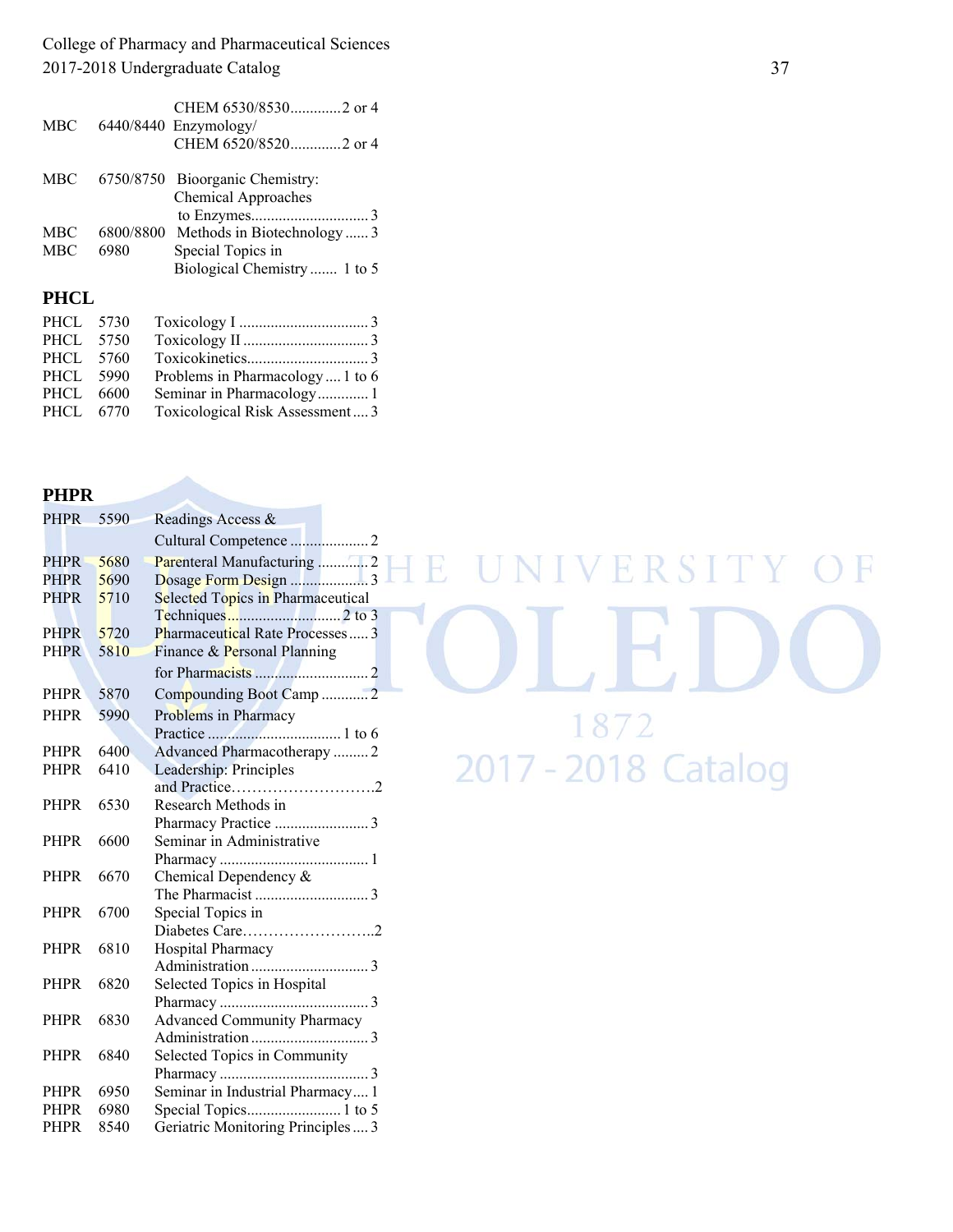#### **PHM**

| <b>PHM</b> | -6400 | Physical and Mental Effects of |
|------------|-------|--------------------------------|
|            |       |                                |

#### **Additional Recommendations**

| <b>BUAD 6300</b>                               |                                   | <b>Strategic Marketing</b>     |
|------------------------------------------------|-----------------------------------|--------------------------------|
|                                                |                                   |                                |
| <b>BUAD 6600</b>                               |                                   | Supply Chain                   |
|                                                |                                   | Management3                    |
| <b>BUAD 6900</b>                               |                                   | Strategic Management           |
|                                                |                                   | Capstone3                      |
| <b>COMM 6260</b>                               |                                   | <b>Business Communication</b>  |
|                                                |                                   | and Technology3                |
| COUN 6240                                      |                                   | Diagnosis and                  |
|                                                |                                   |                                |
|                                                | COUN 6470/8470                    | Drugs and Mental               |
|                                                |                                   |                                |
| <b>EDP</b>                                     | 5210                              | Child Behavior and             |
|                                                |                                   |                                |
| <b>EDP</b>                                     | 5230                              | Adult Development  3           |
| <b>HEAL</b>                                    | 5750                              | Obesity and Eating             |
|                                                |                                   |                                |
| HEAL                                           | 6530/8530                         | Drug Use and Misuse 3          |
| <b>MGMT 5110</b>                               |                                   | Introduction to                |
|                                                |                                   |                                |
| <b>NURS</b>                                    | 5280                              | Theories of Addictive          |
|                                                |                                   |                                |
| <b>PSC</b>                                     | 5330                              |                                |
| <b>PSY</b>                                     | 6600                              | Behavioral Neuroscience  3     |
| <b>PUBH</b>                                    | 6330                              | Public Health and Aging3       |
| <b>SOC</b>                                     | 5160                              | 2017 - 2018 Catalog            |
| The University of Florida, College of Pharmacy |                                   |                                |
| <b>PHA</b>                                     | 5239                              | Legal and Org Environ of       |
| <b>PHA</b>                                     | 6935                              | Sel Topics in Pharmacy:        |
|                                                |                                   | Pharmaceutical Crimes Practice |
|                                                |                                   |                                |
| <b>PHA</b>                                     | 6935                              | Selected Topics in Pharmacy:   |
|                                                |                                   |                                |
|                                                | <b>Mercer College of Pharmacy</b> |                                |
| <b>PHA</b>                                     | 505                               | Community Pharmacy             |
|                                                |                                   |                                |

## **Pharm.D./MBA Dual Degree Program**

The College of Pharmacy and Pharmaceutical Science (CPPS) and the College of Business and Innovation (COBI) have worked cooperatively to enable students in the Pharm.D. program to earn an MBA.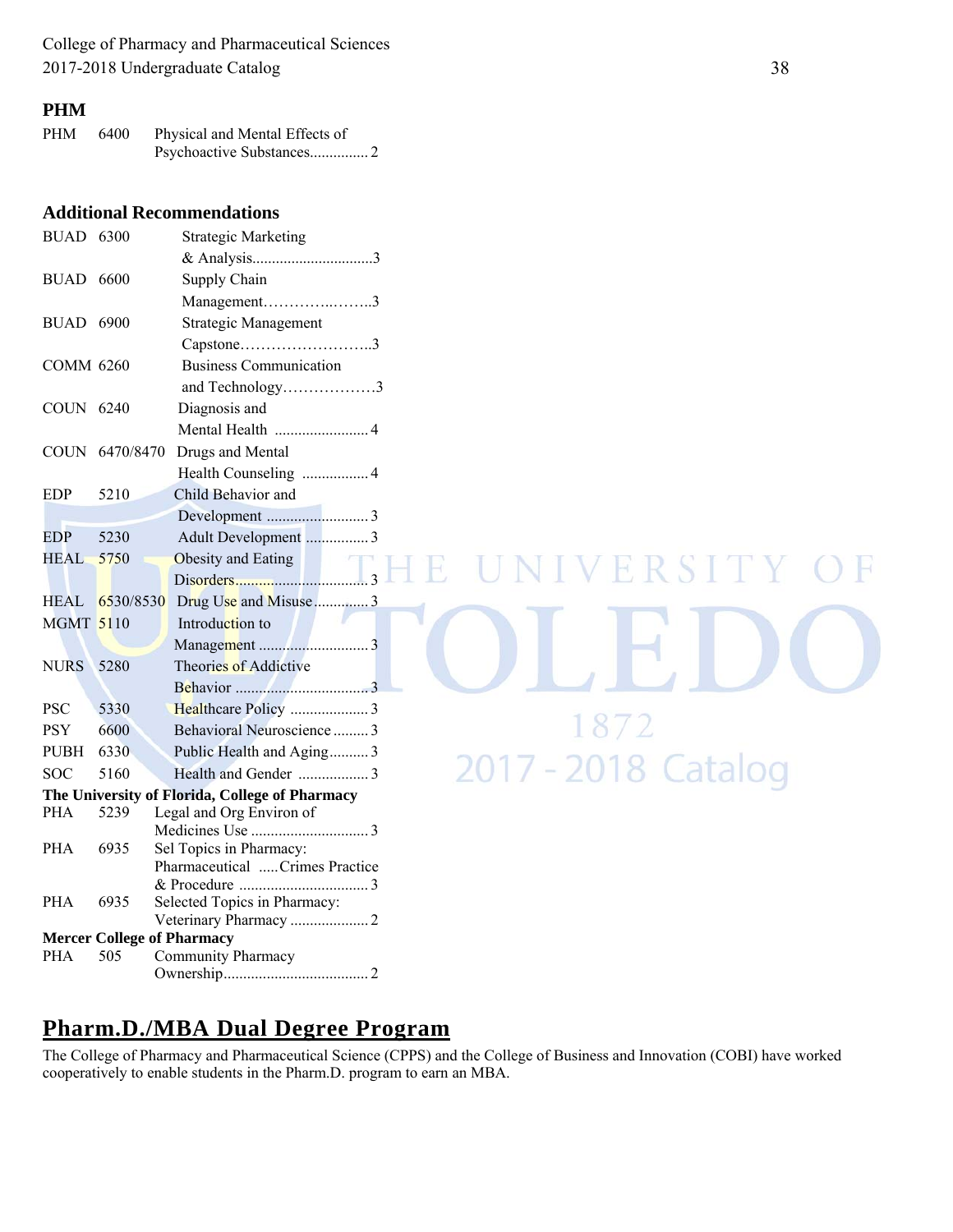## **Administration of the Pharm.D./MBA**

The admission process for the Pharm.D./MBA will require that students apply to each program separately. More specifically, students will apply and be required to meet the admission requirements of the MBA program as administered by the COBI, and the same students will be required to apply and meet the admission requirements of the Pharm.D. program as administered by the CPPS. The Pharmacy College Admission Test (PCAT) is accepted by the MBA program in lieu of the GMAT. Students may be eligible for a GMAT waiver based on the current GMAT waiver procedure; the COBI Graduate Programs Office should be contacted for current eligibility requirements. The COBI Graduate Student Advising Office provides advising for the MBA portion of the program. Degrees will be conferred separately with the COBI conferring the MBA, and the CPPS conferring the Pharm.D.

## **MBA Curriculum**

#### **Integrated Curriculum**

PharmD/MBA students may replace OPMT 5510 Statistics with the College of Pharmacy and Pharmaceutical Sciences PHPR 4330, PHPR 6340, or any Statistics I equivalent course.

Up to three of the College of Pharmacy and Pharmaceutical Sciences courses will serve as MBA electives. The nine credit hours of elective course work will be fulfilled by (3) AAPE rotations (12 credit hours) from the Management and Administration Track. Students in the dual degree program will earn their MBA in General Administration since the MBA electives are replaced with College of Pharmacy and Pharmaceutical Sciences courses. Please see the COBI catalog for specific course information related to the MBA.

THE UNIVERSITY

## **MBA Admissions Procedures**

For admission to the program, The University of Toledo MBA program requires a 2.7 undergraduate GPA on a 4.0 scale and a score of 450 on the Graduate Management Admissions Test (GMAT) with a minimum score of 20 in both the verbal and quantitative sections or the PCAT for those in the Pharm.D./MBA Dual Degree Program. For further admission information please refer to the COBI catalog.

## **College of Pharmacy and Pharmaceutical Sciences Faculty**

### **Department of Medicinal and Biological Chemistry**

**Amanda C. Bryant-Friedrich**, 2007, Associate Professor and Dean of the College of Graduate Studies

B.S., North Carolina Central University; M.S., Duke University; Dr. rer. nat., Ruprecht-Karls Universität

**Paul W. Erhardt,** 1994, Distinguished University Professor B.A., Ph.D., University of Minnesota

**Ezdihar A.M. Hassoun,** 1995\* , Professor B.S. Pharm., University of Baghdad; Ph.D., University of Uppsala, Sweden

**Channing L. Hinman,** 1985, Associate Professor Emeritus B.S., Brigham Young University; Ph.D., University of California - Los Angeles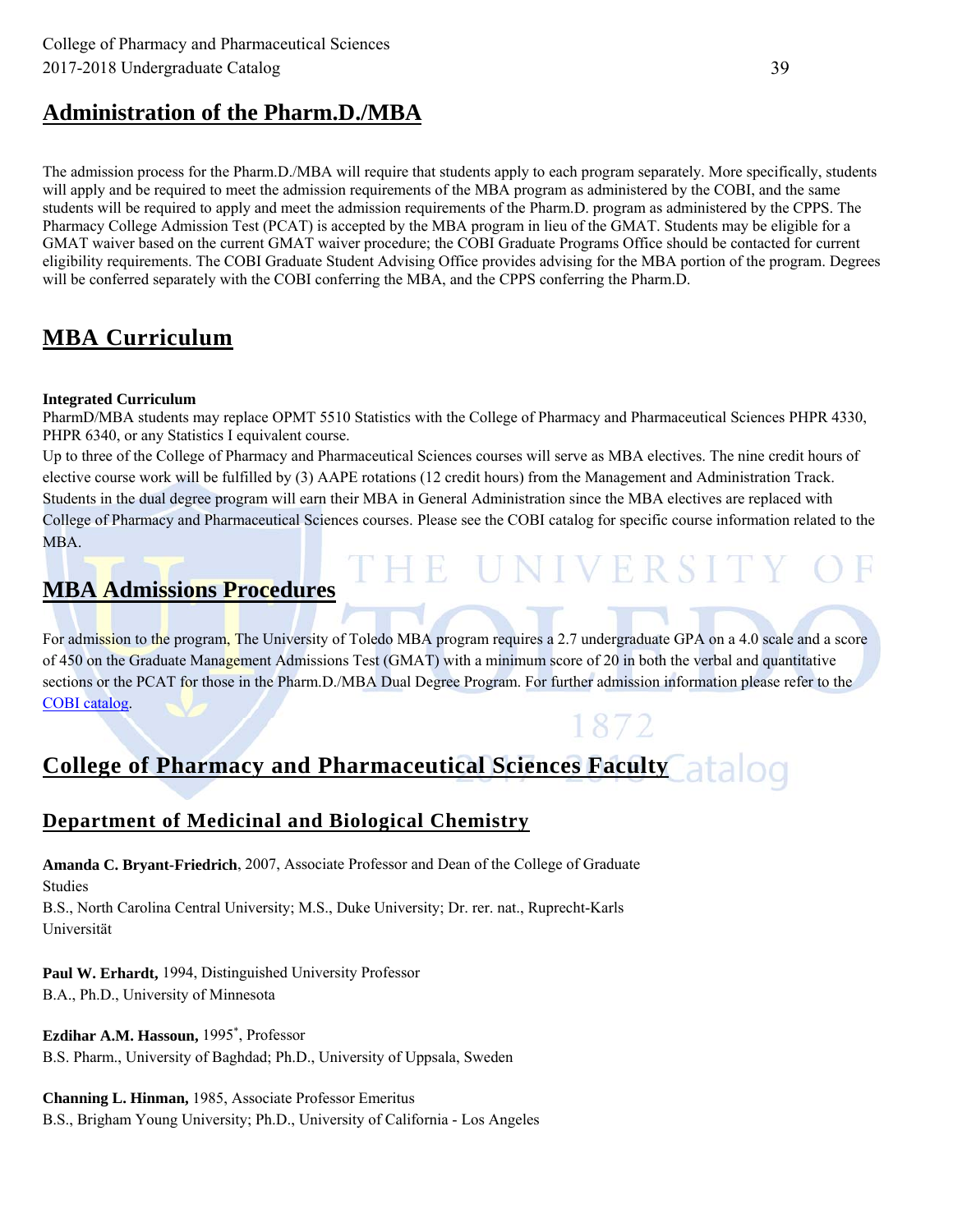**Wayne P. Hoss,** 1985, Professor Emeritus B.S., University of Idaho; Ph.D., University of Nebraska

**Richard A. Hudson,** 1985, Professor Emeritus B.A., Kalamazoo College; Ph.D., University of Chicago

**Bina Joe,** 2001\*, Professor B.S., M.S., and Ph.D., University of Mysore, Mysore Karnataka, India

**Jon R. Kirchhoff,** 1997\* , Distinguished University Professor B.A., State University of New York - Cortland; Ph.D., Purdue University

**Richard W. Komuniecki**, 1997\*, Distinguished University Professor Emeritus A.B., Holy Cross College; M.S., Ph.D., University of Massachusetts

**Marcia F. McInerney,** 1991, Distinguished University Professor; Executive Administrative Dean and Associate Dean for Research and Graduate Studies B.A., University of Connecticut; M.S., Case Western University; Ph.D., University of Michigan

VIVER SI

2017 - 2018 Catalog

**William S. Messer Jr.,** 1985\*, Professor B.S., Springfield College; M.S., Ph.D., University of Rochester

**Surya Nauli,** 2006\*, Adjunct Associate Professor B.S., Minnesota State University; Ph.D., Loma Linda University

**Susanne Nonekowski, 2009,** Distinguished University Lecturer B.S., State University of New York College (SUNY) at Buffalo; M.S., Ph.D., University of Michigan

**Steven M. Peseckis,** 1994, Associate Professor B.S., Dartmouth College; Ph.D., Massachusetts Institute of Technology

**Erin G. Prestwich**, 2016 Assistant Professor B.A., Wellesley College; PhD, Boston College

**Youssef Sari**, 2010\*, Associate Professor B.S., Denis Diderot University; M.S., Orsay University; Ph.D., Pierre and Marie Curie University

**Isaac T. Schiefer**, 2013 Assistant Professor B.S., The University of Toledo; Ph.D., University of Illinois at Chicago

**Zahoor Ahmad Shah**, 2009, Associate Professor and Vice-Chair B.S., University of Kashmir; M.S., Ph.D., Hamdard University

**James T. Slama,** 1991, Professor and Director of BSPS Program A.B., Cornell University; Ph.D., University of California, Berkeley

**L.M.V. Tillekeratne,** 2006, Professor D.Phil., Oxford University

**Hermann von Grafenstein,** 2002, Associate Professor M.S., M.D., Ludwig Maximilian University; Ph.D., Max Planck Institute of Biochemistry, Munich and the University of Konstanz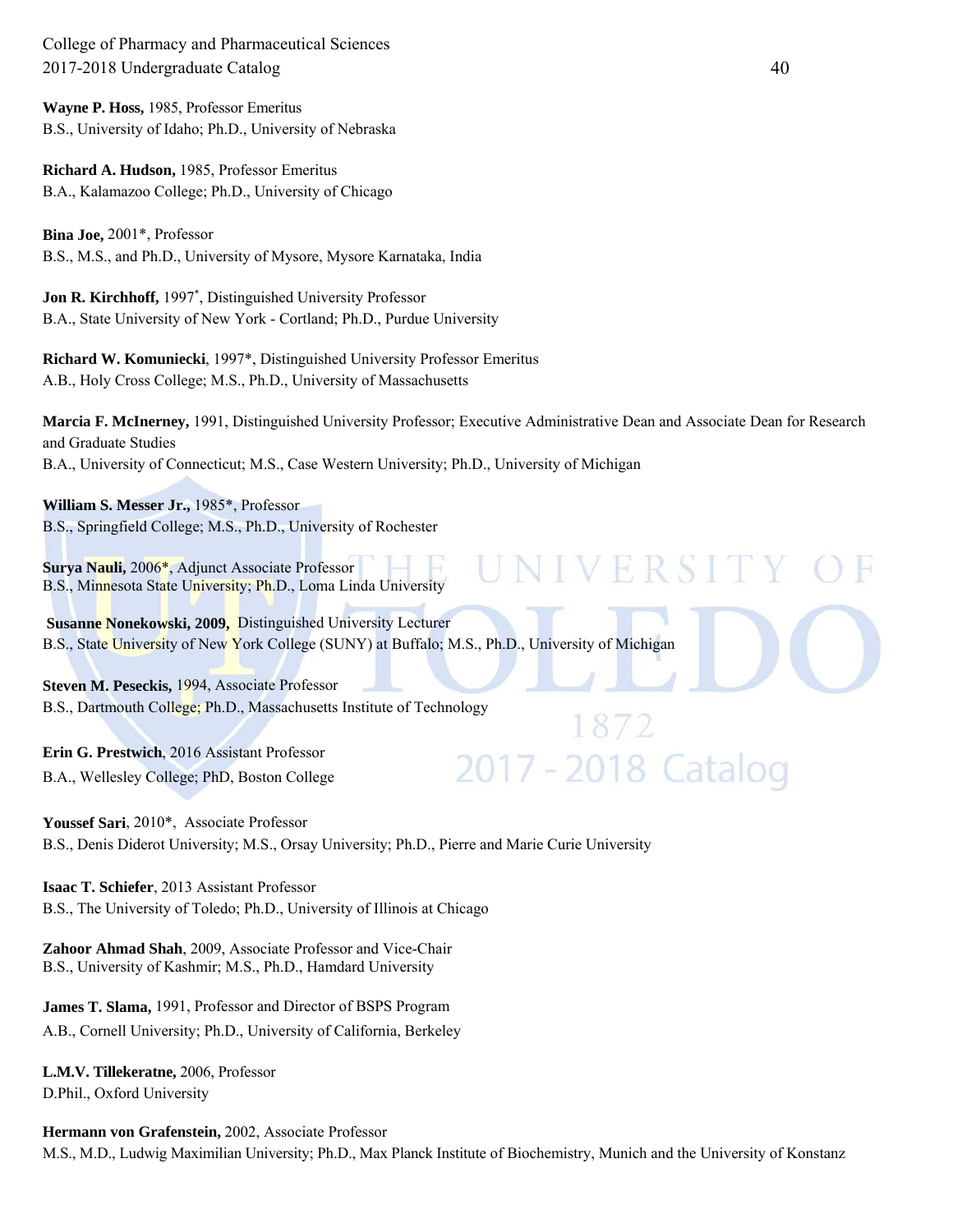**Katherine A. Wall,** 1991, Professor and Chair

B.S., Montana State University; Ph.D., University of California, Berkeley

\* Joint appointment + Adjunct appointment

### **Department of Pharmacology and Experimental Therapeutics**

**Wissam AbouAlaiwi,** 2014, Assistant Professor B.S. Lebanese University; M.S. American University of Beirut; Ph.D. University of Toledo

**Kenneth A. Bachmann,** 1973, Distinguished University Professor Emeritus B.S. Pharm., Ph.D., The Ohio State University; R.Ph.

**Johnnie L. Early II,** 2000, Professor and Dean B.S. Pharm., Mercer University; M.S., Ph.D., Purdue University; R.Ph.

Paul W. Erhardt, 1994\*, Distinguished University Professor B.A., Ph.D., University of Minnesota

**F. Scott Hall**, 2014, Assistant Professor B.A. Harvard College; Ph.D. Cambridge University

**Ezdihar A.M. Hassoun,** 1995, Professor B.S. Pharm., University of Baghdad; Ph.D., University of Uppsala, Sweden

**Christine N. Hinko, 1979, Professor Emeritus**  B.A., Clarion State College; Ph.D., The Ohio State University

**Ming-Cheh Liu, 2007, Professor**  B.S., National Taiwan University; M.S., Ph.D., The University of Georgia.

**Marcia F. McInerney**, 1991,\* Distinguished University Professor and Associate Dean for Research and Graduate Programs B.A., University of Connecticut; M.S., Case Western University; Ph.D., University of Michigan

H E

**William S. Messer Jr**., 1985, Professor B.S., Springfield College; M.S., Ph.D., University of Rochester

**Ana Maria Oyarce**, 2008, Associate Lecturer B.S., University of Concepcion; M.S., Ph.D., Georgetown University

**Youssef Sari, 2010,** Associate Professor B.S., Denis Diderot University; M.S., Orsay University; Ph.D., Pierre and Marie Curie University

**Robert J. Schlembach,** 1954, Professor Emeritus B.S. Pharm., The University of Toledo; M.S., Ph.D., Purdue University; R.Ph.

**Zahoor Ahmad Shah,\*** 2009, Associate Professor and Vice-Chair of the Medicinal and Biological Chemistry (MBC) Department B.S., University of Kashmir; M.S., Ph.D., Hamdard University

IE R S 1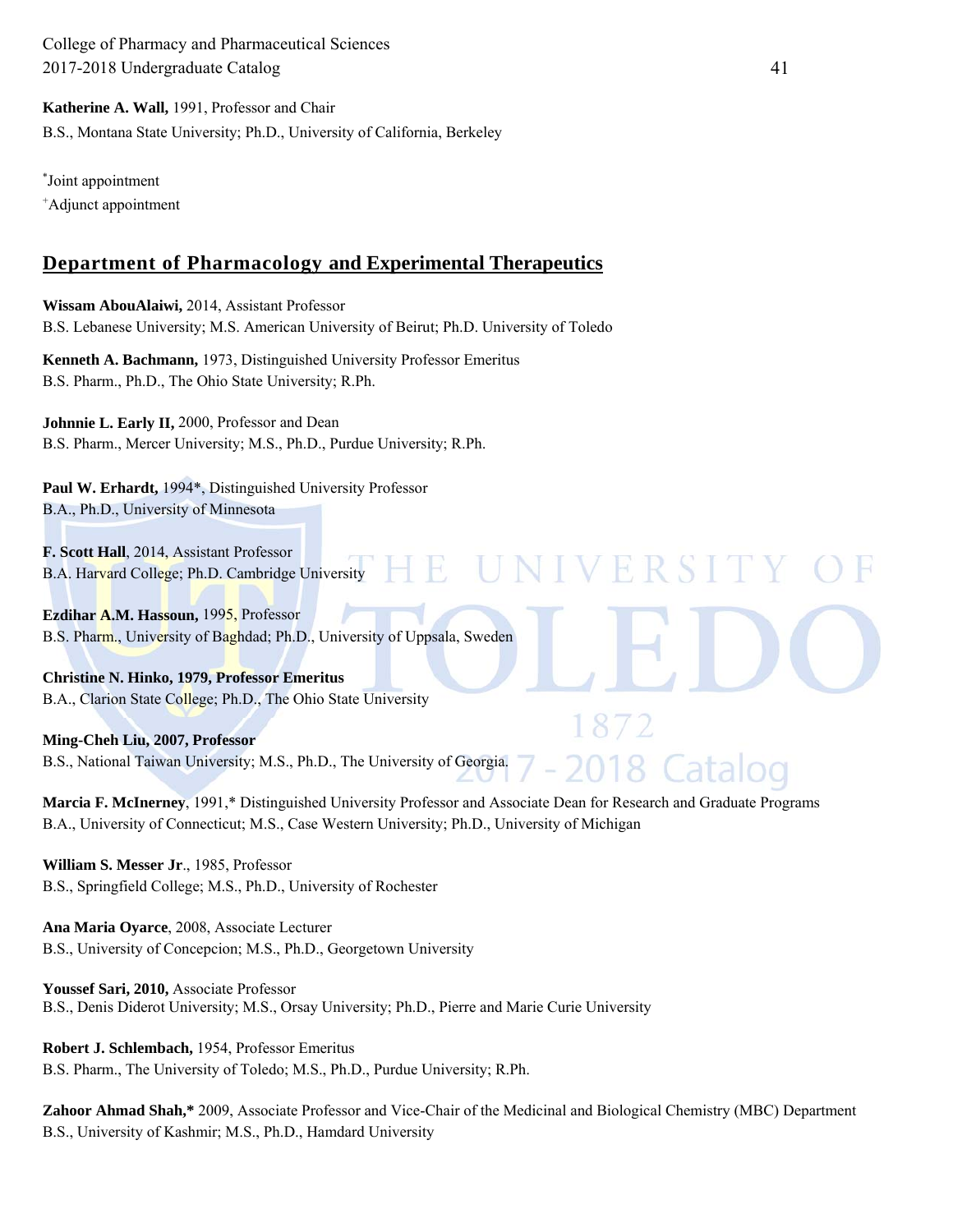**Caren Steinmiller**, 2008, Associate Lecturer B.A., M.S.P.S., The University of Toledo; Ph.D., Wayne State University

**Amit K. Tiwari**, 2015, Assistant Professor B. Pharm, Ram-Eesh Institute; M.S., Ph.D., St. John's University

**Hermann von Grafenstein,** 2002\* , Associate Professor M.S., M.D., Ludwig Maximilian University; Ph.D., Max Planck Institute of Biochemistry, Munich and the University of Konstanz

**Donald B. White,** 1995\* , Professor B.S., University of California - Los Angeles; M.S., Ph.D., University of California - Irvine

**Frederick E. Williams,** 2002, Associate Professor, Department Chair B.S., University of Michigan; M.H.S., Grand Valley State University; Ph.D., Medical College of Ohio

\* Joint appointment

### **Department of Pharmacy Practice**

**Kenneth S. Alexander**, 1972, Professor Emeritus B.Sc. Pharm., M.Sc., Philadelphia College of Pharmacy and Science; Ph.D., University of Rhode Island; Ed Sp., The University of Toledo; R.Ph.

872

2017 - 2018 Catalog

**Gabriella Baki,** 2014, Assistant Professor PhD., University of Szeged, Hungary; RPh., M.S. Pharm., Doctor of Pharmacy

**Norman F. Billups,** 1977, Professor and Dean Emeritus B.S. Pharm., M.S., Ph.D., Oregon State University; R.Ph.

**Bryan M. Bishop**, 2015, Assistant Professor BSPS, Pharm.D., The University of Toledo; RPh., BCPS

**Sai Hanuman Sagar Boddu**, 2011, Associate Professor B.S., Pharm, Bapatla College of Pharmacy; M.S., NDMVP Samaj's College of Pharmacy; Ph.D., University of Missouri-Kansas City

**Curtis D. Black,** 1990, Distinguished University Professor Emeritus B.S. Pharm., The University of Toledo; M.S., Ph.D., Purdue University; R.Ph.

**Mary C. Borovicka,** 2002, Associate Professor and Director of Advanced Professional Continuing Education B.S. Pharm., Pharm.D., The University of Toledo; R.Ph., BCPS, BCPP

**Diane M. Cappelletty,** 2001, Professor and Department Chair B.S. Pharm., Pharm.D., The Ohio State University; R.Ph.

**Mariann D. Churchwell**, 2005, Associate Professor B.S. Pharm., Pharm.D., Wayne State University; R.Ph., BCPS

**Angeline Gilis,** 1996, Lecturer B.S. Pharm., The University of Toledo; R.Ph.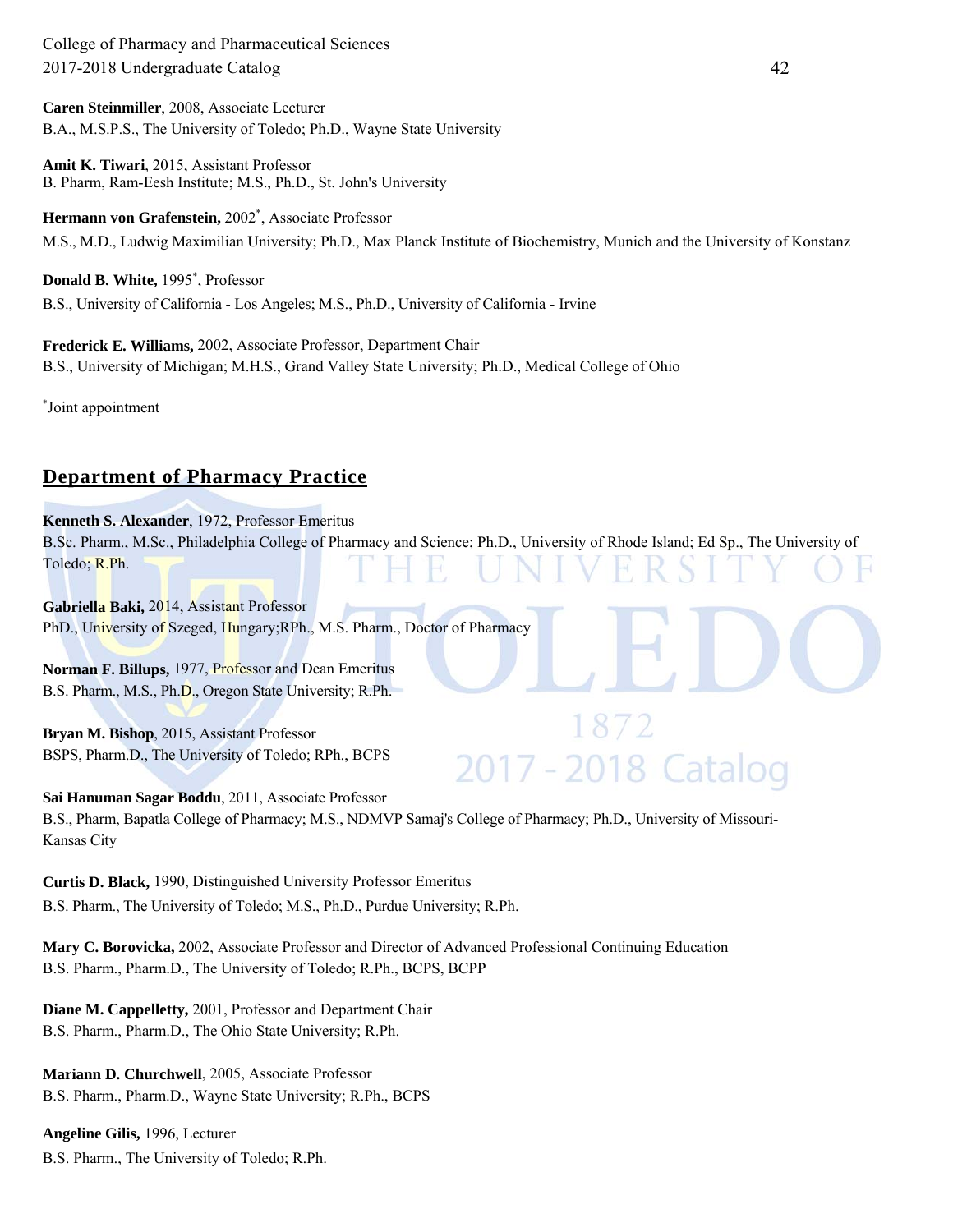**Charles I. Hicks,** 1971, Professor Emeritus B.S. Pharm., M.S., University of Iowa; R.Ph.

**Monica G. Holiday-Goodman,** 1988, Professor and Associate Dean for Health Science Campus Student Affairs and Diversity B.S. Pharm., Ph.D., Northeast Louisiana University; R.Ph.

**Rose Jung**, 2008, Clinical Associate Professor, Associate Lecturer B.S. Pharm, Rutgers University; Pharm.D., St. Johns University; M.P.H., The University of Toledo; R.Ph., BCPS

**Megan A. Kaun**, 2006, Clinical Associate Professor, Senior Lecturer, and Director of Pharm.D. Experiential Education Pharm.D., The University of Toledo; R.Ph., BCPS, BCACP

**Aaron J. Lengel**, 2008, Clinical Associate Professor, Associate Lecturer Pharm.D., The University of Toledo; R.Ph., BCACP

**Laurie S. Mauro,** 1985, Professor and Associate Dean for Academic Affairs and Director of Educational Assessment B.S. Pharm., Ohio Northern University; Pharm.D., The Ohio State University; R.Ph.

**Vincent F. Mauro,** 1985, Professor

B.S. Pharm., Ohio Northern University; Pharm.D., The Ohio State University; R.Ph., FCCP

**Julie A. Murphy,** 2012, Assistant Professor VERSIT B.S. Pharm., Pharm.D., The University of Toledo; R.Ph., BCPS, FASHP, FCCP

**Jerry Nesamony, 2008, Associate Professor** B. Pharm., M. Pharm., Medical College, University of Kerala; Ph.D., The University of Louisiana at Monroe

**Martin J. Ohlinger,** 2002, Clinical Associate Professor; Associate Lecturer B.S., College of William and Mary; B.S. Pharm, Pharm.D., Virginia Commonwealth University/MCV; R.Ph., BCPS

**Anthony J. Pattin**, 2015, Assistant Professor BSPS, Pharm.D., The University of Toledo; R.Ph.

# 2017 - 2018 Catalog

 $8/2$ 

**Michael J. Peeters**, 2005, Clinical Associate Professor; Senior Lecturer B.S. Pharm., University of Alberta; Pharm.D., University of Washington; R.Ph., BCPS, MEd, FCCP

**Sarah E. Petite,** 2015, Assistant Professor Pharm.D., Ohio Northern University; R.Ph., BCPS

**Sharrel L. Pinto**, 2005, Associate Professor

B.S. Pharm, D.M.M. University of Mumbai; M.S. Pharm., The University of Toledo; Ph.D., The University of Florida

**Mary F. Powers,** 2002, Professor and Associate Dean for Main Campus Student Affairs and Enrollment Management B.S. Pharm., The University of Toledo; Ph.D., Medical College of Ohio; R.Ph.

**Eric G. Sahloff**, 2003, Associate Professor B.A., B.S. Pharm., Pharm.D., The University of Toledo; R.Ph., AAHIVP

**Kimberly Schmude**, 2002, Clinical Associate Professor, Senior Lecturer B.S. Pharm., Pharm.D., The University of Toledo; R.Ph.